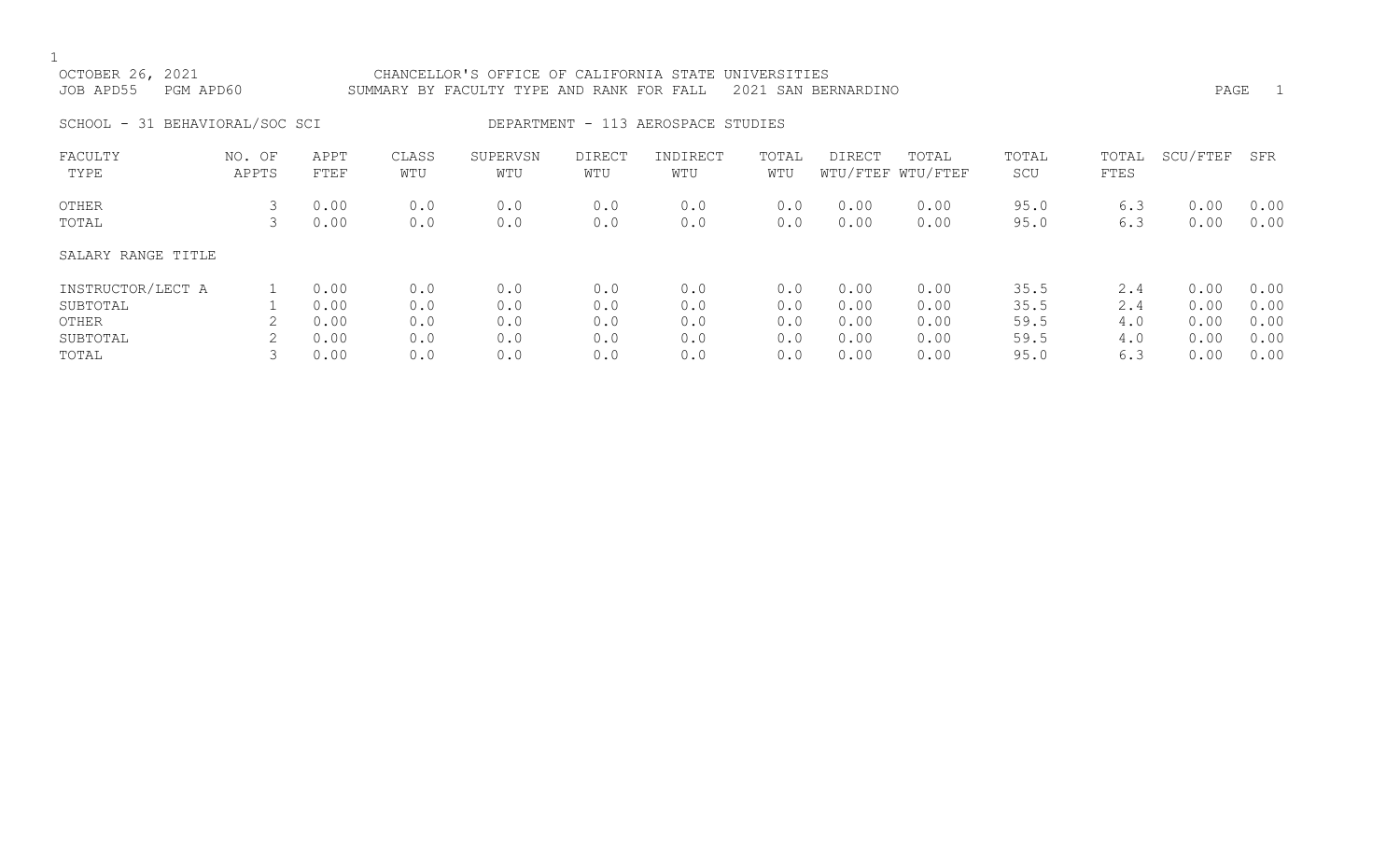$\frac{1}{\text{OCI}}$ 

| OCTOBER 26, 2021               | CHANCELLOR'S OFFICE OF CALIFORNIA STATE UNIVERSITIES          |      |
|--------------------------------|---------------------------------------------------------------|------|
| JOB APD55 PGM APD60            | SUMMARY BY FACULTY TYPE AND RANK FOR FALL 2021 SAN BERNARDINO | PAGE |
| SCHOOL - 31 BEHAVIORAL/SOC SCI | DEPARTMENT - 134 ANTHROPOLOGY                                 |      |

| FACULTY            | NO. OF | APPT | CLASS | SUPERVSN | <b>DIRECT</b> | INDIRECT | TOTAL | DIRECT | TOTAL             | TOTAL  | TOTAL | SCU/FTEF     | SFR   |
|--------------------|--------|------|-------|----------|---------------|----------|-------|--------|-------------------|--------|-------|--------------|-------|
| TYPE               | APPTS  | FTEF | WTU   | WTU      | WTU           | WTU      | WTU   |        | WTU/FTEF WTU/FTEF | SCU    | FTES  |              |       |
| FULL TIME          | 4      | 2.50 | 21.0  | 2.5      | 32.5          | 12.0     | 44.5  | 13.01  | 17.81             | 666.0  | 46.1  | 266.51       | 18.43 |
| PART TIME          |        | 3.90 | 47.0  | 0.0      | 50.0          | 12.0     | 62.0  | 12.82  | 15.89             | 1698.0 | 113.3 | 435.27       | 29.03 |
| SUBTOTAL           | 11     | 6.40 | 68.0  | 2.5      | 82.5          | 24.0     | 106.5 | 12.89  | 16.64             | 2364.0 | 159.3 | 369.38       | 24.89 |
| TOTAL              | 11     | 6.40 | 68.0  | 2.5      | 82.5          | 24.0     | 106.5 | 12.89  | 16.64             | 2364.0 | 159.3 | 369.38       | 24.89 |
| SALARY RANGE TITLE |        |      |       |          |               |          |       |        |                   |        |       |              |       |
| PROFESSOR/LECT D   | 2      | 0.88 | 12.0  | 0.0      | 12.0          | 0.0      | 12.0  | 13.59  | 13.59             | 207.0  | 13.9  | 234.43 15.74 |       |
| ASSOC PROF/LECT C  |        | 1.12 | 14.0  | 0.0      | 14.0          | 12.0     | 26.0  | 12.53  | 23.28             | 249.0  | 16.7  | 222.92       | 14.91 |
| ASST PROF/LECT B   | 6      | 4.40 | 42.0  | 2.5      | 56.5          | 12.0     | 68.5  | 12.84  | 15.57             | 1908.0 | 128.8 | 433.64       | 29.26 |
| SUBTOTAL           |        | 6.40 | 68.0  | 2.5      | 82.5          | 24.0     | 106.5 | 12.89  | 16.64             | 2364.0 | 159.3 | 369.38       | 24.89 |
| TOTAL              |        | 6.40 | 68.0  | 2.5      | 82.5          | 24.0     | 106.5 | 12.89  | 16.64             | 2364.0 | 159.3 | 369.38       | 24.89 |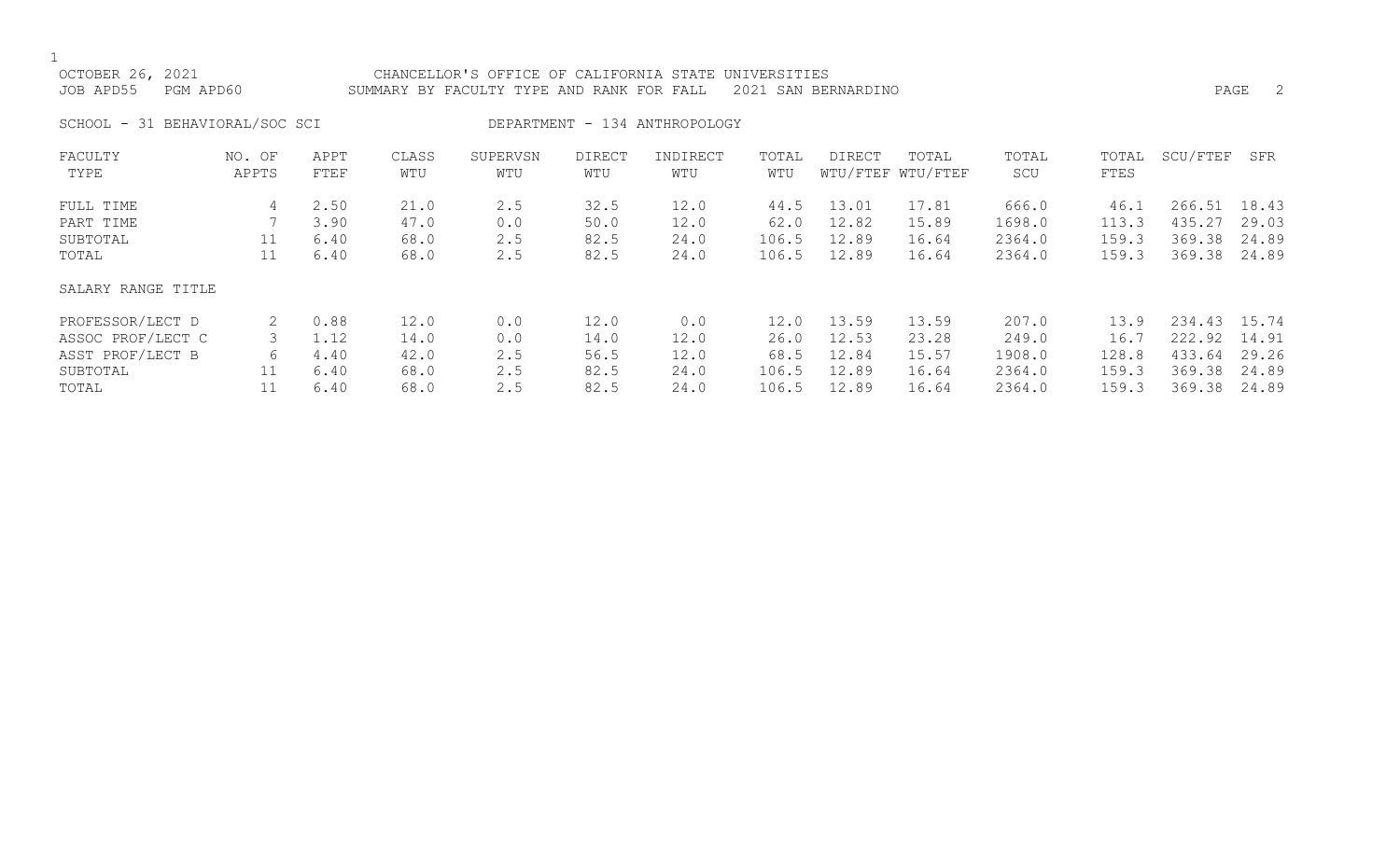| PGM APD60                         |                                                      |                                                     |                                                  |                                                        |                                                 |                                                        |                                                             |                                                             |                                                                 |                                                        |                                                                    | PAGE 3                                                      |
|-----------------------------------|------------------------------------------------------|-----------------------------------------------------|--------------------------------------------------|--------------------------------------------------------|-------------------------------------------------|--------------------------------------------------------|-------------------------------------------------------------|-------------------------------------------------------------|-----------------------------------------------------------------|--------------------------------------------------------|--------------------------------------------------------------------|-------------------------------------------------------------|
|                                   |                                                      |                                                     |                                                  |                                                        |                                                 |                                                        |                                                             |                                                             |                                                                 |                                                        |                                                                    |                                                             |
| NO. OF<br>APPTS                   | APPT<br>FTEF                                         | CLASS<br>WTU                                        | SUPERVSN<br>WTU                                  | <b>DIRECT</b><br>WTU                                   | INDIRECT<br>WTU                                 | TOTAL<br>WTU                                           | <b>DIRECT</b>                                               | TOTAL                                                       | TOTAL<br>SCU                                                    | TOTAL<br>FTES                                          |                                                                    | SFR                                                         |
| 5<br>9<br>14<br>14                | 3.63<br>2.84<br>6.47<br>6.47                         | 38.0<br>33.6<br>71.6<br>71.6                        | 14.9<br>6.3<br>21.2<br>21.2                      | 61.9<br>39.9<br>101.8<br>101.8                         | 12.0<br>9.0<br>21.0<br>21.0                     | 73.9<br>48.9<br>122.8<br>122.8                         | 17.05<br>14.04<br>15.73<br>15.73                            | 20.36<br>16.15<br>18.51<br>18.51                            | 2357.0<br>1431.0<br>3788.0<br>3788.0                            | 159.4<br>95.4<br>254.8<br>254.8                        | 649.31<br>503.52<br>585.29<br>585.29                               | 43.92<br>33.57<br>39.37<br>39.37                            |
| SALARY RANGE TITLE                |                                                      |                                                     |                                                  |                                                        |                                                 |                                                        |                                                             |                                                             |                                                                 |                                                        |                                                                    |                                                             |
| 3<br>3<br>2<br>2<br>4<br>14<br>14 | 1.05<br>1.89<br>1.77<br>1.02<br>0.73<br>6.47<br>6.47 | 11.0<br>29.0<br>15.0<br>6.0<br>10.6<br>71.6<br>71.6 | 13.7<br>1.2<br>0.0<br>6.3<br>0.0<br>21.2<br>21.2 | 24.7<br>36.2<br>18.0<br>12.3<br>10.6<br>101.8<br>101.8 | 9.0<br>6.0<br>6.0<br>0.0<br>0.0<br>21.0<br>21.0 | 33.7<br>42.2<br>24.0<br>12.3<br>10.6<br>122.8<br>122.8 | 23.46<br>19.14<br>10.15<br>12.04<br>14.46<br>15.73<br>15.73 | 29.15<br>22.32<br>13.54<br>12.04<br>14.46<br>18.51<br>18.51 | 500.0<br>1332.0<br>1023.0<br>468.0<br>465.0<br>3788.0<br>3788.0 | 33.6<br>90.0<br>69.0<br>31.2<br>31.0<br>254.8<br>254.8 | 474.83<br>704.39<br>576.99<br>457.93<br>634.38<br>585.29<br>585.29 | 31.93<br>47.60<br>38.92<br>30.53<br>42.29<br>39.37<br>39.37 |
|                                   |                                                      | SCHOOL - 31 BEHAVIORAL/SOC SCI                      |                                                  |                                                        |                                                 | SUMMARY BY FACULTY TYPE AND RANK FOR FALL              | DEPARTMENT - 179 CHILD DEVELOPMENT                          | CHANCELLOR'S OFFICE OF CALIFORNIA STATE UNIVERSITIES        | 2021 SAN BERNARDINO<br>WTU/FTEF WTU/FTEF                        |                                                        |                                                                    | SCU/FTEF                                                    |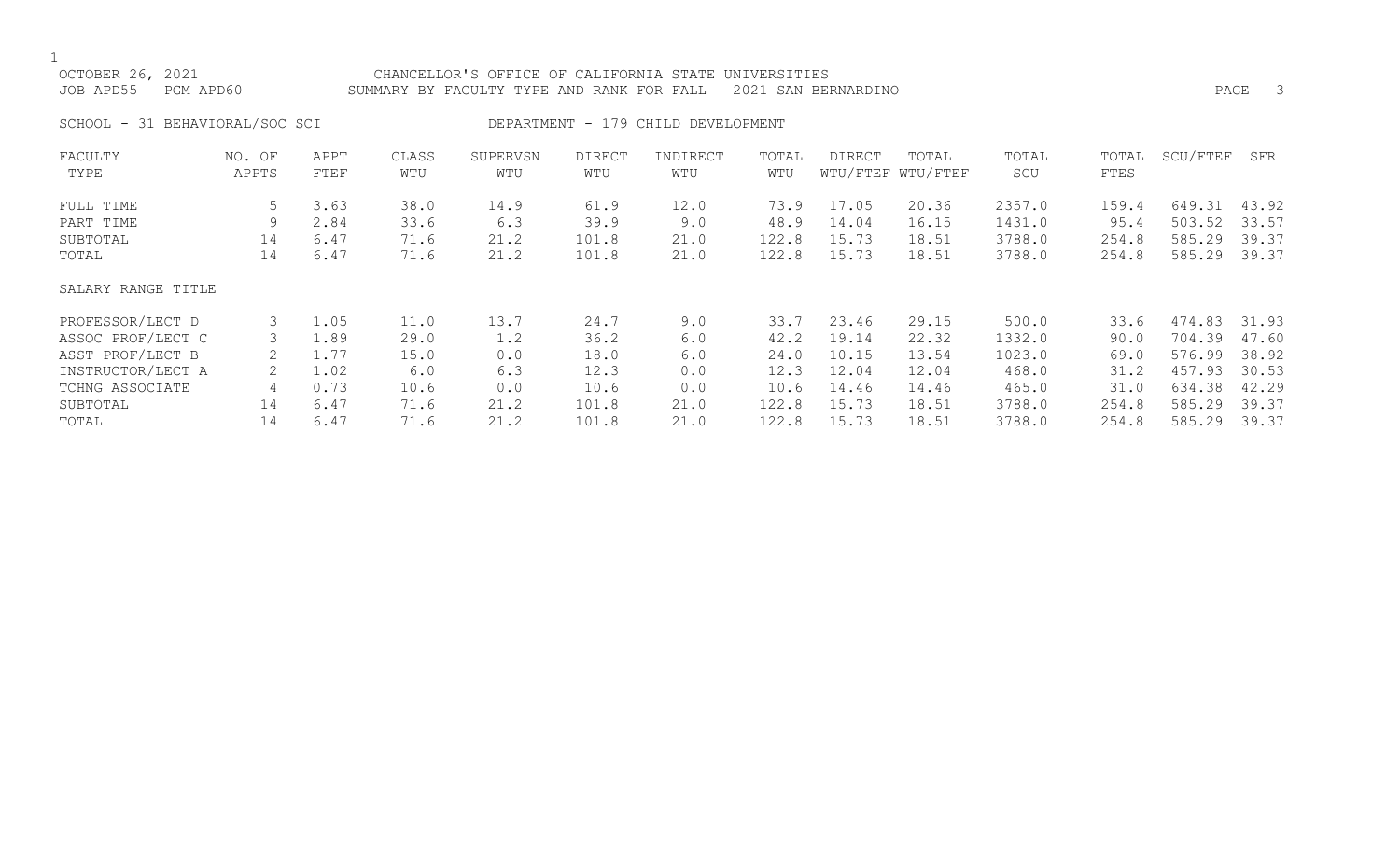| OCTOBER 26, 2021<br>JOB APD55<br>PGM APD60  |                 |                                 |                                 | CHANCELLOR'S OFFICE OF CALIFORNIA STATE UNIVERSITIES<br>SUMMARY BY FACULTY TYPE AND RANK FOR FALL |                                 |                              |                                 | 2021 SAN BERNARDINO                          |                                                                                                                                                                                                                                                                                                                                                                                                                                              |                                     |                                 |                                      | PAGE<br>4                        |
|---------------------------------------------|-----------------|---------------------------------|---------------------------------|---------------------------------------------------------------------------------------------------|---------------------------------|------------------------------|---------------------------------|----------------------------------------------|----------------------------------------------------------------------------------------------------------------------------------------------------------------------------------------------------------------------------------------------------------------------------------------------------------------------------------------------------------------------------------------------------------------------------------------------|-------------------------------------|---------------------------------|--------------------------------------|----------------------------------|
| SCHOOL - 31 BEHAVIORAL/SOC SCI              |                 |                                 |                                 |                                                                                                   |                                 | DEPARTMENT - 197 CRIMINOLOGY |                                 |                                              |                                                                                                                                                                                                                                                                                                                                                                                                                                              |                                     |                                 |                                      |                                  |
| FACULTY<br>TYPE                             | NO. OF<br>APPTS | APPT<br>FTEF                    | CLASS<br>WTU                    | SUPERVSN<br>WTU                                                                                   | <b>DIRECT</b><br>WTU            | INDIRECT<br>WTU              | TOTAL<br>WTU                    | <b>DIRECT</b>                                | TOTAL<br>WTU/FTEF WTU/FTEF                                                                                                                                                                                                                                                                                                                                                                                                                   | TOTAL<br>SCU                        | TOTAL<br>FTES                   | SCU/FTEF                             | SFR                              |
| FULL TIME<br>PART TIME<br>SUBTOTAL<br>TOTAL | 14<br>21<br>21  | 12.05<br>2.10<br>14.15<br>14.15 | 129.0<br>30.0<br>159.0<br>159.0 | 4.8<br>0.0<br>4.8<br>4.8                                                                          | 139.8<br>30.0<br>169.8<br>169.8 | 24.0<br>0.0<br>24.0<br>24.0  | 163.8<br>30.0<br>193.8<br>193.8 | 11.60<br>14.29<br>12.00<br>12.00             | 13.60<br>14.29<br>13.70<br>13.70                                                                                                                                                                                                                                                                                                                                                                                                             | 4646.0<br>900.0<br>5546.0<br>5546.0 | 312.0<br>60.6<br>372.6<br>372.6 | 385.66<br>428.57<br>392.03<br>392.03 | 25.90<br>28.86<br>26.34<br>26.34 |
| SALARY RANGE TITLE                          |                 |                                 |                                 |                                                                                                   |                                 |                              |                                 |                                              |                                                                                                                                                                                                                                                                                                                                                                                                                                              |                                     |                                 |                                      |                                  |
| PROFESSOR/LECT D<br>$-2222$ $-222$ $-1222$  | 6               | 3.75<br>$\sim$ $\sim$ $\sim$    | 39.0<br>$\sim$ $\sim$           | 2.3<br>$\sim$ $-$                                                                                 | 44.3<br>$\sim$ $\sim$           | 15.0<br>$\sim$ $\sim$        | 59.3                            | 11.81<br>$\begin{array}{c} \n - \end{array}$ | 15.81<br>$\blacksquare$ $\blacksquare$ $\blacksquare$ $\blacksquare$ $\blacksquare$ $\blacksquare$ $\blacksquare$ $\blacksquare$ $\blacksquare$ $\blacksquare$ $\blacksquare$ $\blacksquare$ $\blacksquare$ $\blacksquare$ $\blacksquare$ $\blacksquare$ $\blacksquare$ $\blacksquare$ $\blacksquare$ $\blacksquare$ $\blacksquare$ $\blacksquare$ $\blacksquare$ $\blacksquare$ $\blacksquare$ $\blacksquare$ $\blacksquare$ $\blacksquare$ | 1320.0<br>$-0.00$                   | 89.3<br>- - - -                 | 351.91<br>$\cdots$                   | 23.79<br>$\sim$ $\sim$ $\sim$    |

| PROFESSOR/LECT D  | 3.75  | 39.0  | 2.3 | 44.3  | 15.0 | 59.3  |       | l5.81 | 1320.0 | 89.3  | 351.91 | 23.79 |
|-------------------|-------|-------|-----|-------|------|-------|-------|-------|--------|-------|--------|-------|
| ASSOC PROF/LECT C | 3.80  | 45.0  | 2.5 | 47.5  | 0.0  | 47.5  | 12.50 | 12.50 | 1598.0 | 107.  | 420.53 | 28.33 |
| ASST PROF/LECT B  | 4.20  | 39.0  | 0.0 | 42.0  | 9.0  | 51.0  | 10.01 |       | 1605.0 | 107.1 | 382.51 | 25.51 |
| INSTRUCTOR/LECT A | 1.40  | 21.0  | 0.0 | 21.0  | 0.0  |       | l5.00 | 15.00 | 597.0  | 40.3  | 426.43 | 28.75 |
| TCHNG ASSOCIATE   | 1.00  | 15.0  | 0.0 | 15.0  | 0.0  | 5 N   | l5.00 | 15.00 | 426.0  | 28.4  | 426.00 | 28.40 |
| SUBTOTAL          | 14.15 | .59.0 | 4.8 | 169.8 | 24.0 | 193.8 | L2.OO | 13.70 | 5546.0 | 372.6 | 392.03 | 26.34 |
| TOTAL             | 14.15 | 59.0  | 4.8 | 169.8 | 24.0 | 193 R | ⊥2.00 | 13.70 | 5546.0 | 372.6 | 392.03 | 26.34 |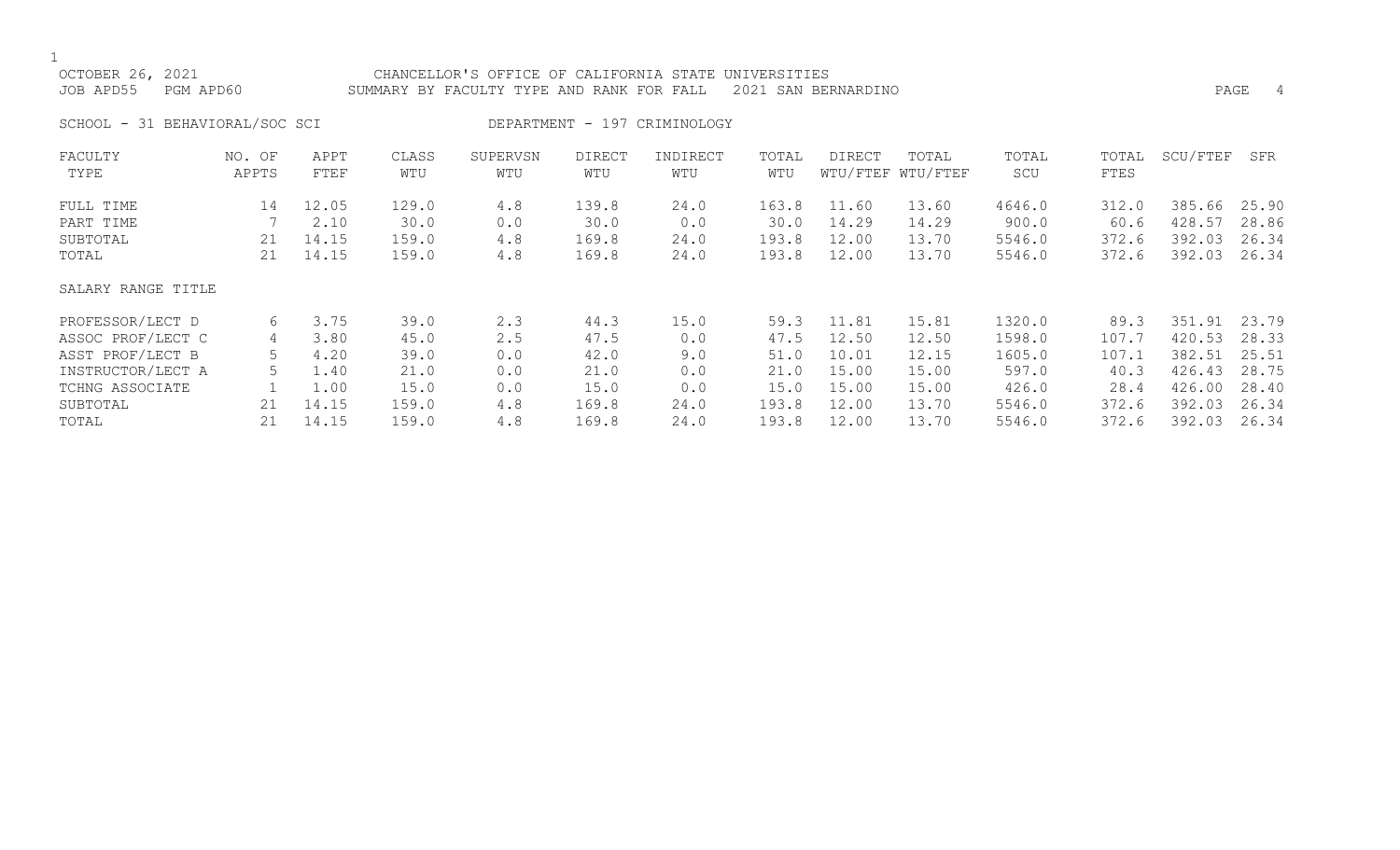| OCTOBER 26, 2021<br>JOB APD55  | PGM APD60       |              |              | CHANCELLOR'S OFFICE OF CALIFORNIA STATE<br>SUMMARY BY FACULTY TYPE AND RANK FOR FALL |                            |                 | UNIVERSITIES | 2021 SAN BERNARDINO |                            |              |               |          | 5<br>PAGE |
|--------------------------------|-----------------|--------------|--------------|--------------------------------------------------------------------------------------|----------------------------|-----------------|--------------|---------------------|----------------------------|--------------|---------------|----------|-----------|
| SCHOOL - 31 BEHAVIORAL/SOC SCI |                 |              |              |                                                                                      | DEPARTMENT - 235 ECONOMICS |                 |              |                     |                            |              |               |          |           |
| FACULTY<br>TYPE                | NO. OF<br>APPTS | APPT<br>FTEF | CLASS<br>WTU | SUPERVSN<br>WTU                                                                      | DIRECT<br>WTU              | INDIRECT<br>WTU | TOTAL<br>WTU | DIRECT              | TOTAL<br>WTU/FTEF WTU/FTEF | TOTAL<br>SCU | TOTAL<br>FTES | SCU/FTEF | SFR       |
| FULL TIME                      | 4               | 3.50         | 39.0         | 0.0                                                                                  | 39.0                       | 3.0             | 42.0         | 11.15               | 12.00                      | 1134.0       | 75.7          | 324.09   | 21.62     |
| PART TIME                      | 9               | 3.23         | 53.0         | 0.0                                                                                  | 53.0                       | 0.0             | 53.0         | 16.39               | 16.39                      | 1915.0       | 128.5         | 592.33   | 39.74     |
| SUBTOTAL                       | 13              | 6.73         | 92.0         | 0.0                                                                                  | 92.0                       | 3.0             | 95.0         | 13.67               | 14.11                      | 3049.0       | 204.1         | 452.91   | 30.32     |
| TOTAL                          | 13              | 6.73         | 92.0         | 0.0                                                                                  | 92.0                       | 3.0             | 95.0         | 13.67               | 14.11                      | 3049.0       | 204.1         | 452.91   | 30.32     |
| SALARY RANGE TITLE             |                 |              |              |                                                                                      |                            |                 |              |                     |                            |              |               |          |           |
| PROFESSOR/LECT D               | 2               | 1.50         | 18.0         | 0.0                                                                                  | 18.0                       | 0.0             | 18.0         | 12.00               | 12.00                      | 420.0        | 28.1          | 280.00   | 18.70     |
| ASSOC PROF/LECT C              | 2               | 1.50         | 18.0         | 0.0                                                                                  | 18.0                       | 0.0             | 18.0         | 12.00               | 12.00                      | 513.0        | 34.3          | 342.00   | 22.83     |
| ASST PROF/LECT B               |                 | 1.00         | 9.0          | 0.0                                                                                  | 9.0                        | 3.0             | 12.0         | 9.01                | 12.01                      | 270.0        | 18.0          | 270.27   | 18.02     |
| INSTRUCTOR/LECT A              | 8               | 2.73         | 47.0         | 0.0                                                                                  | 47.0                       | 0.0             | 47.0         | 17.20               | 17.20                      | 1846.0       | 123.8         | 675.45   | 45.31     |

SUBTOTAL 13 6.73 92.0 92.0 3.0 95.0 13.67 14.11 3049.0 204.1 452.91 30.32<br>13 6.73 0.0 92.0 3.0 TOTAL 13 6.73 92.0 0.0 92.0 3.0 95.0 13.67 14.11 3049.0 204.1 452.91 30.32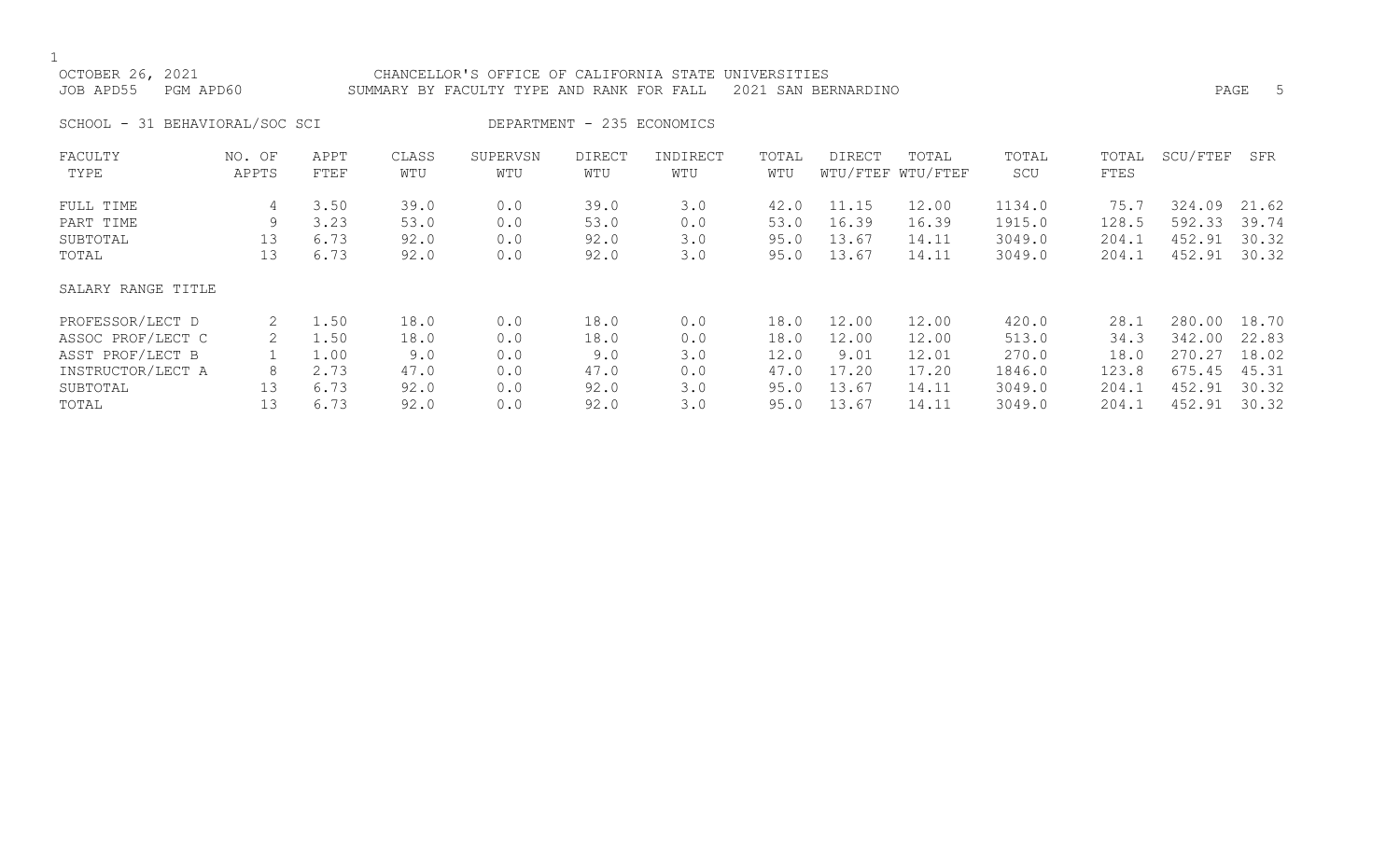$\frac{1}{\text{OCT}}$ 

| OCTOBER 26, 2021    | CHANCELLOR'S OFFICE OF CALIFORNIA STATE UNIVERSITIES          |      |  |
|---------------------|---------------------------------------------------------------|------|--|
| JOB APD55 PGM APD60 | SUMMARY BY FACULTY TYPE AND RANK FOR FALL 2021 SAN BERNARDINO | PAGE |  |

SCHOOL - 31 BEHAVIORAL/SOC SCI DEPARTMENT - 258 ETHNIC STUDIES

| FACULTY<br>TYPE    | NO. OF<br>APPTS | APPT<br>FTEF | CLASS<br>WTU | SUPERVSN<br>WTU | <b>DIRECT</b><br>WTU | INDIRECT<br>WTU | TOTAL<br>WTU | DIRECT | TOTAL<br>WTU/FTEF WTU/FTEF | TOTAL<br>SCU | TOTAL<br>FTES | SCU/FTEF | SFR   |
|--------------------|-----------------|--------------|--------------|-----------------|----------------------|-----------------|--------------|--------|----------------------------|--------------|---------------|----------|-------|
| FULL TIME          | 2               | 0.83         | 0.0          | 0.0             | 0.0                  | 3.0             | 3.0          | 0.00   | 0.00                       | 0.0          | 0.0           | 0.00     | 0.00  |
| PART TIME          | 4               | 2.00         | 12.0         | 0.0             | 24.0                 | 0.0             | 24.0         | 12.00  | 12.00                      | 2946.0       | 196.4         | 473.00   | 98.20 |
| SUBTOTAL           | 6               | 2.83         | 12.0         | 0.0             | 24.0                 | 3.0             | 27.0         | 8.47   | 8.47                       | 2946.0       | 196.4         | 39.89    | 69.33 |
| TOTAL              | 6               | 2.83         | 12.0         | 0.0             | 24.0                 | 3.0             | 27.0         | 8.47   | 8.47                       | 2946.0       | 196.4         | 39.89    | 69.33 |
| SALARY RANGE TITLE |                 |              |              |                 |                      |                 |              |        |                            |              |               |          |       |
| ASSOC PROF/LECT C  |                 | 0.33         | 0.0          | 0.0             | 0.0                  | 0.0             | 0.0          | 0.00   | 0.00                       | 0.0          | 0.0           | 0.00     | 0.00  |
| ASST PROF/LECT B   |                 | 0.90         | 0.0          | 0.0             | 0.0                  | 3.0             | 3.0          | 0.00   | 0.00                       | 0.0          | 0.0           | 0.00     | 0.00  |
| INSTRUCTOR/LECT A  |                 | 1.60         | 12.0         | 0.0             | 24.0                 | 0.0             | 24.0         | 15.00  | 15.00                      | 2946.0       | 196.4         | 841.25   | 22.75 |
| SUBTOTAL           | 6               | 2.83         | 12.0         | 0.0             | 24.0                 | 3.0             | 27.0         | 8.47   | 8.47                       | 2946.0       | 196.4         | 39.89    | 69.33 |
| TOTAL              | 6               | 2.83         | 12.0         | 0.0             | 24.0                 | 3.0             | 27.0         | 8.47   | 8.47                       | 2946.0       | 196.4         | 39.89    | 69.33 |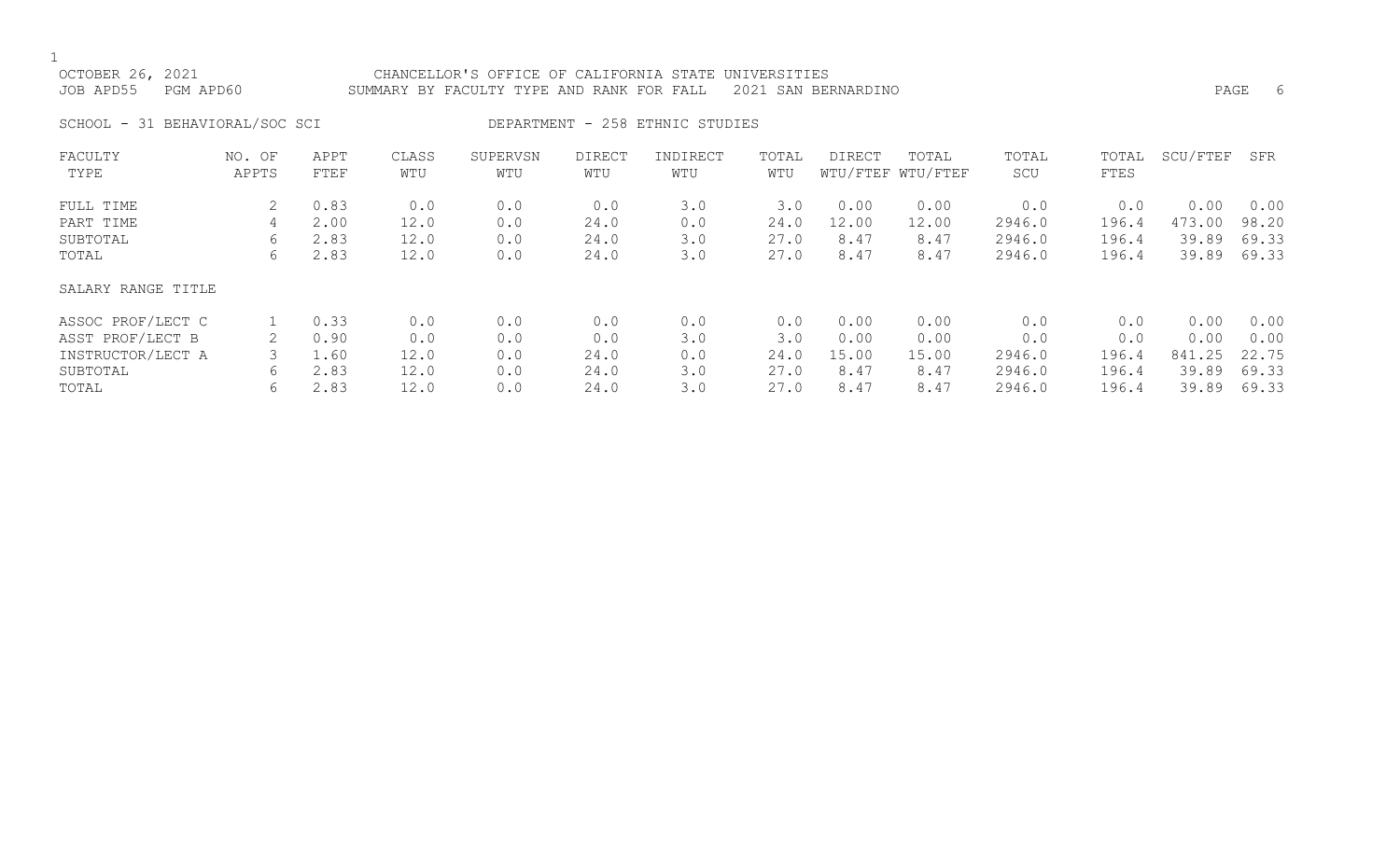| OCTOBER 26, 2021<br>JOB APD55  | PGM APD60       |              |              | CHANCELLOR'S OFFICE OF CALIFORNIA STATE<br>SUMMARY BY FACULTY TYPE AND RANK FOR FALL |                            |                 | UNIVERSITIES | 2021 SAN BERNARDINO |                            |              |               |          | 7<br>PAGE |
|--------------------------------|-----------------|--------------|--------------|--------------------------------------------------------------------------------------|----------------------------|-----------------|--------------|---------------------|----------------------------|--------------|---------------|----------|-----------|
| SCHOOL - 31 BEHAVIORAL/SOC SCI |                 |              |              |                                                                                      | DEPARTMENT - 305 GEOGRAPHY |                 |              |                     |                            |              |               |          |           |
| FACULTY<br>TYPE                | NO. OF<br>APPTS | APPT<br>FTEF | CLASS<br>WTU | SUPERVSN<br>WTU                                                                      | DIRECT<br>WTU              | INDIRECT<br>WTU | TOTAL<br>WTU | DIRECT              | TOTAL<br>WTU/FTEF WTU/FTEF | TOTAL<br>SCU | TOTAL<br>FTES | SCU/FTEF | SFR       |
| FULL TIME                      | 5               | 3.57         | 55.9         | 2.9                                                                                  | 58.8                       | 0.0             | 58.8         | 16.45               | 16.45                      | 1897.0       | 127.0         | 530.78   | 35.53     |
| PART TIME                      |                 | 2.91         | 38.9         | 2.8                                                                                  | 41.7                       | 7.0             | 48.7         | 14.32               | 16.72                      | 986.0        | 66.3          | 338.48   | 22.77     |
| SUBTOTAL                       | 10              | 6.49         | 94.8         | 5.7                                                                                  | 100.5                      | 7.0             | 107.5        | 15.49               | 16.57                      | 2883.0       | 193.3         | 444.43   | 29.80     |
| TOTAL                          | 10              | 6.49         | 94.8         | 5.7                                                                                  | 100.5                      | 7.0             | 107.5        | 15.49               | 16.57                      | 2883.0       | 193.3         | 444.43   | 29.80     |
| SALARY RANGE TITLE             |                 |              |              |                                                                                      |                            |                 |              |                     |                            |              |               |          |           |
| PROFESSOR/LECT D               | 4               | 3.42         | 47.9         | 0.0                                                                                  | 47.9                       | 1.0             | 48.9         | 14.01               | 14.30                      | 1459.0       | 97.8          | 426.73   | 28.60     |
| ASSOC PROF/LECT C              |                 | 1.25         | 13.6         | 2.9                                                                                  | 16.5                       | 0.0             | 16.5         | 13.20               | 13.20                      | 165.0        | 11.0          | 132.00   | 8.81      |
| ASST PROF/LECT B               |                 | 1.13         | 17.0         | 2.8                                                                                  | 19.8                       | 6.0             | 25.8         | 17.49               | 22.79                      | 843.0        | 56.6          | 744.70   | 49.96     |
| INSTRUCTOR/LECT A              | 2               | 0.69         | 16.3         | 0.0                                                                                  | 16.3                       | 0.0             | 16.3         | 23.76               | 23.76                      | 416.0        | 28.0          | 606.41   | 40.74     |

SUBTOTAL 10 6.49 94.8 5.7 100.5 7.0 107.5 15.49 16.57 2883.0 193.3 444.43 29.80 TOTAL 10 6.49 94.8 5.7 100.5 7.0 107.5 15.49 16.57 2883.0 193.3 444.43 29.80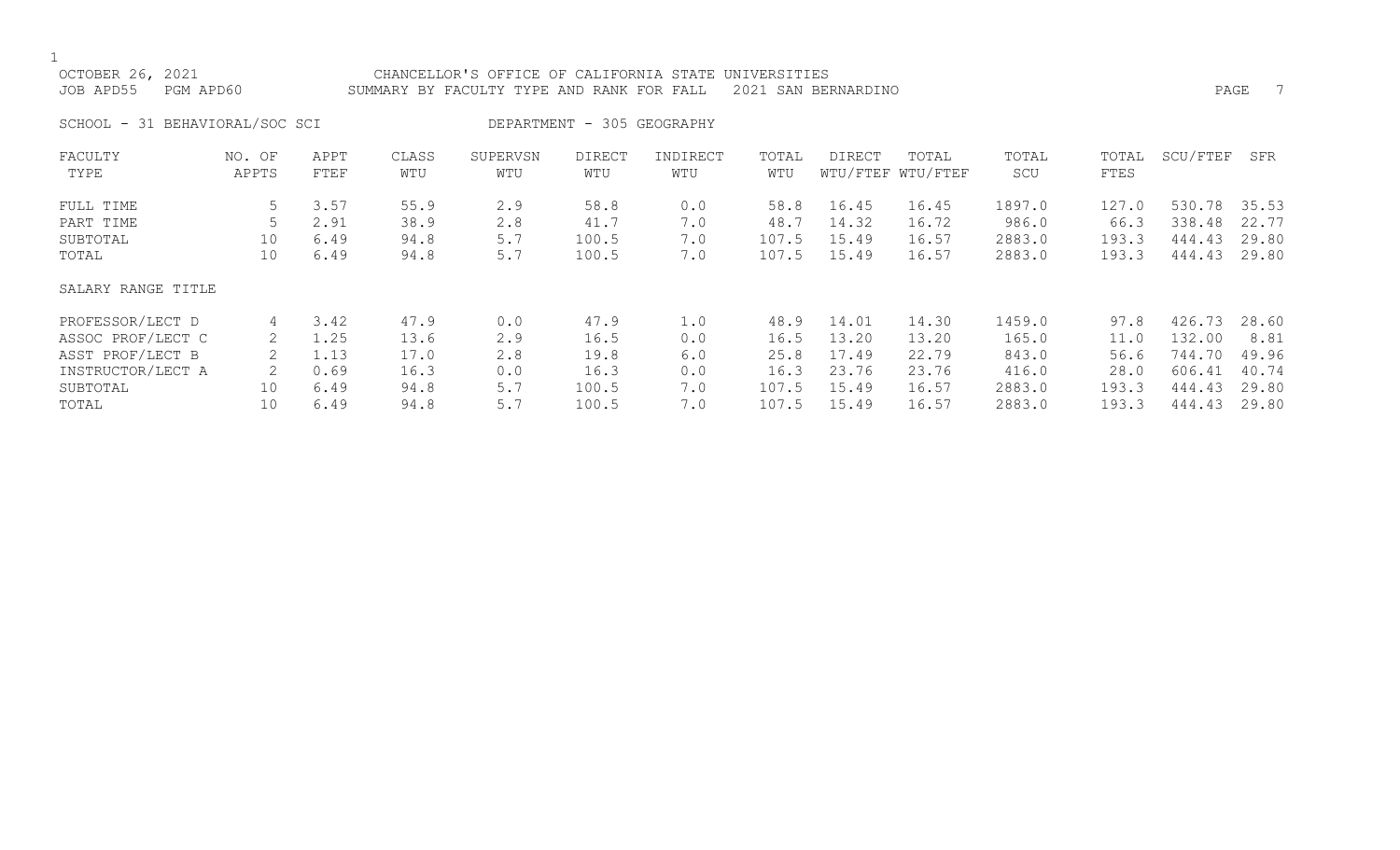| OCTOBER 26, 2021<br>JOB APD55<br>PGM APD60                                                 |                         |                                       |                                       | CHANCELLOR'S OFFICE OF CALIFORNIA STATE UNIVERSITIES<br>SUMMARY BY FACULTY TYPE AND RANK FOR FALL |                                       |                                   |                                       | 2021 SAN BERNARDINO                      |                                           |                                               |                                         |                                               | PAGE 8                                    |
|--------------------------------------------------------------------------------------------|-------------------------|---------------------------------------|---------------------------------------|---------------------------------------------------------------------------------------------------|---------------------------------------|-----------------------------------|---------------------------------------|------------------------------------------|-------------------------------------------|-----------------------------------------------|-----------------------------------------|-----------------------------------------------|-------------------------------------------|
| SCHOOL - 31 BEHAVIORAL/SOC SCI                                                             |                         |                                       |                                       |                                                                                                   | DEPARTMENT - 348 HISTORY              |                                   |                                       |                                          |                                           |                                               |                                         |                                               |                                           |
| FACULTY<br>TYPE                                                                            | NO. OF<br>APPTS         | APPT<br>FTEF                          | CLASS<br>WTU                          | SUPERVSN<br>WTU                                                                                   | <b>DIRECT</b><br>WTU                  | INDIRECT<br>WTU                   | TOTAL<br>WTU                          | DIRECT                                   | TOTAL<br>WTU/FTEF WTU/FTEF                | TOTAL<br>SCU                                  | TOTAL<br>FTES                           | SCU/FTEF                                      | SFR                                       |
| FULL TIME<br>PART TIME<br>SUBTOTAL<br>TOTAL                                                | 13<br>11<br>24<br>24    | 10.68<br>5.36<br>16.05<br>16.05       | 90.0<br>69.9<br>159.9<br>159.9        | 3.7<br>5.0<br>8.7<br>8.7                                                                          | 117.7<br>83.9<br>201.6<br>201.6       | 18.0<br>3.0<br>21.0<br>21.0       | 135.7<br>86.9<br>222.6<br>222.6       | 11.02<br>15.65<br>12.56<br>12.56         | 12.98<br>16.21<br>14.06<br>14.06          | 5326.0<br>4221.0<br>9547.0<br>9547.0          | 356.6<br>282.7<br>639.3<br>639.3        | 498.55<br>787.21<br>595.01<br>595.01          | 33.38<br>52.72<br>39.84<br>39.84          |
| SALARY RANGE TITLE                                                                         |                         |                                       |                                       |                                                                                                   |                                       |                                   |                                       |                                          |                                           |                                               |                                         |                                               |                                           |
| PROFESSOR/LECT D<br>ASSOC PROF/LECT C<br>ASST PROF/LECT B<br>INSTRUCTOR/LECT A<br>SUBTOTAL | 6<br>3<br>5<br>10<br>24 | 3.40<br>2.69<br>4.50<br>5.46<br>16.05 | 30.0<br>27.0<br>30.0<br>72.9<br>159.9 | 5.5<br>0.8<br>2.4<br>0.0<br>8.7                                                                   | 35.5<br>33.8<br>44.4<br>87.9<br>201.6 | 3.0<br>3.0<br>15.0<br>0.0<br>21.0 | 38.5<br>36.8<br>59.4<br>87.9<br>222.6 | 10.44<br>12.59<br>9.87<br>16.10<br>12.56 | 11.32<br>13.71<br>13.87<br>16.10<br>14.06 | 999.0<br>1149.0<br>1819.0<br>5580.0<br>9547.0 | 68.0<br>77.4<br>121.7<br>372.3<br>639.3 | 293.74<br>427.93<br>404.31<br>21.98<br>595.01 | 19.98<br>28.81<br>27.05<br>68.18<br>39.84 |
| TOTAL                                                                                      | 24                      | 16.05                                 | 159.9                                 | 8.7                                                                                               | 201.6                                 | 21.0                              | 222.6                                 | 12.56                                    | 14.06                                     | 9547.0                                        | 639.3                                   | 595.01                                        | 39.84                                     |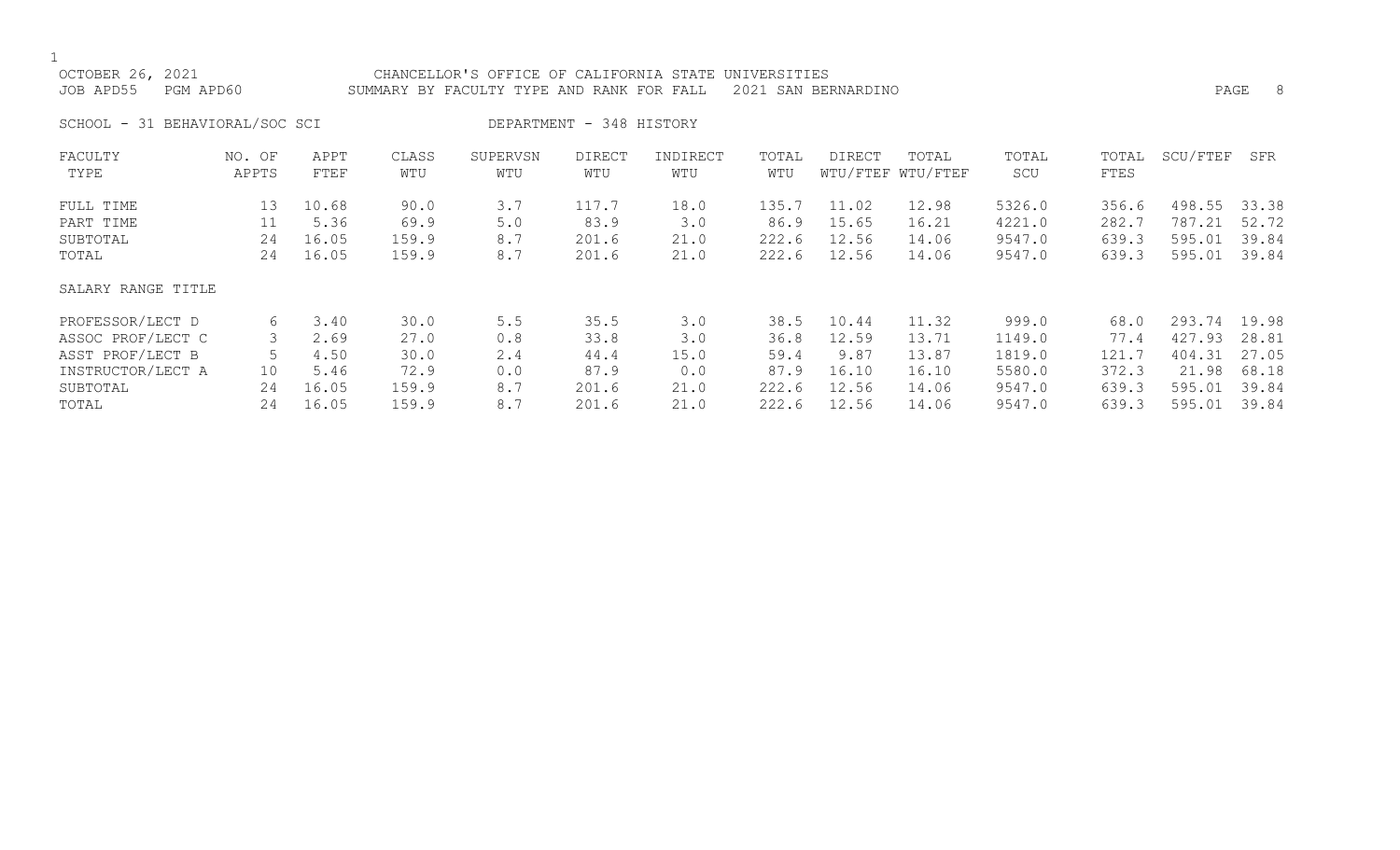| OCTOBER 26, 2021<br>JOB APD55  | CHANCELLOR'S OFFICE OF CALIFORNIA STATE UNIVERSITIES<br>PGM APD60<br>2021 SAN BERNARDINO<br>SUMMARY BY FACULTY TYPE AND RANK FOR FALL |                      |                   |                   |                      |                                          |                   |                      |                            |                      |                   | PAGE                 | -9                   |
|--------------------------------|---------------------------------------------------------------------------------------------------------------------------------------|----------------------|-------------------|-------------------|----------------------|------------------------------------------|-------------------|----------------------|----------------------------|----------------------|-------------------|----------------------|----------------------|
| SCHOOL - 31 BEHAVIORAL/SOC SCI |                                                                                                                                       |                      |                   |                   |                      | DEPARTMENT - 497 MILITARY SCIENCE (ROTC) |                   |                      |                            |                      |                   |                      |                      |
| FACULTY<br>TYPE                | NO. OF<br>APPTS                                                                                                                       | APPT<br>FTEF         | CLASS<br>WTU      | SUPERVSN<br>WTU   | <b>DIRECT</b><br>WTU | INDIRECT<br>WTU                          | TOTAL<br>WTU      | DIRECT               | TOTAL<br>WTU/FTEF WTU/FTEF | TOTAL<br>SCU         | TOTAL<br>FTES     | SCU/FTEF             | SFR                  |
| OTHER<br>TOTAL                 | 3<br>3                                                                                                                                | 0.00<br>0.00         | 0.0<br>0.0        | 0.0<br>0.0        | 0.0<br>0.0           | 0.0<br>0.0                               | 0.0<br>0.0        | 0.00<br>0.00         | 0.00<br>0.00               | 70.0<br>70.0         | 4.7<br>4.7        | 0.00<br>0.00         | 0.00<br>0.00         |
| SALARY RANGE TITLE             |                                                                                                                                       |                      |                   |                   |                      |                                          |                   |                      |                            |                      |                   |                      |                      |
| OTHER<br>SUBTOTAL<br>TOTAL     |                                                                                                                                       | 0.00<br>0.00<br>0.00 | 0.0<br>0.0<br>0.0 | 0.0<br>0.0<br>0.0 | 0.0<br>0.0<br>0.0    | 0.0<br>0.0<br>0.0                        | 0.0<br>0.0<br>0.0 | 0.00<br>0.00<br>0.00 | 0.00<br>0.00<br>0.00       | 70.0<br>70.0<br>70.0 | 4.7<br>4.7<br>4.7 | 0.00<br>0.00<br>0.00 | 0.00<br>0.00<br>0.00 |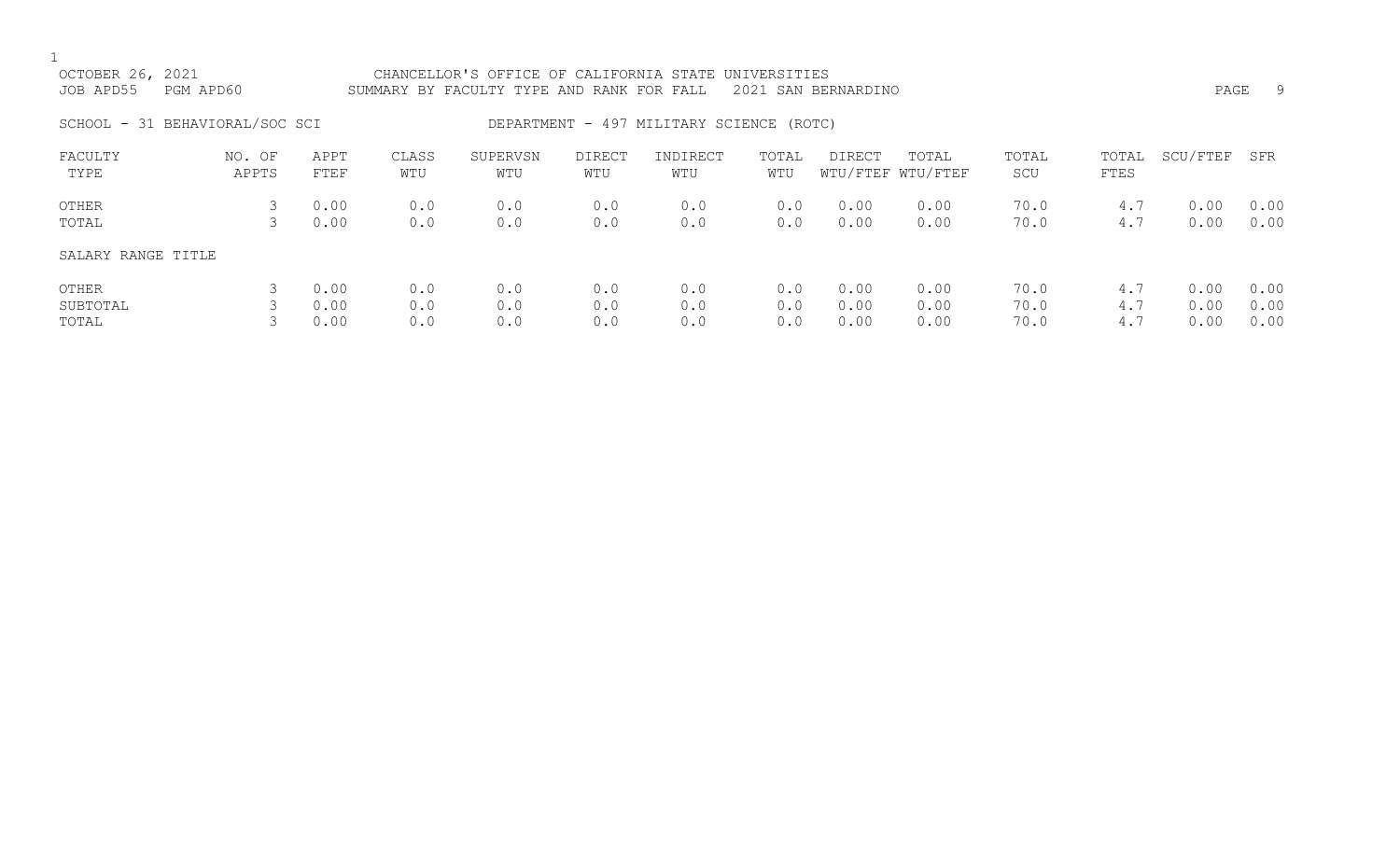| OCTOBER 26, 2021<br>JOB APD55  | PGM APD60       |              |              | CHANCELLOR'S OFFICE OF CALIFORNIA STATE UNIVERSITIES<br>SUMMARY BY FACULTY TYPE AND RANK FOR FALL<br>2021 SAN BERNARDINO |                      |                                    |              |               |                            |              |               |          | PAGE 10 |
|--------------------------------|-----------------|--------------|--------------|--------------------------------------------------------------------------------------------------------------------------|----------------------|------------------------------------|--------------|---------------|----------------------------|--------------|---------------|----------|---------|
| SCHOOL - 31 BEHAVIORAL/SOC SCI |                 |              |              |                                                                                                                          |                      | DEPARTMENT - 580 POLITICAL SCIENCE |              |               |                            |              |               |          |         |
| FACULTY<br>TYPE                | NO. OF<br>APPTS | APPT<br>FTEF | CLASS<br>WTU | SUPERVSN<br>WTU                                                                                                          | <b>DIRECT</b><br>WTU | INDIRECT<br>WTU                    | TOTAL<br>WTU | <b>DIRECT</b> | TOTAL<br>WTU/FTEF WTU/FTEF | TOTAL<br>SCU | TOTAL<br>FTES | SCU/FTEF | SFR     |
| FULL TIME                      | 8               | 7.00         | 71.0         | 0.0                                                                                                                      | 80.0                 | 16.0                               | 96.0         | 11.43         | 13.72                      | 3302.0       | 224.2         | 471.78   | 32.03   |
| PART TIME                      | 9               | 3.10         | 39.0         | 0.0                                                                                                                      | 45.0                 | 0.0                                | 45.0         | 14.52         | 14.52                      | 2592.0       | 173.9         | 836.13   | 56.08   |
| SUBTOTAL                       | 17              | 10.10        | 110.0        | 0.0                                                                                                                      | 125.0                | 16.0                               | 141.0        | 12.38         | 13.96                      | 5894.0       | 398.0         | 583.62   | 39.41   |
| TOTAL                          | 17              | 10.10        | 110.0        | 0.0                                                                                                                      | 125.0                | 16.0                               | 141.0        | 12.38         | 13.96                      | 5894.0       | 398.0         | 583.62   | 39.41   |
| SALARY RANGE TITLE             |                 |              |              |                                                                                                                          |                      |                                    |              |               |                            |              |               |          |         |
| PROFESSOR/LECT D               | 4               | 2.70         | 27.0         | 0.0                                                                                                                      | 33.0                 | 0.0                                | 33.0         | 12.23         | 12.23                      | 1143.0       | 78.3          | 423.49   | 28.99   |
| ASSOC PROF/LECT C              |                 | 3.00         | 33.0         | 0.0                                                                                                                      | 36.0                 | 0.0                                | 36.0         | 12.00         | 12.00                      | 1347.0       | 91.1          | 449.15   | 30.38   |
| ASST PROF/LECT B               |                 | 2.00         | 17.0         | 0.0                                                                                                                      | 20.0                 | 16.0                               | 36.0         | 10.00         | 17.99                      | 923.0        | 63.0          | 461.27   | 31.49   |
| INSTRUCTOR/LECT A              |                 | 2.40         | 33.0         | 0.0                                                                                                                      | 36.0                 | 0.0                                | 36.0         | 15.00         | 15.00                      | 2481.0       | 165.7         | 33.75    | 69.02   |

SUBTOTAL 17 10.10 110.0 0.0 125.0 16.0 141.0 12.38 13.96 5894.0 398.0 583.62 39.41 TOTAL 17 10.10 110.0 0.0 125.0 16.0 141.0 12.38 13.96 5894.0 398.0 583.62 39.41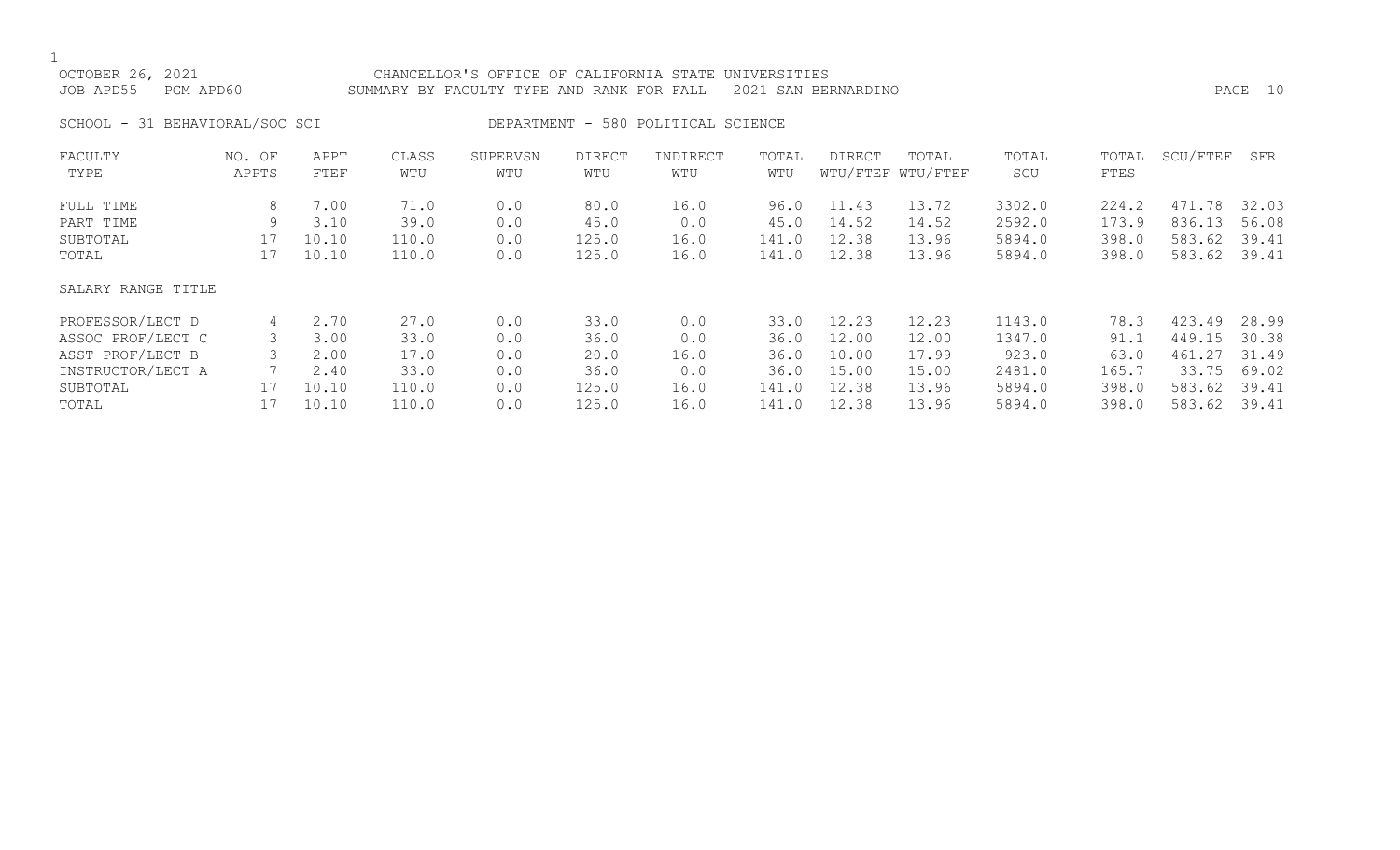$\frac{1}{\text{OCI}}$ 

| OCTOBER 26, 2021               | CHANCELLOR'S OFFICE OF CALIFORNIA STATE UNIVERSITIES          |         |
|--------------------------------|---------------------------------------------------------------|---------|
| JOB APD55    PGM APD60         | SUMMARY BY FACULTY TYPE AND RANK FOR FALL 2021 SAN BERNARDINO | PAGE 11 |
| SCHOOL - 31 BEHAVIORAL/SOC SCI | DEPARTMENT - 590 PSYCHOLOGY                                   |         |

| FACULTY<br>TYPE    | NO. OF<br>APPTS | APPT<br>FTEF | CLASS<br>WTU | SUPERVSN<br>WTU | <b>DIRECT</b><br>WTU | INDIRECT<br>WTU | TOTAL<br>WTU | <b>DIRECT</b> | TOTAL<br>WTU/FTEF WTU/FTEF | TOTAL<br>SCU | TOTAL<br>FTES | SCU/FTEF | SFR   |
|--------------------|-----------------|--------------|--------------|-----------------|----------------------|-----------------|--------------|---------------|----------------------------|--------------|---------------|----------|-------|
| FULL TIME          | 24              | 18.87        | 160.0        | 11.9            | 198.9                | 57.0            | 255.9        | 10.54         | 13.56                      | 8568.0       | 579.4         | 454.15   | 30.71 |
| PART TIME          | 46              | 20.49        | 264.0        | 3.9             | 288.9                | 4.5             | 293.4        | 14.10         | 14.54                      | 11734.0      | 788.1         | 572.59   | 38.45 |
| SUBTOTAL           | 70              | 39.36        | 424.0        | 15.8            | 487.8                | 61.5            | 549.3        | 12.39         | 14.07                      | 20302.0      | 1367.5        | 515.82   | 34.74 |
| OTHER              |                 | 0.00         | 0.0          | 0.5             | 0.5                  | 0.0             | 0.5          | 0.00          | 0.00                       | 5.0          | 0.4           | 0.00     | 0.00  |
| TOTAL              | 71              | 39.36        | 424.0        | 16.3            | 488.3                | 61.5            | 549.8        | 12.41         | 14.08                      | 20307.0      | 1367.9        | 515.94   | 34.75 |
| SALARY RANGE TITLE |                 |              |              |                 |                      |                 |              |               |                            |              |               |          |       |
| PROFESSOR/LECT D   | 18              | 11.92        | 100.3        | 12.5            | 130.8                | 40.5            | 171.3        | 10.98         | 14.75                      | 4599.0       | 313.1         | 385.92   | 26.27 |
| ASSOC PROF/LECT C  | 6               | 4.03         | 29.0         | 0.5             | 32.5                 | 6.0             | 38.5         | 8.07          | 9.56                       | 583.0        | 41.4          | 144.77   | 10.29 |
| ASST PROF/LECT B   | 8               | 5.94         | 48.0         | 3.3             | 60.3                 | 15.0            | 75.3         | 10.16         | 12.69                      | 2670.0       | 182.5         | 449.87   | 30.75 |
| INSTRUCTOR/LECT A  | 22              | 14.12        | 196.3        | 0.0             | 214.3                | 0.0             | 214.3        | 15.18         | 15.18                      | 10961.0      | 731.3         | 776.33   | 51.79 |
| TCHNG ASSOCIATE    | 17              | 3.36         | 50.4         | 0.0             | 50.4                 | 0.0             | 50.4         | 15.00         | 15.00                      | 1494.0       | 99.6          | 444.51   | 29.63 |
| SUBTOTAL           | 71              | 39.36        | 424.0        | 16.3            | 488.3                | 61.5            | 549.8        | 12.41         | 14.08                      | 20307.0      | 1367.9        | 515.94   | 34.75 |
| TOTAL              | 71              | 39.36        | 424.0        | 16.3            | 488.3                | 61.5            | 549.8        | 12.41         | 14.08                      | 20307.0      | 1367.9        | 515.94   | 34.75 |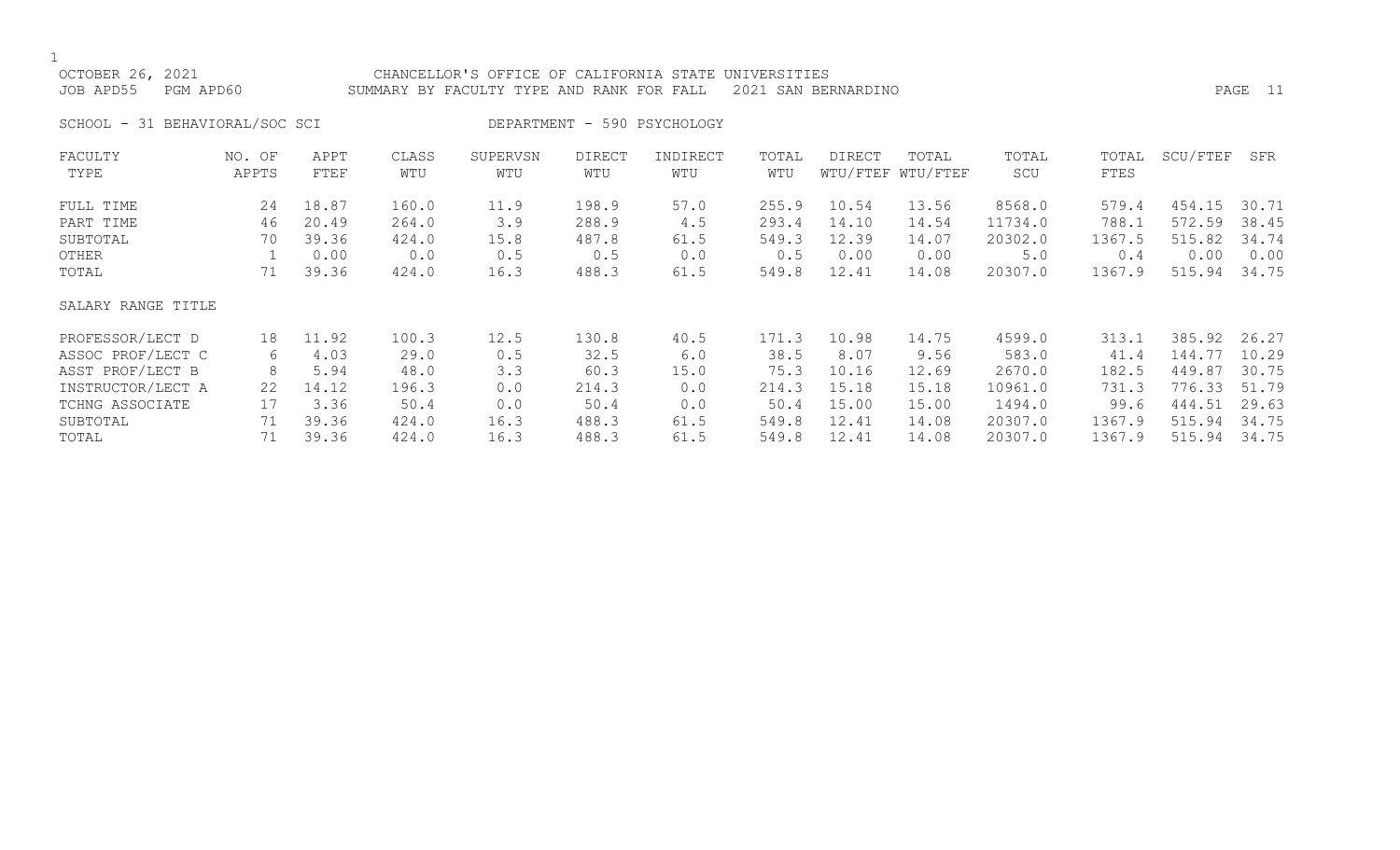1<br>OCTC

| OCTOBER 26, 2021       | CHANCELLOR'S OFFICE OF CALIFORNIA STATE UNIVERSITIES          |         |  |
|------------------------|---------------------------------------------------------------|---------|--|
| JOB APD55    PGM APD60 | SUMMARY BY FACULTY TYPE AND RANK FOR FALL 2021 SAN BERNARDINO | PAGE 12 |  |
|                        |                                                               |         |  |

SCHOOL - 31 BEHAVIORAL/SOC SCI DEPARTMENT - 665 SOCIAL SCIENCE

| FACULTY<br>TYPE    | NO. OF<br>APPTS | APPT<br>FTEF | CLASS<br>WTU | SUPERVSN<br>WTU | <b>DIRECT</b><br>WTU | INDIRECT<br>WTU | TOTAL<br>WTU | <b>DIRECT</b> | TOTAL<br>WTU/FTEF WTU/FTEF | TOTAL<br>SCU | TOTAL<br>FTES | SCU/FTEF | SFR   |
|--------------------|-----------------|--------------|--------------|-----------------|----------------------|-----------------|--------------|---------------|----------------------------|--------------|---------------|----------|-------|
|                    |                 |              |              |                 |                      |                 |              |               |                            |              |               |          |       |
| FULL TIME          | 6               | 4.58         | 42.0         | 0.5             | 45.5                 | 0.0             | 45.5         | 9.93          | 9.93                       | 2145.0       | 143.1         | 468.03   | 31.22 |
| PART TIME          | 12              | 4.40         | 48.0         | 0.0             | 48.0                 | 6.0             | 54.0         | 10.90         | 12.26                      | 1677.0       | 111.8         | 380.88   | 25.39 |
| SUBTOTAL           | 18              | 8.99         | 90.0         | 0.5             | 93.5                 | 6.0             | 99.5         | 10.41         | 11.07                      | 3822.0       | 254.9         | 425.33   | 28.37 |
| TOTAL              | 18              | 8.99         | 90.0         | 0.5             | 93.5                 | 6.0             | 99.5         | 10.41         | 11.07                      | 3822.0       | 254.9         | 425.33   | 28.37 |
| SALARY RANGE TITLE |                 |              |              |                 |                      |                 |              |               |                            |              |               |          |       |
| PROFESSOR/LECT D   | 2               | 0.38         | 0.0          | 0.0             | 0.0                  | 0.0             | 0.0          | 0.00          | 0.00                       | 0.0          | 0.0           | 0.00     | 0.00  |
| ASSOC PROF/LECT C  |                 | 0.33         | 0.0          | 0.0             | 0.0                  | 0.0             | 0.0          | 0.00          | 0.00                       | 0.0          | 0.0           | 0.00     | 0.00  |
| ASST PROF/LECT B   |                 | 0.43         | 0.0          | 0.0             | 0.0                  | 0.0             | 0.0          | 0.00          | 0.00                       | 0.0          | 0.0           | 0.00     | 0.00  |
| INSTRUCTOR/LECT A  | 13              | 6.84         | 90.0         | 0.0             | 93.0                 | 6.0             | 99.0         | 13.59         | 14.47                      | 3819.0       | 254.7         | 558.01   | 37.21 |
| TCHNG ASSOCIATE    |                 | 1.00         | 0.0          | 0.5             | 0.5                  | 0.0             | 0.5          | 0.50          | 0.50                       | 3.0          | 0.3           | 3.00     | 0.25  |
| SUBTOTAL           | 18              | 8.99         | 90.0         | 0.5             | 93.5                 | 6.0             | 99.5         | 10.41         | 11.07                      | 3822.0       | 254.9         | 425.33   | 28.37 |
| TOTAL              | 18              | 8.99         | 90.0         | 0.5             | 93.5                 | 6.0             | 99.5         | 10.41         | 11.07                      | 3822.0       | 254.9         | 425.33   | 28.37 |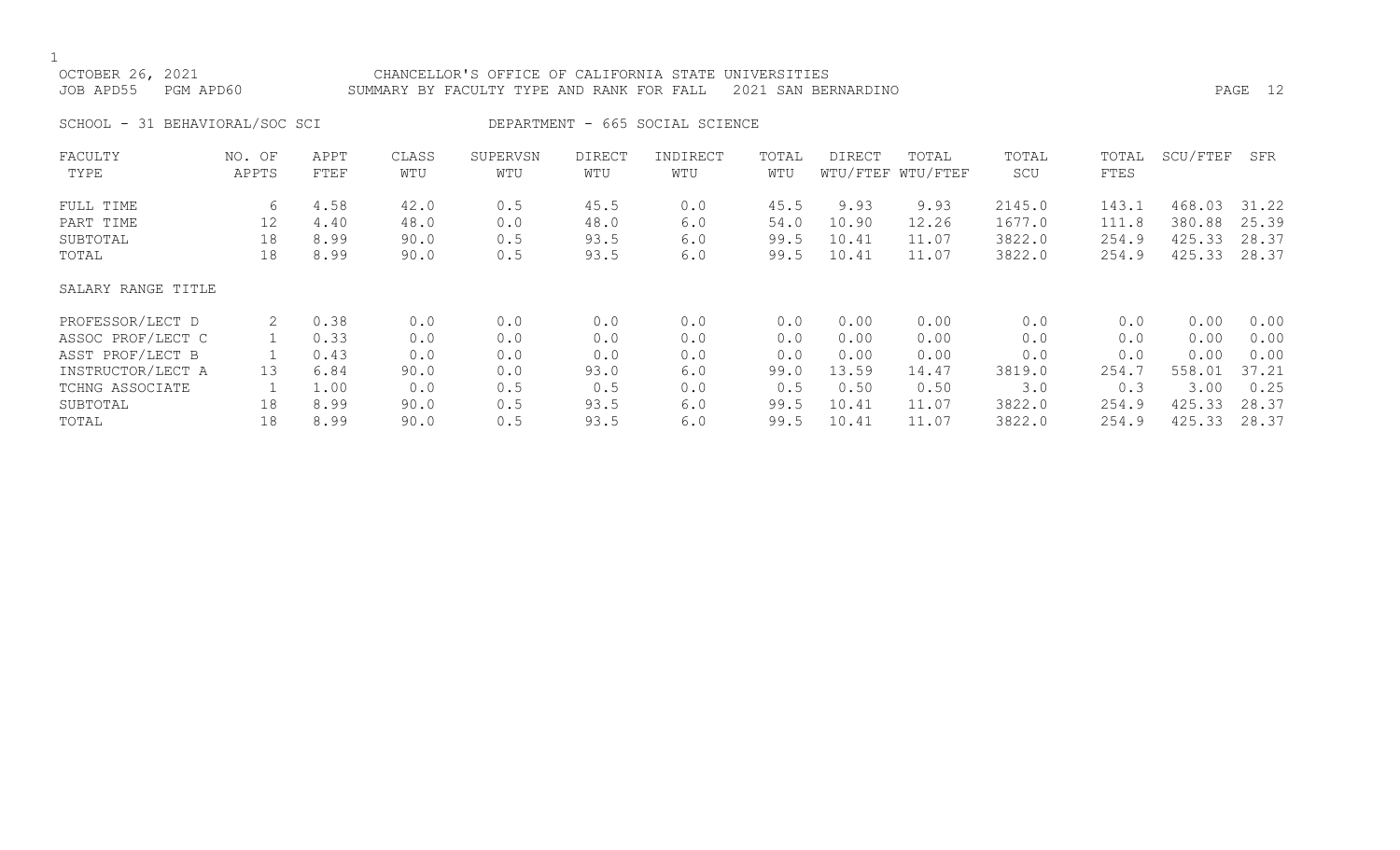# OCTOBER 26, 2021 CHANCELLOR'S OFFICE OF CALIFORNIA STATE UNIVERSITIES JOB APD55 PGM APD60 SUMMARY BY FACULTY TYPE AND RANK FOR FALL 2021 SAN BERNARDINO PAGE 13

SCHOOL - 31 BEHAVIORAL/SOC SCI DEPARTMENT - 670 SOCIAL WORK

| FACULTY            | NO. OF | APPT  | CLASS | SUPERVSN | <b>DIRECT</b> | INDIRECT | TOTAL | DIRECT | TOTAL             | TOTAL  | TOTAL | SCU/FTEF   | SFR   |
|--------------------|--------|-------|-------|----------|---------------|----------|-------|--------|-------------------|--------|-------|------------|-------|
| TYPE               | APPTS  | FTEF  | WTU   | WTU      | WTU           | WTU      | WTU   |        | WTU/FTEF WTU/FTEF | SCU    | FTES  |            |       |
|                    |        |       |       |          |               |          |       |        |                   |        |       |            |       |
| FULL TIME          | 9      | 7.70  | 33.0  | 35.0     | 71.0          | 64.5     | 135.5 | 9.22   | 17.60             | 846.5  | 66.5  | 109.95     | 8.64  |
| PART TIME          | 32     | 10.13 | 77.0  | 62.0     | 139.0         | 3.0      | 142.0 | 13.72  | 14.01             | 2749.0 | 214.7 | 271<br>.29 | 21.19 |
| SUBTOTAL           | 41     | 17.83 | 110.0 | 97.0     | 210.0         | 67.5     | 277.5 | 11.78  | 15.56             | 3595.5 | 281.3 | 201.63     | 15.77 |
| OTHER              |        | 0.00  | 3.0   | 9.3      | 12.3          | 0.0      | 12.3  | 0.00   | 0.00              | 111.0  | 9.3   | 0.00       | 0.00  |
| TOTAL              | 42     | 17.83 | 113.0 | 106.3    | 222.3         | 67.5     | 289.8 | 12.47  | 16.25             | 3706.5 | 290.5 | 207.86     | 16.29 |
| SALARY RANGE TITLE |        |       |       |          |               |          |       |        |                   |        |       |            |       |
| PROFESSOR/LECT D   | 4      | 2.10  | 18.0  | 23.8     | 41.8          | 3.0      | 44.8  | 19.89  | 21.31             | 499.0  | 41.6  | 237.39     | 19.78 |
| ASST PROF/LECT B   | 9      | 7.76  | 30.0  | 33.5     | 66.5          | 49.5     | 116.0 | 8.57   | 14.95             | 829.5  | 63.7  | 106.88     | 8.21  |
| INSTRUCTOR/LECT A  | 29     | 7.97  | 65.0  | 49.0     | 114.0         | 15.0     | 129.0 | 14.31  | 16.19             | 2378.0 | 185.2 | 298.41     | 23.24 |
| SUBTOTAL           | 42     | 17.83 | 113.0 | 106.3    | 222.3         | 67.5     | 289.8 | 12.47  | 16.25             | 3706.5 | 290.5 | 207.86     | 16.29 |
| TOTAL              | 42     | 17.83 | 113.0 | 106.3    | 222.3         | 67.5     | 289.8 | 12.47  | 16.25             | 3706.5 | 290.5 | 207.86     | 16.29 |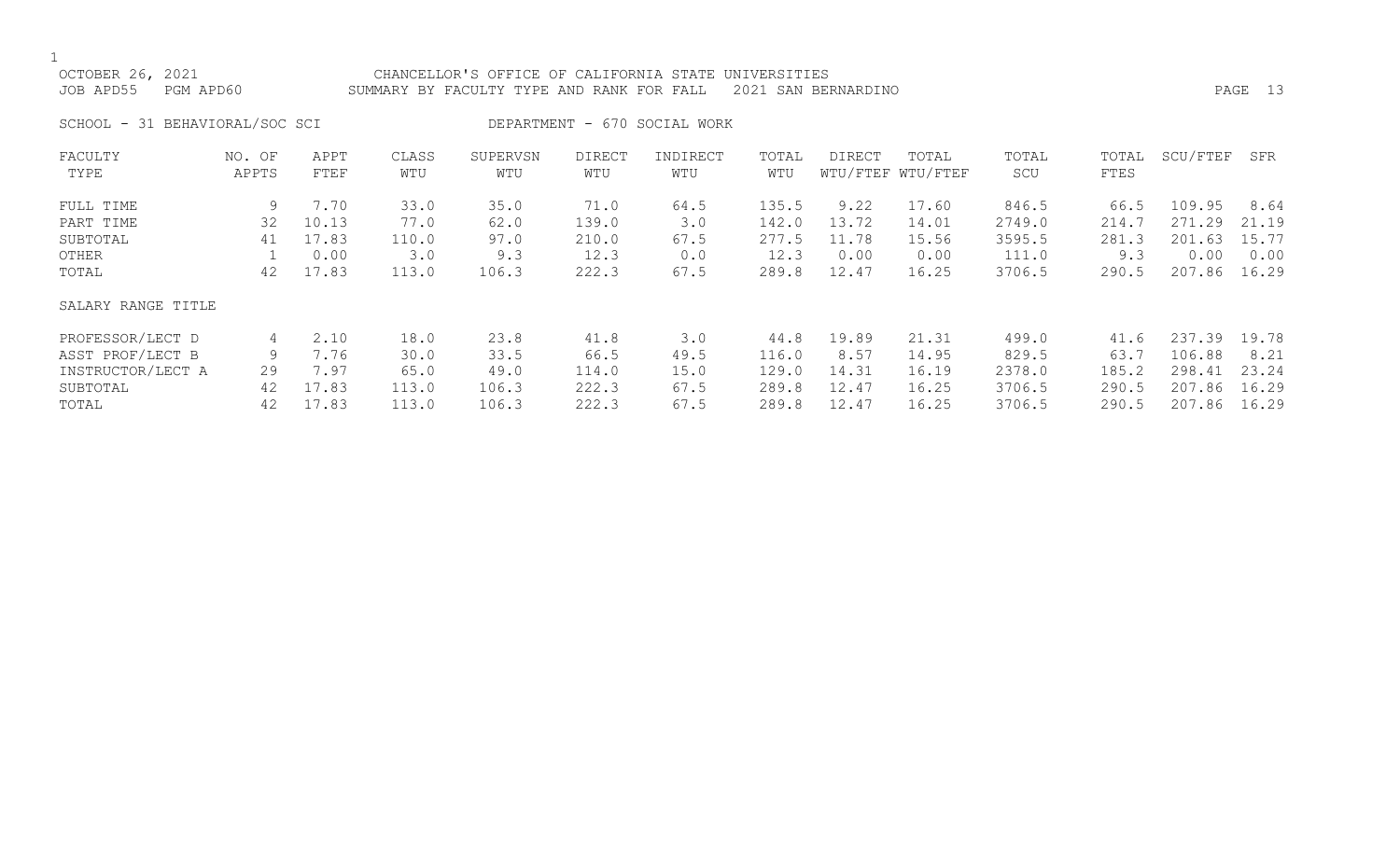$\frac{1}{\text{OCTO}}$ 

| OCTOBER 26, 2021 |           | CHANCELLOR'S OFFICE OF CALIFORNIA STATE UNIVERSITIES          |      |  |
|------------------|-----------|---------------------------------------------------------------|------|--|
| JOB APD55        | PGM APD60 | SUMMARY BY FACULTY TYPE AND RANK FOR FALL 2021 SAN BERNARDINO | PAGE |  |

SCHOOL - 31 BEHAVIORAL/SOC SCI DEPARTMENT - 675 SOCIOLOGY

| FACULTY            | NO. OF | APPT  | CLASS | SUPERVSN | <b>DIRECT</b> | INDIRECT | TOTAL | DIRECT | TOTAL             | TOTAL  | TOTAL | SCU/FTEF | SFR   |
|--------------------|--------|-------|-------|----------|---------------|----------|-------|--------|-------------------|--------|-------|----------|-------|
| TYPE               | APPTS  | FTEF  | WTU   | WTU      | WTU           | WTU      | WTU   |        | WTU/FTEF WTU/FTEF | SCU    | FTES  |          |       |
| FULL TIME          | 8      | 8.00  | 84.6  | 0.0      | 90.6          | 9.0      | 99.6  | 11.32  | 12.45             | 3392.0 | 226.3 | 423.95   | 28.28 |
| PART TIME          | 9      | 5.70  | 78.0  | 0.0      | 78.0          | 0.0      | 78.0  | 13.68  | 13.68             | 2889.0 | 192.7 | 506.84   | 33.80 |
| SUBTOTAL           | 17     | 13.70 | 162.6 | 0.0      | 168.6         | 9.0      | 177.6 | 12.31  | 12.96             | 6281.0 | 418.9 | 458.43   | 30.58 |
| OTHER              |        | 0.00  | 0.0   | 0.0      | 0.0           | 0.0      | 0.0   | 0.00   | 0.00              | 0.0    | 0.0   | 0.00     | 0.00  |
| TOTAL              | 18     | 13.70 | 162.6 | 0.0      | 168.6         | 9.0      | 177.6 | 12.31  | 12.96             | 6281.0 | 418.9 | 458.43   | 30.58 |
| SALARY RANGE TITLE |        |       |       |          |               |          |       |        |                   |        |       |          |       |
| PROFESSOR/LECT D   | 3      | 1.00  | 9.0   | 0.0      | 9.0           | 0.0      | 9.0   | 9.00   | 9.00              | 342.0  | 22.8  | 342.00   | 22.80 |
| ASSOC PROF/LECT C  | 4      | 4.00  | 35.2  | 0.0      | 41.2          | 6.0      | 47.2  | 10.30  | 11.80             | 1770.0 | 118.1 | 442.50   | 29.53 |
| ASST PROF/LECT B   | 6      | 5.10  | 64.4  | 0.0      | 64.4          | 3.0      | 67.4  | 12.62  | 13.21             | 2165.0 | 144.4 | 424.43   | 28.30 |
| INSTRUCTOR/LECT A  | 5      | 3.60  | 54.0  | 0.0      | 54.0          | 0.0      | 54.0  | 15.00  | 15.00             | 2004.0 | 133.7 | 556.67   | 37.13 |
| SUBTOTAL           | 18     | 13.70 | 162.6 | 0.0      | 168.6         | 9.0      | 177.6 | 12.31  | 12.96             | 6281.0 | 418.9 | 458.43   | 30.58 |
| TOTAL              | 18     | 13.70 | 162.6 | 0.0      | 168.6         | 9.0      | 177.6 | 12.31  | 12.96             | 6281.0 | 418.9 | 458.43   | 30.58 |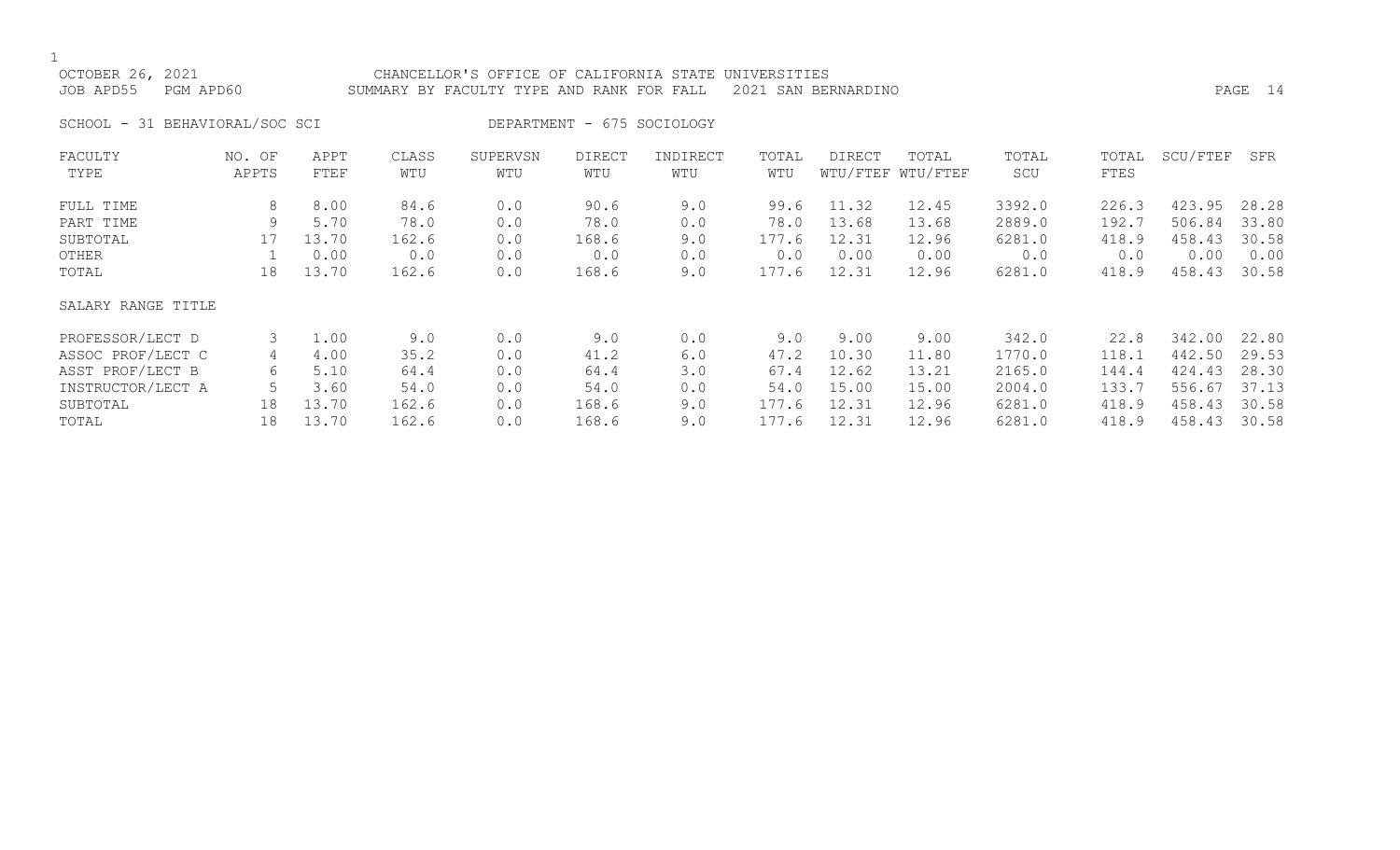OCTOBER 26, 2021 CHANCELLOR'S OFFICE OF CALIFORNIA STATE UNIVERSITIES JOB APD55 PGM APD60 SUMMARY BY FACULTY TYPE AND RANK FOR FALL 2021 SAN BERNARDINO PAGE 15

SCHOOL - 31 BEHAVIORAL/SOC SCI

| FACULTY            | NO. OF | APPT       | CLASS  | SUPERVSN | <b>DIRECT</b> | INDIRECT | TOTAL  | DIRECT | TOTAL             | TOTAL   | TOTAL  | SCU/FTEF | SFR   |
|--------------------|--------|------------|--------|----------|---------------|----------|--------|--------|-------------------|---------|--------|----------|-------|
| TYPE               | APPTS  | FTEF       | WTU    | WTU      | WTU           | WTU      | WTU    |        | WTU/FTEF WTU/FTEF | SCU     | FTES   |          |       |
| FULL TIME          | 102    | 82.91      | 763.5  | 76.2     | 935.7         | 218.5    | 1154.2 | 11.29  | 13.92             | 34279.5 | 2316.2 | 413.44   | 27.93 |
| PART TIME          | 160    | 66.18      | 790.4  | 80.0     | 921.4         | 44.5     | 965.9  | 13.92  | 14.62             | 35738.0 | 2424.2 | 540.01   | 36.63 |
| SUBTOTAL           | 262    | 149.09     | 1553.9 | 156.2    | 1857.1        | 263.0    | 2120.1 | 12.46  | 14.23             | 70017.5 | 4740.4 | 469.62   | 31.79 |
| OTHER              | 9      | 0.00       | 3.0    | 9.8      | 12.8          | 0.0      | 12.8   | 0.00   | 0.00              | 281.0   | 20.7   | 0.00     | 0.00  |
| TOTAL              |        | 271 149.09 | 1556.9 | 166.0    | 1869.9        | 263.0    | 2132.9 | 12.54  | 14.32             | 70298.5 | 4761.1 | 471.51   | 31.93 |
| SALARY RANGE TITLE |        |            |        |          |               |          |        |        |                   |         |        |          |       |
| PROFESSOR/LECT D   | 54     | 32.11      | 312.2  | 57.8     | 397.0         | 71.5     | 468.5  | 12.36  | 14.64             | 11488.0 | 786.3  | 357.78   | 24.49 |
| ASSOC PROF/LECT C  | 32     | 23.94      | 243.8  | 7.9      | 275.7         | 33.0     | 308.7  | 11.52  | 12.90             | 8706.0  | 587.6  | 363.74   | 24.55 |
| ASST PROF/LECT B   | 50     | 39.12      | 311.4  | 44.5     | 400.9         | 137.5    | 538.4  | 10.25  | 13.76             | 14055.5 | 954.7  | 359.27   | 24.40 |
| INSTRUCTOR/LECT A  | 107    | 47.83      | 613.5  | 55.3     | 719.8         | 21.0     | 740.8  | 15.05  | 15.49             | 33531.5 | 2264.7 | 701.01   | 47.35 |
| TCHNG ASSOCIATE    | 23     | 6.09       | 76.0   | 0.5      | 76.5          | 0.0      | 76.5   | 12.55  | 12.55             | 2388.0  | 159.3  | 391.86   | 26.13 |
| SUBTOTAL           | 266    | 149.09     | 1556.9 | 166.0    | 1869.9        | 263.0    | 2132.9 | 12.54  | 14.32             | 70169.0 | 4752.4 | 470.64   | 31.88 |
| OTHER              | 5.     | 0.00       | 0.0    | 0.0      | 0.0           | 0.0      | 0.0    | 0.00   | 0.00              | 129.5   | 8.6    | 0.00     | 0.00  |
| SUBTOTAL           | 5      | 0.00       | 0.0    | 0.0      | 0.0           | 0.0      | 0.0    | 0.00   | 0.00              | 129.5   | 8.6    | 0.00     | 0.00  |
| TOTAL              | 271    | 149.09     | 1556.9 | 166.0    | 1869.9        | 263.0    | 2132.9 | 12.54  | 14.32             | 70298.5 | 4761.1 | 471.51   | 31.93 |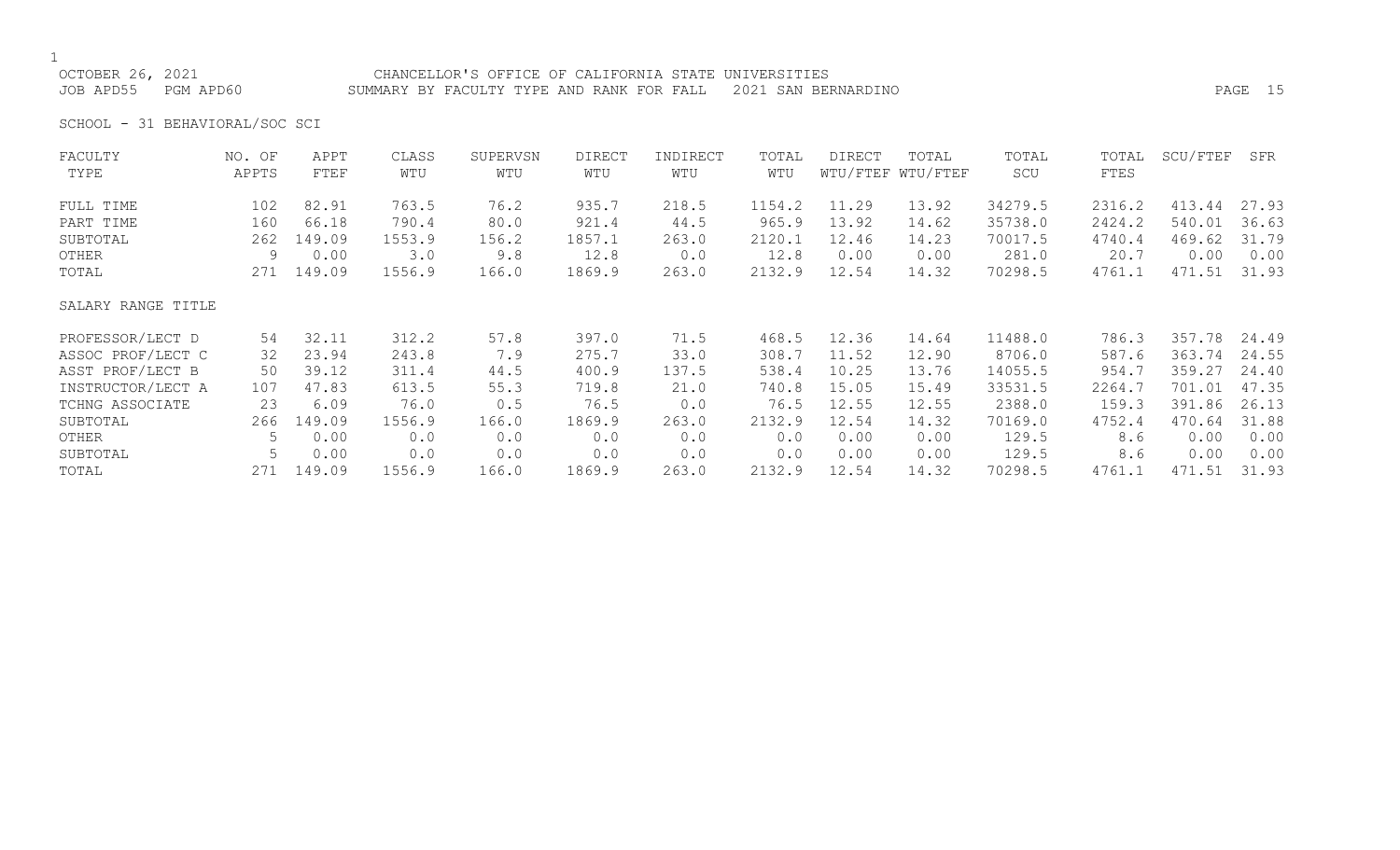| OCTOBER 26, 2021<br>PGM APD60<br>JOB APD55 |                 | CHANCELLOR'S OFFICE OF CALIFORNIA STATE UNIVERSITIES<br>2021 SAN BERNARDINO<br>SUMMARY BY FACULTY TYPE AND RANK FOR FALL |              |                 |                      |                                         |              |               |                            |              |               |          | PAGE 16 |
|--------------------------------------------|-----------------|--------------------------------------------------------------------------------------------------------------------------|--------------|-----------------|----------------------|-----------------------------------------|--------------|---------------|----------------------------|--------------|---------------|----------|---------|
| SCHOOL - 44 BUSINESS/PUBLIC ADMIN          |                 |                                                                                                                          |              |                 |                      | DEPARTMENT - 102 ACCOUNTING AND FINANCE |              |               |                            |              |               |          |         |
| FACULTY<br>TYPE                            | NO. OF<br>APPTS | APPT<br>FTEF                                                                                                             | CLASS<br>WTU | SUPERVSN<br>WTU | <b>DIRECT</b><br>WTU | INDIRECT<br>WTU                         | TOTAL<br>WTU | <b>DIRECT</b> | TOTAL<br>WTU/FTEF WTU/FTEF | TOTAL<br>SCU | TOTAL<br>FTES | SCU/FTEF | SFR     |
| FULL TIME                                  | 18              | 15.74                                                                                                                    | 162.0        | 0.0             | 162.0                | 42.0                                    | 204.0        | 10.29         | 12.96                      | 4725.0       | 320.4         | 300.17   | 20.35   |
| PART TIME                                  | 10              | 3.29                                                                                                                     | 55.0         | 0.0             | 55.0                 | 0.0                                     | 55.0         | 16.70         | 16.70                      | 1736.0       | 116.3         | 527.18   | 35.31   |
| SUBTOTAL                                   | 28              | 19.03                                                                                                                    | 217.0        | 0.0             | 217.0                | 42.0                                    | 259.0        | 11.40         | 13.61                      | 6461.0       | 436.7         | 339.45   | 22.94   |
| TOTAL                                      | 28              | 19.03                                                                                                                    | 217.0        | 0.0             | 217.0                | 42.0                                    | 259.0        | 11.40         | 13.61                      | 6461.0       | 436.7         | 339.45   | 22.94   |
| SALARY RANGE TITLE                         |                 |                                                                                                                          |              |                 |                      |                                         |              |               |                            |              |               |          |         |
| PROFESSOR/LECT D                           | 11              | 8.50                                                                                                                     | 84.0         | 0.0             | 84.0                 | 30.0                                    | 114.0        | 9.89          | 13.42                      | 2145.0       | 146.6         | 252.50   | 17.26   |
| ASSOC PROF/LECT C                          | 5               | 5.00                                                                                                                     | 54.0         | 0.0             | 54.0                 | 6.0                                     | 60.0         | 10.80         | 12.00                      | 1581.0       | 107.2         | 316.33   | 21.45   |
| ASST PROF/LECT B                           |                 | 2.00                                                                                                                     | 18.0         | 0.0             | 18.0                 | 6.0                                     | 24.0         | 9.01          | 12.01                      | 906.0        | 60.4          | 453.45   | 30.23   |
| INSTRUCTOR/LECT A                          | 10              | 3.54                                                                                                                     | 61.0         | 0.0             | 61.0                 | 0.0                                     | 61.0         | 17.22         | 17.22                      | 1829.0       | 122.5         | 516.23   | 34.57   |
| SUBTOTAL                                   | 28              | 19.03                                                                                                                    | 217.0        | 0.0             | 217.0                | 42.0                                    | 259.0        | 11.40         | 13.61                      | 6461.0       | 436.7         | 339.45   | 22.94   |

TOTAL 28 19.03 217.0 0.0 217.0 42.0 259.0 11.40 13.61 6461.0 436.7 339.45 22.94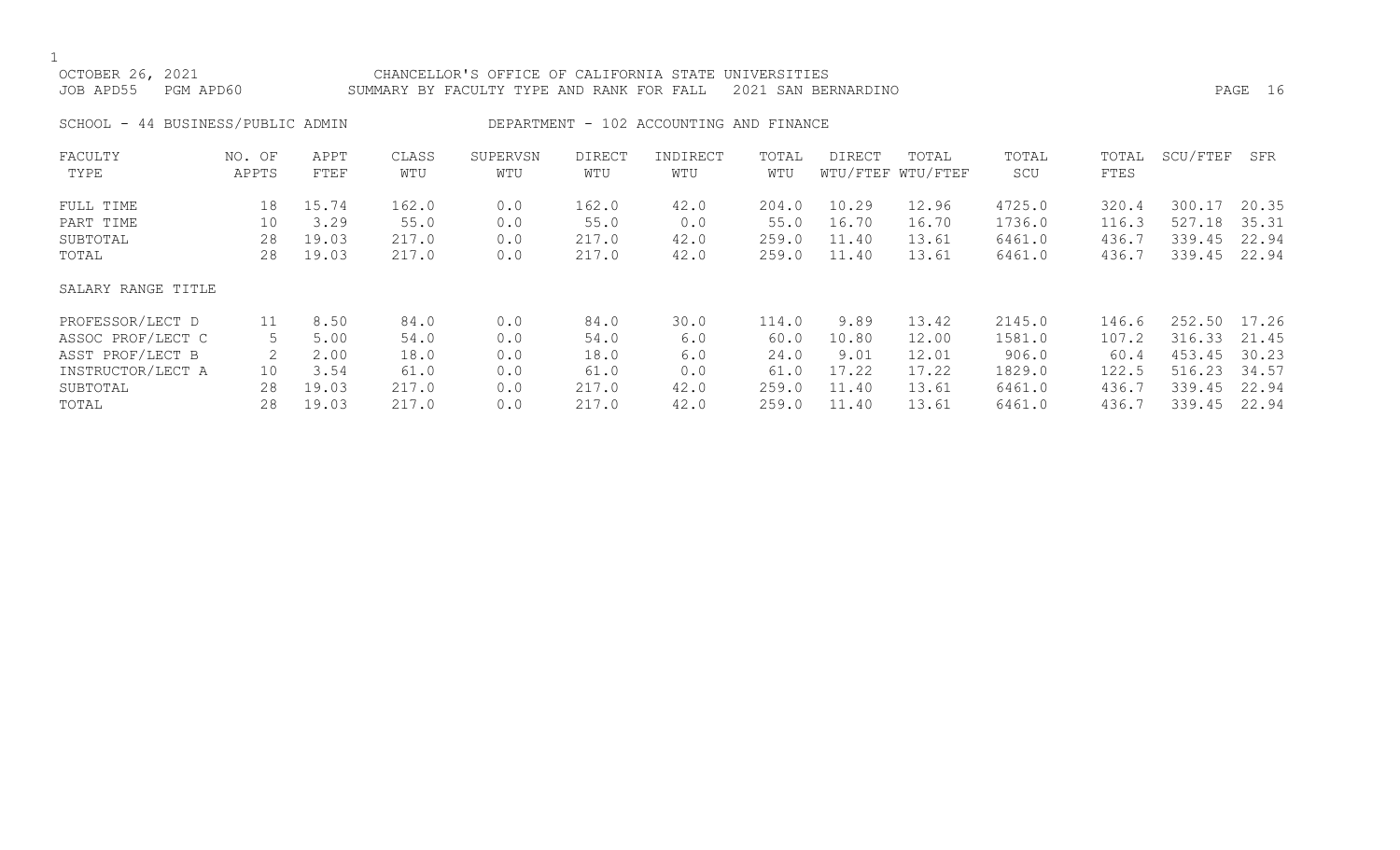| OCTOBER 26, 2021<br>JOB APD55 | PGM APD60                         |              |              | CHANCELLOR'S OFFICE OF CALIFORNIA STATE UNIVERSITIES<br>SUMMARY BY FACULTY TYPE AND RANK FOR FALL 2021 SAN BERNARDINO |               |                                          |              |        |                            |              |               |          | PAGE 17 |
|-------------------------------|-----------------------------------|--------------|--------------|-----------------------------------------------------------------------------------------------------------------------|---------------|------------------------------------------|--------------|--------|----------------------------|--------------|---------------|----------|---------|
|                               | SCHOOL - 44 BUSINESS/PUBLIC ADMIN |              |              |                                                                                                                       |               | DEPARTMENT - 161 BUSINESS ADMINISTRATION |              |        |                            |              |               |          |         |
| FACULTY<br>TYPE               | NO. OF<br>APPTS                   | APPT<br>FTEF | CLASS<br>WTU | SUPERVSN<br>WTU                                                                                                       | DIRECT<br>WTU | INDIRECT<br>WTU                          | TOTAL<br>WTU | DIRECT | TOTAL<br>WTU/FTEF WTU/FTEF | TOTAL<br>SCU | TOTAL<br>FTES | SCU/FTEF | SFR     |

| PART TIME          | 0.79 | 0.0 | 0.0 | 0.0 | 0.0 | 0.0 | 0.00 | 0.00 | 0.0   | 0.0  | 0.00   | 0.00  |
|--------------------|------|-----|-----|-----|-----|-----|------|------|-------|------|--------|-------|
| SUBTOTAL           | 0.79 | 0.0 | 0.0 | 0.0 | 0.0 | 0.0 | 0.00 | 0.00 | 0.0   | 0.0  | 0.00   | 0.00  |
| OTHER              | 0.00 | 4.5 | 0.0 | 4.5 | 0.0 | 4.5 | 0.00 | 0.00 | 504.0 | 33.9 | 0.00   | 0.00  |
| TOTAL              | 0.79 | 4.5 | 0.0 | 4.5 | 0.0 | 4.5 | 5.71 | 5.71 | 504.0 | 33.9 | 639.59 | 42.96 |
| SALARY RANGE TITLE |      |     |     |     |     |     |      |      |       |      |        |       |
| INSTRUCTOR/LECT A  | 0.79 | 4.5 | 0.0 | 4.5 | 0.0 | 4.5 | 5.71 | 5.71 | 504.0 | 33.9 | 639.59 | 42.96 |
| SUBTOTAL           | 0.79 | 4.5 | 0.0 | 4.5 | 0.0 | 4.5 | 5.71 | 5.71 | 504.0 | 33.9 | 639.59 | 42.96 |
| TOTAL              | 0.79 | 4.5 | 0.0 | 4.5 | 0.0 | 4.5 | 5.71 | 5.71 | 504.0 | 33.9 | 639.59 | 42.96 |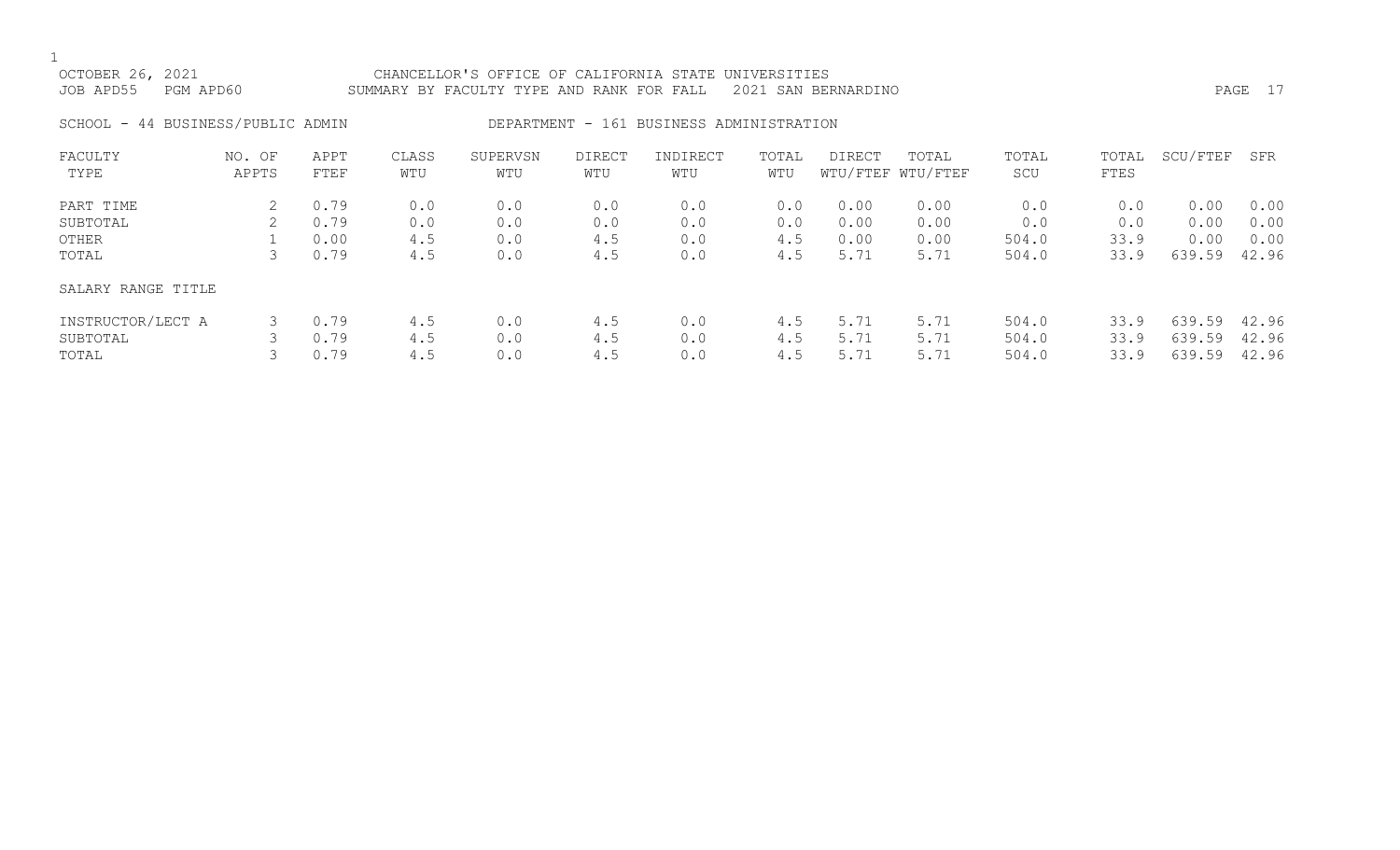| OCTOBER 26, 2021<br>JOB APD55               | PGM APD60          |                              |                              | CHANCELLOR'S OFFICE OF CALIFORNIA STATE UNIVERSITIES<br>SUMMARY BY FACULTY TYPE AND RANK FOR FALL |                              |                                   |                              | 2021 SAN BERNARDINO              |                                  |                                    |                              |                                            | PAGE 18                 |
|---------------------------------------------|--------------------|------------------------------|------------------------------|---------------------------------------------------------------------------------------------------|------------------------------|-----------------------------------|------------------------------|----------------------------------|----------------------------------|------------------------------------|------------------------------|--------------------------------------------|-------------------------|
| SCHOOL - 44 BUSINESS/PUBLIC ADMIN           |                    |                              |                              |                                                                                                   |                              | DEPARTMENT - 256 ENTREPRENEURSHIP |                              |                                  |                                  |                                    |                              |                                            |                         |
| FACULTY<br>TYPE                             | NO. OF<br>APPTS    | APPT<br>FTEF                 | CLASS<br>WTU                 | SUPERVSN<br>WTU                                                                                   | DIRECT<br>WTU                | INDIRECT<br>WTU                   | TOTAL<br>WTU                 | DIRECT                           | TOTAL<br>WTU/FTEF WTU/FTEF       | TOTAL<br>SCU                       | TOTAL<br>FTES                | SCU/FTEF                                   | SFR                     |
| FULL TIME<br>PART TIME<br>SUBTOTAL<br>TOTAL | 4<br>6<br>10<br>10 | 2.92<br>2.03<br>4.95<br>4.95 | 33.0<br>13.5<br>46.5<br>46.5 | 0.0<br>13.3<br>13.3<br>13.3                                                                       | 36.0<br>26.8<br>62.8<br>62.8 | 6.0<br>0.0<br>6.0<br>6.0          | 42.0<br>26.8<br>68.8<br>68.8 | 12.35<br>13.18<br>12.69<br>12.69 | 14.40<br>13.18<br>13.90<br>13.90 | 732.0<br>390.0<br>1122.0<br>1122.0 | 50.8<br>26.8<br>77.5<br>77.5 | 251.03 17.40<br>191.74<br>226.67<br>226.67 | 13.15<br>15.66<br>15.66 |
| SALARY RANGE TITLE                          |                    |                              |                              |                                                                                                   |                              |                                   |                              |                                  |                                  |                                    |                              |                                            |                         |

| PROFESSOR/LECT D  | 0.50 |      | 0.0  | 6.0  |     | 6.0  | 12.00 | 12.00 | 93.0   | $^{\prime}$ .5 | 186.00 | 14.90 |
|-------------------|------|------|------|------|-----|------|-------|-------|--------|----------------|--------|-------|
| ASSOC PROF/LECT C | 0.69 |      | 0.0  | 0.0  |     |      | 0.00  | 0.00  |        |                | 0.00   | 0.00  |
| ASST PROF/LECT B  | .00  |      | 0.0  | 6.0  | 6.C | 12.0 | 6.00  | 12.00 | 117.0  |                | .00    | 8.45  |
| INSTRUCTOR/LECT A | 2.76 | 34.5 | 13.3 | 50.8 |     | 50.8 | 18.39 | 18.39 | 912.0  | 61.6           | 330.20 | 22.30 |
| SUBTOTAL          | 4.95 | 46.5 | 13.3 | 62.8 | 6.0 | 68.8 | .2.69 | 13.90 | 1122.0 |                | 226.67 | 15.66 |
| TOTAL             | 4.95 | 46.5 | 13.3 | 62.8 | 6.0 | 68.8 | 12.69 | 13.90 | 1122.0 | 77.5           | 226.67 | 15.66 |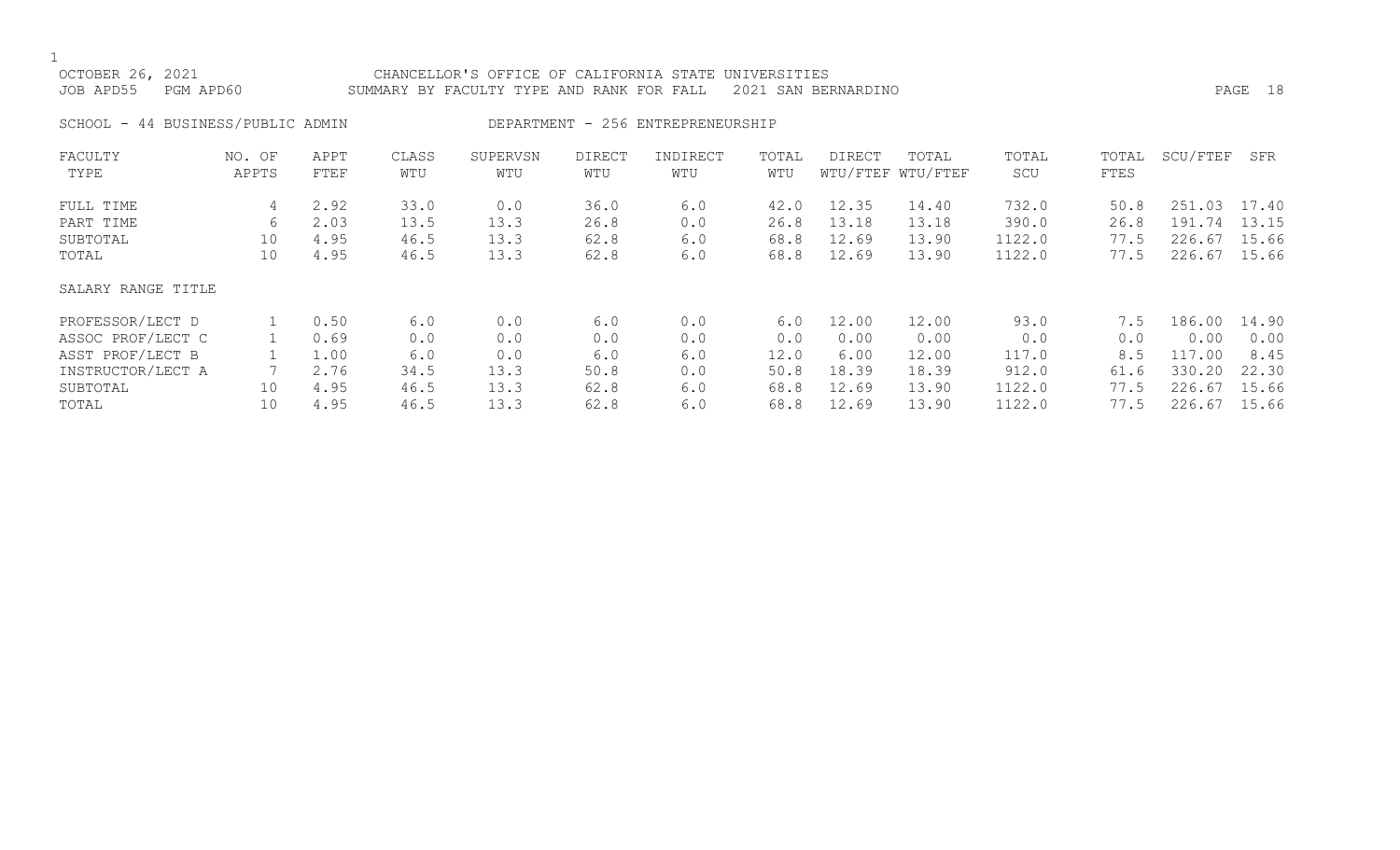# OCTOBER 26, 2021 CHANCELLOR'S OFFICE OF CALIFORNIA STATE UNIVERSITIES JOB APD55 PGM APD60 SUMMARY BY FACULTY TYPE AND RANK FOR FALL 2021 SAN BERNARDINO PAGE 19

# SCHOOL - 44 BUSINESS/PUBLIC ADMIN DEPARTMENT - 369 INFORMATION AND DECISION SCIENCES

| FACULTY            | NO. OF | APPT  | CLASS | SUPERVSN | <b>DIRECT</b> | INDIRECT | TOTAL | DIRECT | TOTAL             | TOTAL  | TOTAL | SCU/FTEF | SFR   |
|--------------------|--------|-------|-------|----------|---------------|----------|-------|--------|-------------------|--------|-------|----------|-------|
| TYPE               | APPTS  | FTEF  | WTU   | WTU      | WTU           | WTU      | WTU   |        | WTU/FTEF WTU/FTEF | SCU    | FTES  |          |       |
| FULL TIME          | 15     | 13.42 | 138.0 | 0.0      | 138.0         | 39.0     | 177.0 | 10.28  | 13.19             | 4524.0 | 313.5 | 337.16   | 23.36 |
| PART TIME          | 16     | 6.33  | 99.0  | 0.0      | 99.0          | 0.0      | 99.0  | 15.63  | 15.63             | 3657.0 | 248.8 | 577.54   | 39.29 |
| SUBTOTAL           | 31     | 19.75 | 237.0 | 0.0      | 237.0         | 39.0     | 276.0 | 12.00  | 13.97             | 8181.0 | 562.3 | 414.23   | 28.47 |
| OTHER              |        | 0.00  | 0.0   | 0.0      | 0.0           | 0.0      | 0.0   | 0.00   | 0.00              | 0.0    | 0.0   | 0.00     | 0.00  |
| TOTAL              | 32     | 19.75 | 237.0 | 0.0      | 237.0         | 39.0     | 276.0 | 12.00  | 13.97             | 8181.0 | 562.3 | 414.23   | 28.47 |
| SALARY RANGE TITLE |        |       |       |          |               |          |       |        |                   |        |       |          |       |
| PROFESSOR/LECT D   | 5      | 4.00  | 42.0  | 0.0      | 42.0          | 9.0      | 51.0  | 10.50  | 12.75             | 1458.0 | 99.9  | 364.59   | 24.98 |
| ASSOC PROF/LECT C  | 2      | 1.33  | 18.0  | 0.0      | 18.0          | 3.0      | 21.0  | 13.51  | 15.77             | 693.0  | 50.0  | 520.27   | 37.55 |
| ASST PROF/LECT B   |        | 4.75  | 51.0  | 0.0      | 51.0          | 15.0     | 66.0  | 10.73  | 13.89             | 1749.0 | 119.7 | 367.98   | 25.17 |
| INSTRUCTOR/LECT A  | 20     | 9.67  | 126.0 | 0.0      | 126.0         | 12.0     | 138.0 | 13.04  | 14.28             | 4281.0 | 292.8 | 442.89   | 30.29 |
| SUBTOTAL           | 32     | 19.75 | 237.0 | 0.0      | 237.0         | 39.0     | 276.0 | 12.00  | 13.97             | 8181.0 | 562.3 | 414.23   | 28.47 |
| TOTAL              | 32     | 19.75 | 237.0 | 0.0      | 237.0         | 39.0     | 276.0 | 12.00  | 13.97             | 8181.0 | 562.3 | 414.23   | 28.47 |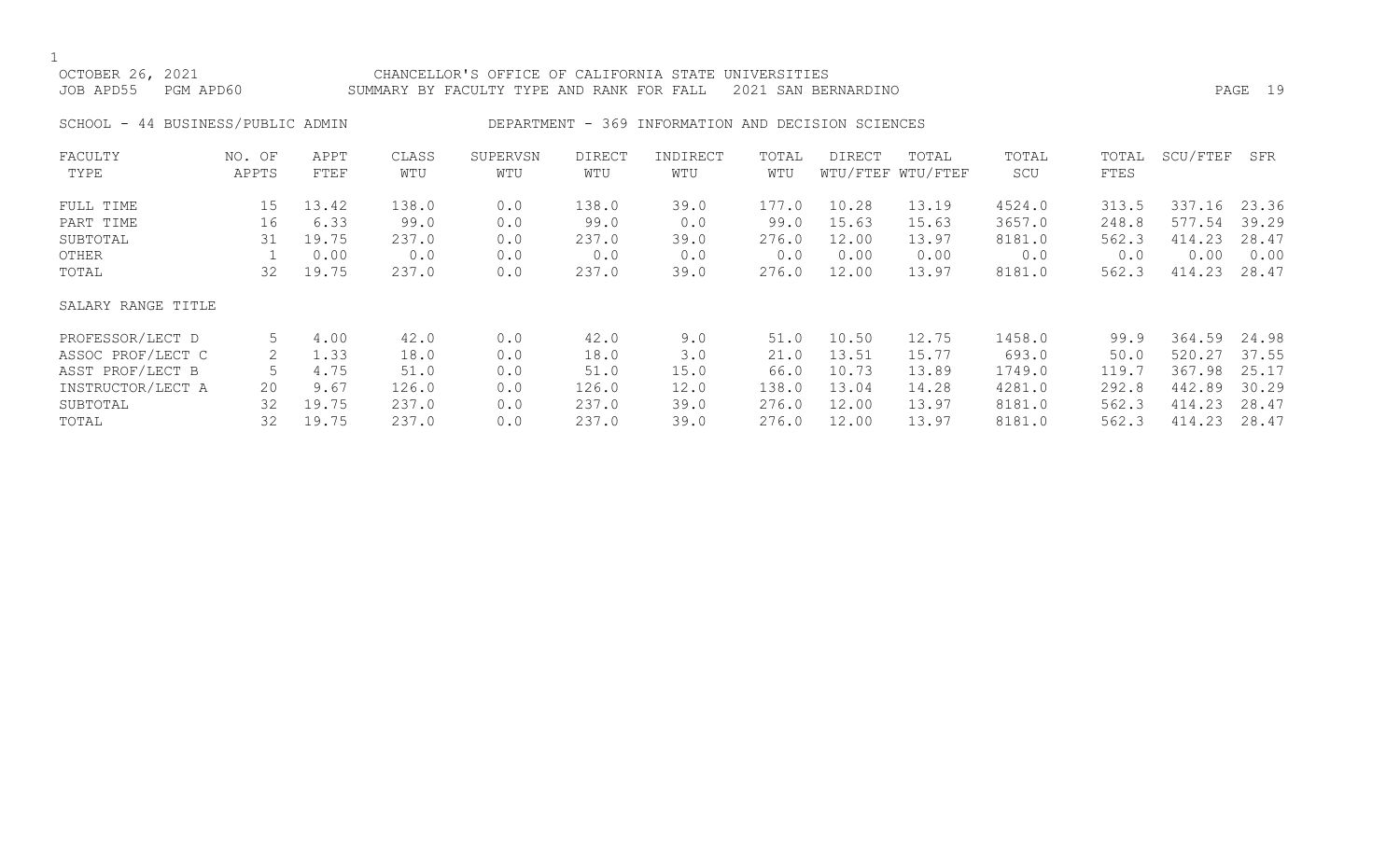| OCTOBER 26, 2021<br>PGM APD60<br>JOB APD55 |                 |              |              | CHANCELLOR'S OFFICE OF CALIFORNIA STATE<br>SUMMARY BY FACULTY TYPE AND RANK FOR FALL |                      |                             | UNIVERSITIES | 2021 SAN BERNARDINO |                            |              |               |          | PAGE 20 |
|--------------------------------------------|-----------------|--------------|--------------|--------------------------------------------------------------------------------------|----------------------|-----------------------------|--------------|---------------------|----------------------------|--------------|---------------|----------|---------|
| SCHOOL - 44 BUSINESS/PUBLIC ADMIN          |                 |              |              |                                                                                      |                      | DEPARTMENT - 461 MANAGEMENT |              |                     |                            |              |               |          |         |
| FACULTY<br>TYPE                            | NO. OF<br>APPTS | APPT<br>FTEF | CLASS<br>WTU | SUPERVSN<br>WTU                                                                      | <b>DIRECT</b><br>WTU | INDIRECT<br>WTU             | TOTAL<br>WTU | <b>DIRECT</b>       | TOTAL<br>WTU/FTEF WTU/FTEF | TOTAL<br>SCU | TOTAL<br>FTES | SCU/FTEF | SFR     |
| FULL TIME                                  | 16              | 11.48        | 144.0        | 0.0                                                                                  | 156.0                | 32.0                        | 188.0        | 13.58               | 16.37                      | 4436.0       | 299.1         | 386.28   | 26.04   |
| PART TIME                                  | 21              | 8.83         | 134.0        | 0.0                                                                                  | 134.0                | 9.0                         | 143.0        | 15.18               | 16.20                      | 3558.0       | 241.1         | 403.13   | 27.31   |
| SUBTOTAL                                   | 37              | 20.31        | 278.0        | 0.0                                                                                  | 290.0                | 41.0                        | 331.0        | 14.28               | 16.30                      | 7994.0       | 540.1         | 393.60   | 26.59   |
| TOTAL                                      | 37              | 20.31        | 278.0        | 0.0                                                                                  | 290.0                | 41.0                        | 331.0        | 14.28               | 16.30                      | 7994.0       | 540.1         | 393.60   | 26.59   |
| SALARY RANGE TITLE                         |                 |              |              |                                                                                      |                      |                             |              |                     |                            |              |               |          |         |
| PROFESSOR/LECT D                           | 4               | 2.42         | 23.0         | 0.0                                                                                  | 23.0                 | 11.0                        | 34.0         | 9.52                | 14.07                      | 651.0        | 44.6          | 269.45   | 18.46   |
| ASSOC PROF/LECT C                          | 4               | 3.23         | 35.0         | 0.0                                                                                  | 38.0                 | 9.0                         | 47.0         | 11.78               | 14.56                      | 1327.0       | 88.5          | 411.22   | 27.43   |
| ASST PROF/LECT B                           | 6               | 3.33         | 39.0         | 0.0                                                                                  | 48.0                 | 15.0                        | 63.0         | 14.40               | 18.90                      | 877.0        | 60.4          | 263.13   | 18.11   |
| INSTRUCTOR/LECT A                          | 23              | 11.33        | 181.0        | 0.0                                                                                  | 181.0                | 6.0                         | 187.0        | 15.97               | 16.50                      | 5139.0       | 346.7         | 453.41   | 30.58   |
| SUBTOTAL                                   | 37              | 20.31        | 278.0        | 0.0                                                                                  | 290.0                | 41.0                        | 331.0        | 14.28               | 16.30                      | 7994.0       | 540.1         | 393.60   | 26.59   |

TOTAL 37 20.31 278.0 0.0 290.0 41.0 331.0 14.28 16.30 7994.0 540.1 393.60 26.59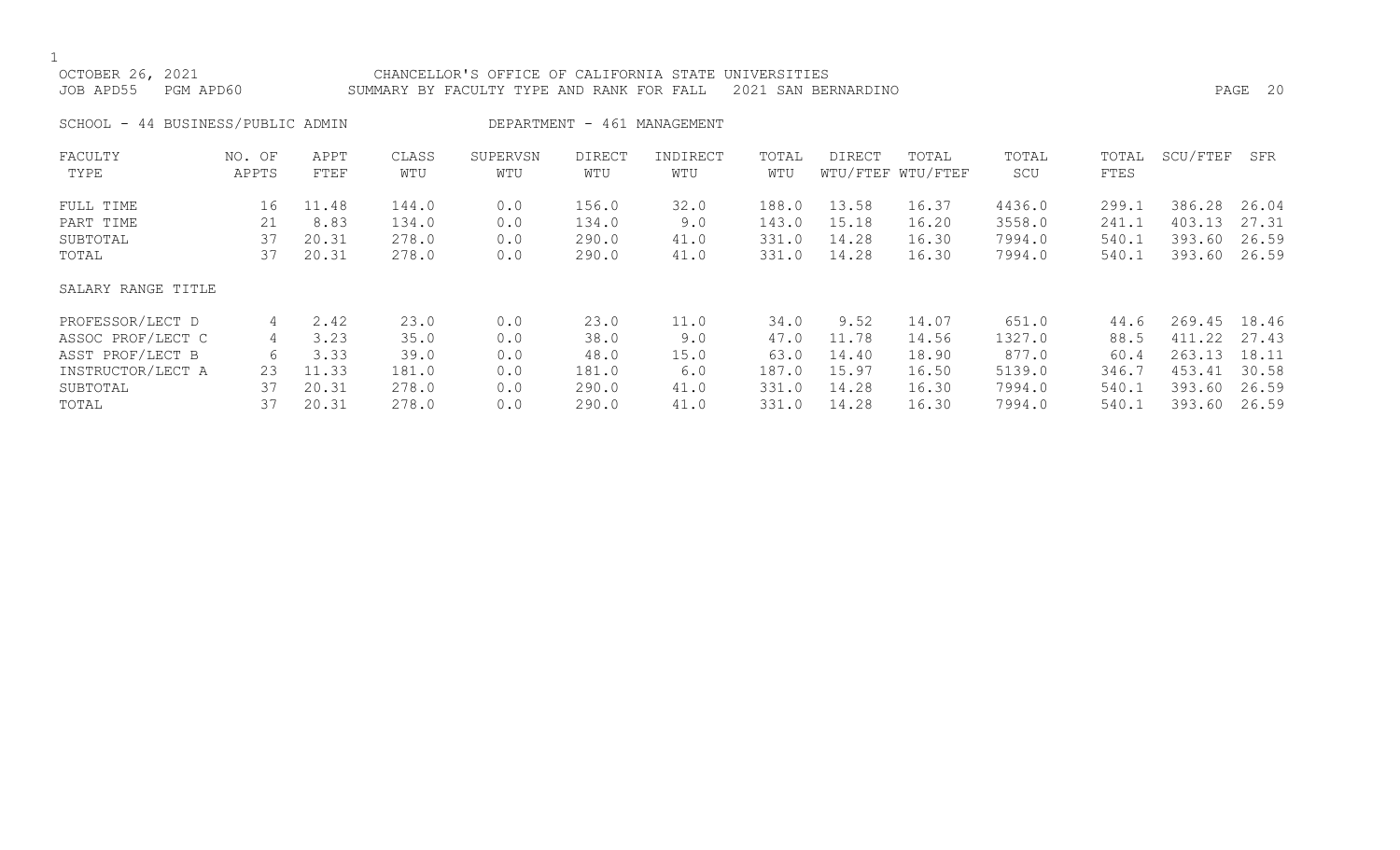| OCTOBER 26, 2021<br>JOB APD55 | PGM APD60                         |              |              | CHANCELLOR'S OFFICE OF CALIFORNIA STATE UNIVERSITIES<br>SUMMARY BY FACULTY TYPE AND RANK FOR FALL 2021 SAN BERNARDINO |                            |                 |              |        |                            |              |               |              | PAGE 21 |
|-------------------------------|-----------------------------------|--------------|--------------|-----------------------------------------------------------------------------------------------------------------------|----------------------------|-----------------|--------------|--------|----------------------------|--------------|---------------|--------------|---------|
|                               | SCHOOL - 44 BUSINESS/PUBLIC ADMIN |              |              |                                                                                                                       | DEPARTMENT - 476 MARKETING |                 |              |        |                            |              |               |              |         |
| FACULTY<br>TYPE               | NO. OF<br>APPTS                   | APPT<br>FTEF | CLASS<br>WTU | SUPERVSN<br>WTU                                                                                                       | DIRECT<br>WTU              | INDIRECT<br>WTU | TOTAL<br>WTU | DIRECT | TOTAL<br>WTU/FTEF WTU/FTEF | TOTAL<br>SCU | TOTAL<br>FTES | SCU/FTEF SFR |         |

| FULL TIME          | 6                 | 5.75 | 51.0  | 0.0 | 57.0  | 15.0 | 72.0  | 9.92  | 12.53 | 1632.0 | 108.9 | 284.02 | 18.94 |
|--------------------|-------------------|------|-------|-----|-------|------|-------|-------|-------|--------|-------|--------|-------|
| PART TIME          |                   | 3.20 | 48.0  | 0.0 | 48.0  | 0.0  | 48.0  | 15.00 | 15.00 | 1566.0 | 106.6 | 489.38 | 33.31 |
| SUBTOTAL           | ⊥⊥                | 8.95 | 99.0  | 0.0 | 105.0 | 15.0 | 120.0 | 11.74 | 13.41 | 3198.0 | 215.5 | 357.48 | 24.08 |
| OTHER              | 2                 | 0.00 | 3.0   | 0.3 | 3.3   | 0.0  | 3.3   | 0.00  | 0.00  | 8.0    | 0.5   | 0.00   | 0.00  |
| TOTAL              | 13                | 8.95 | 102.0 | 0.3 | 108.3 | 15.0 | 123.3 | 12.11 | 13.78 | 3206.0 | 216.0 | 358.37 | 24.14 |
| SALARY RANGE TITLE |                   |      |       |     |       |      |       |       |       |        |       |        |       |
| PROFESSOR/LECT D   | 4                 | 2.75 | 30.0  | 0.3 | 30.3  | 6.0  | 36.3  | 11.03 | 13.21 | 762.0  | 50.9  | 277.29 | 18.50 |
| ASSOC PROF/LECT C  |                   | 1.00 | 9.0   | 0.0 | 9.0   | 3.0  | 12.0  | 9.01  | 12.01 | 459.0  | 30.6  | 459.46 | 30.63 |
| ASST PROF/LECT B   | 3                 | 2.60 | 21.0  | 0.0 | 27.0  | 6.0  | 33.0  | 10.39 | 12.70 | 822.0  | 54.8  | 316.28 | 21.09 |
| INSTRUCTOR/LECT A  | 4                 | 2.60 | 39.0  | 0.0 | 39.0  | 0.0  | 39.0  | 15.00 | 15.00 | 1158.0 | 79.4  | 445.38 | 30.54 |
| SUBTOTAL           | $12 \overline{ }$ | 8.95 | 99.0  | 0.3 | 105.3 | 15.0 | 120.3 | 11.77 | 13.45 | 3201.0 | 215.7 | 357.81 | 24.11 |
| ADMINISTRATOR      |                   | 0.00 | 3.0   | 0.0 | 3.0   | 0.0  | 3.0   | 0.00  | 0.00  | 5.0    | 0.3   | 0.00   | 0.00  |
| SUBTOTAL           |                   | 0.00 | 3.0   | 0.0 | 3.0   | 0.0  | 3.0   | 0.00  | 0.00  | 5.0    | 0.3   | 0.00   | 0.00  |
| TOTAL              | 13                | 8.95 | 102.0 | 0.3 | 108.3 | 15.0 | 123.3 | 12.11 | 13.78 | 3206.0 | 216.0 | 358.37 | 24.14 |
|                    |                   |      |       |     |       |      |       |       |       |        |       |        |       |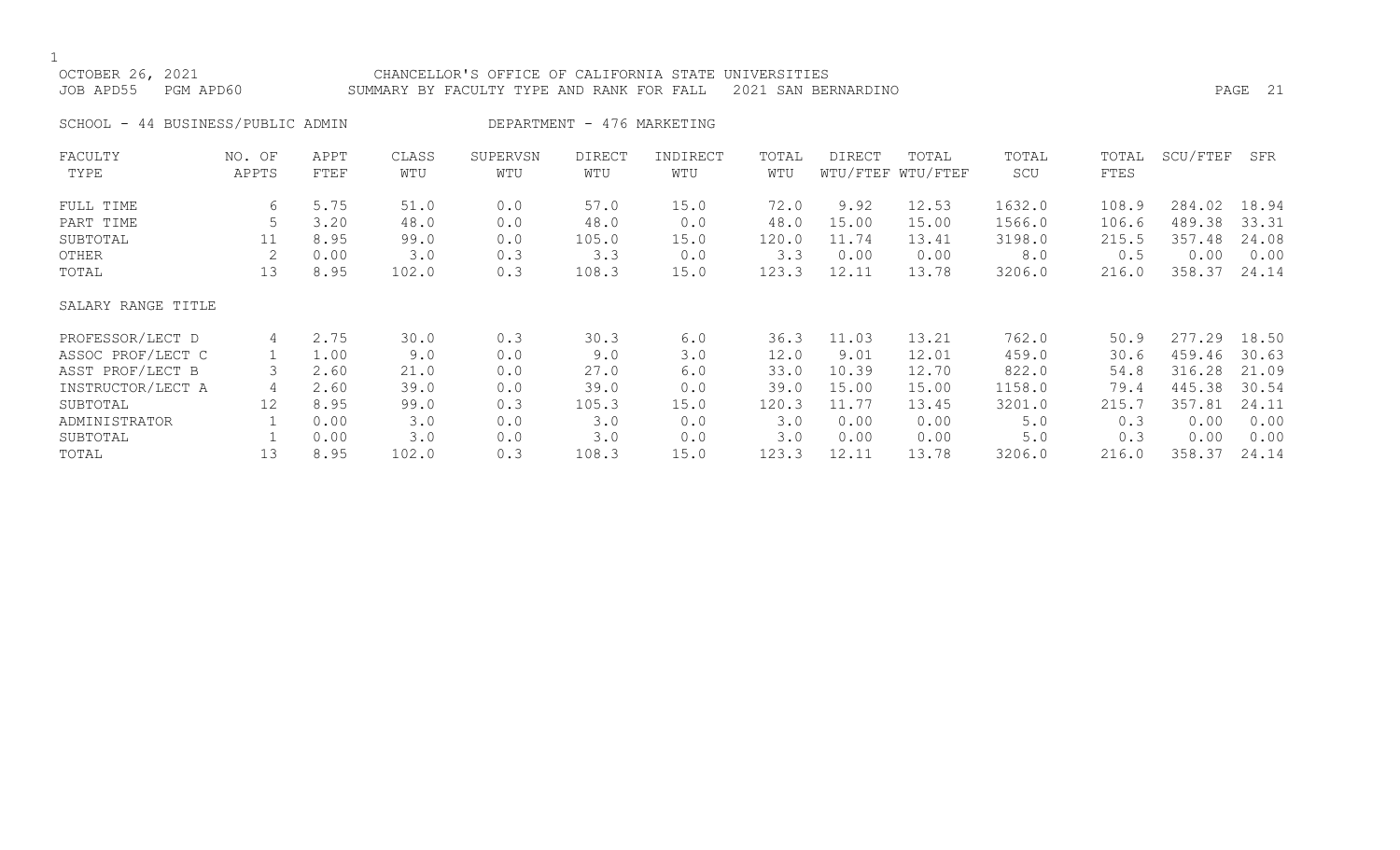$\frac{1}{\text{OCI}}$ 

| OCTOBER 26, 2021    | CHANCELLOR'S OFFICE OF CALIFORNIA STATE UNIVERSITIES |                                                               |         |  |
|---------------------|------------------------------------------------------|---------------------------------------------------------------|---------|--|
| JOB APD55 PGM APD60 |                                                      | SUMMARY BY FACULTY TYPE AND RANK FOR FALL 2021 SAN BERNARDINO | PAGE 22 |  |
|                     |                                                      |                                                               |         |  |
|                     | SCHOOL - 44 BUSINESS/PUBLIC ADMIN                    | DEPARTMENT - 598 PUBLIC ADMINISTRATION                        |         |  |

| FACULTY<br>TYPE    | NO. OF<br>APPTS | APPT<br>FTEF | CLASS<br>WTU | SUPERVSN<br>WTU | DIRECT<br>WTU | INDIRECT<br>WTU | TOTAL<br>WTU | <b>DIRECT</b> | TOTAL<br>WTU/FTEF WTU/FTEF | TOTAL<br>SCU | TOTAL<br>FTES | SCU/FTEF | SFR   |
|--------------------|-----------------|--------------|--------------|-----------------|---------------|-----------------|--------------|---------------|----------------------------|--------------|---------------|----------|-------|
|                    |                 |              |              |                 |               |                 |              |               |                            |              |               |          |       |
| FULL TIME          |                 | 7.00         | 57.0         | 0.0             | 57.0          | 27.0            | 84.0         | 8.15          | 12.00                      | 2280.0       | 163.9         | 325.81   | 23.42 |
| PART TIME          | 11              | 4.20         | 60.0         | 0.0             | 60.0          | 0.0             | 60.0         | 14.29         | 14.29                      | 2112.0       | 150.9         | 502.86   | 35.93 |
| SUBTOTAL           | 18              | 11.20        | 117.0        | 0.0             | 117.0         | 27.0            | 144.0        | 10.45         | 12.86                      | 4392.0       | 314.8         | 392.21   | 28.11 |
| OTHER              |                 | 0.00         | 0.0          | 0.0             | 0.0           | 0.0             | 0.0          | 0.00          | 0.00                       | 0.0          | 0.0           | 0.00     | 0.00  |
| TOTAL              | 19              | 11.20        | 117.0        | 0.0             | 117.0         | 27.0            | 144.0        | 10.45         | 12.86                      | 4392.0       | 314.8         | 392.21   | 28.11 |
| SALARY RANGE TITLE |                 |              |              |                 |               |                 |              |               |                            |              |               |          |       |
| PROFESSOR/LECT D   | 5               | 3.20         | 21.0         | 0.0             | 21.0          | 18.0            | 39.0         | 6.56          | 12.19                      | 441.0        | 36.7          | 137.86   | 11.47 |
| ASSOC PROF/LECT C  |                 | 1.00         | 12.0         | 0.0             | 12.0          | 0.0             | 12.0         | 12.00         | 12.00                      | 312.0        | 23.0          | 312.00   | 23.00 |
| ASST PROF/LECT B   |                 | 2.00         | 15.0         | 0.0             | 15.0          | 9.0             | 24.0         | 7.50          | 12.01                      | 1044.0       | 71.5          | 522.26   | 35.77 |
| INSTRUCTOR/LECT A  | 11              | 5.00         | 69.0         | 0.0             | 69.0          | 0.0             | 69.0         | 13.80         | 13.80                      | 2595.0       | 183.6         | 519.00   | 36.72 |
| SUBTOTAL           | 19              | 11.20        | 117.0        | 0.0             | 117.0         | 27.0            | 144.0        | 10.45         | 12.86                      | 4392.0       | 314.8         | 392.21   | 28.11 |
| TOTAL              | 19              | 11.20        | 117.0        | 0.0             | 117.0         | 27.0            | 144.0        | 10.45         | 12.86                      | 4392.0       | 314.8         | 392.21   | 28.11 |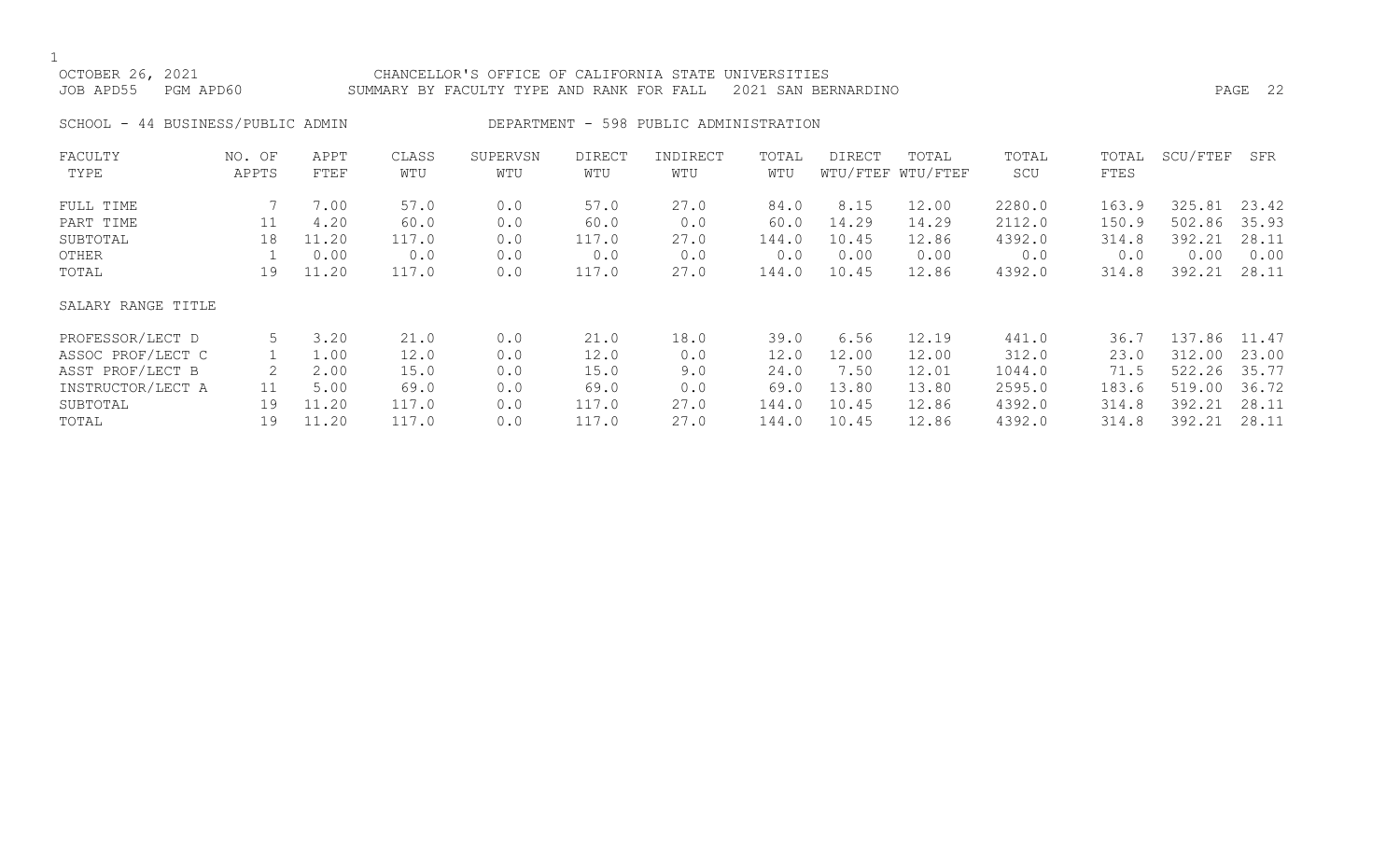OCTOBER 26, 2021 CHANCELLOR'S OFFICE OF CALIFORNIA STATE UNIVERSITIES JOB APD55 PGM APD60 SUMMARY BY FACULTY TYPE AND RANK FOR FALL 2021 SAN BERNARDINO PAGE 23

SCHOOL - 44 BUSINESS/PUBLIC ADMIN

| FACULTY            | NO. OF | APPT  | CLASS  | SUPERVSN | <b>DIRECT</b> | INDIRECT | TOTAL  | <b>DIRECT</b> | TOTAL             | TOTAL   | TOTAL  | SCU/FTEF | SFR   |
|--------------------|--------|-------|--------|----------|---------------|----------|--------|---------------|-------------------|---------|--------|----------|-------|
| TYPE               | APPTS  | FTEF  | WTU    | WTU      | WTU           | WTU      | WTU    |               | WTU/FTEF WTU/FTEF | SCU     | FTES   |          |       |
| FULL TIME          | 66     | 56.30 | 585.0  | 0.0      | 606.0         | 161.0    | 767.0  | 10.76         | 13.62             | 18329.0 | 1256.5 | 325.54   | 22.32 |
| PART TIME          | 71     | 28.67 | 409.5  | 13.3     | 422.8         | 9.0      | 431.8  | 14.75         | 15.06             | 13019.0 | 890.4  | 454.05   | 31.05 |
| SUBTOTAL           | 137    | 84.98 | 994.5  | 13.3     | 1028.8        | 170.0    | 1198.8 | 12.11         | 14.11             | 31348.0 | 2146.9 | 368.90   | 25.26 |
| OTHER              | 5      | 0.00  | 7.5    | 0.3      | 7.8           | 0.0      | 7.8    | 0.00          | 0.00              | 512.0   | 34.4   | 0.00     | 0.00  |
| TOTAL              | 142    | 84.98 | 1002.0 | 13.6     | 1036.6        | 170.0    | 1206.6 | 12.20         | 14.20             | 31860.0 | 2181.3 | 374.93   | 25.67 |
| SALARY RANGE TITLE |        |       |        |          |               |          |        |               |                   |         |        |          |       |
| PROFESSOR/LECT D   | 30     | 21.36 | 206.0  | 0.3      | 206.3         | 74.0     | 280.3  | 9.66          | 13.12             | 5550.0  | 386.1  | 259.87   | 18.08 |
| ASSOC PROF/LECT C  | 14     | 12.24 | 128.0  | 0.0      | 131.0         | 21.0     | 152.0  | 10.70         | 12.41             | 4372.0  | 299.3  | 357.07   | 24.45 |
| ASST PROF/LECT B   | 19     | 15.68 | 150.0  | 0.0      | 165.0         | 57.0     | 222.0  | 10.52         | 14.16             | 5515.0  | 375.2  | 351.68   | 23.92 |
| INSTRUCTOR/LECT A  | 78     | 35.69 | 515.0  | 13.3     | 531.3         | 18.0     | 549.3  | 14.89         | 15.39             | 16418.0 | 1120.3 | 459.98   | 31.39 |
| SUBTOTAL           | 141    | 84.98 | 999.0  | 13.6     | 1033.6        | 170.0    | 1203.6 | 12.16         | 14.16             | 31855.0 | 2180.9 | 374.87   | 25.67 |
| ADMINISTRATOR      |        | 0.00  | 3.0    | 0.0      | 3.0           | 0.0      | 3.0    | 0.00          | 0.00              | 5.0     | 0.3    | 0.00     | 0.00  |
| SUBTOTAL           |        | 0.00  | 3.0    | 0.0      | 3.0           | 0.0      | 3.0    | 0.00          | 0.00              | 5.0     | 0.3    | 0.00     | 0.00  |
| TOTAL              | 142    | 84.98 | 1002.0 | 13.6     | 1036.6        | 170.0    | 1206.6 | 12.20         | 14.20             | 31860.0 | 2181.3 | 374.93   | 25.67 |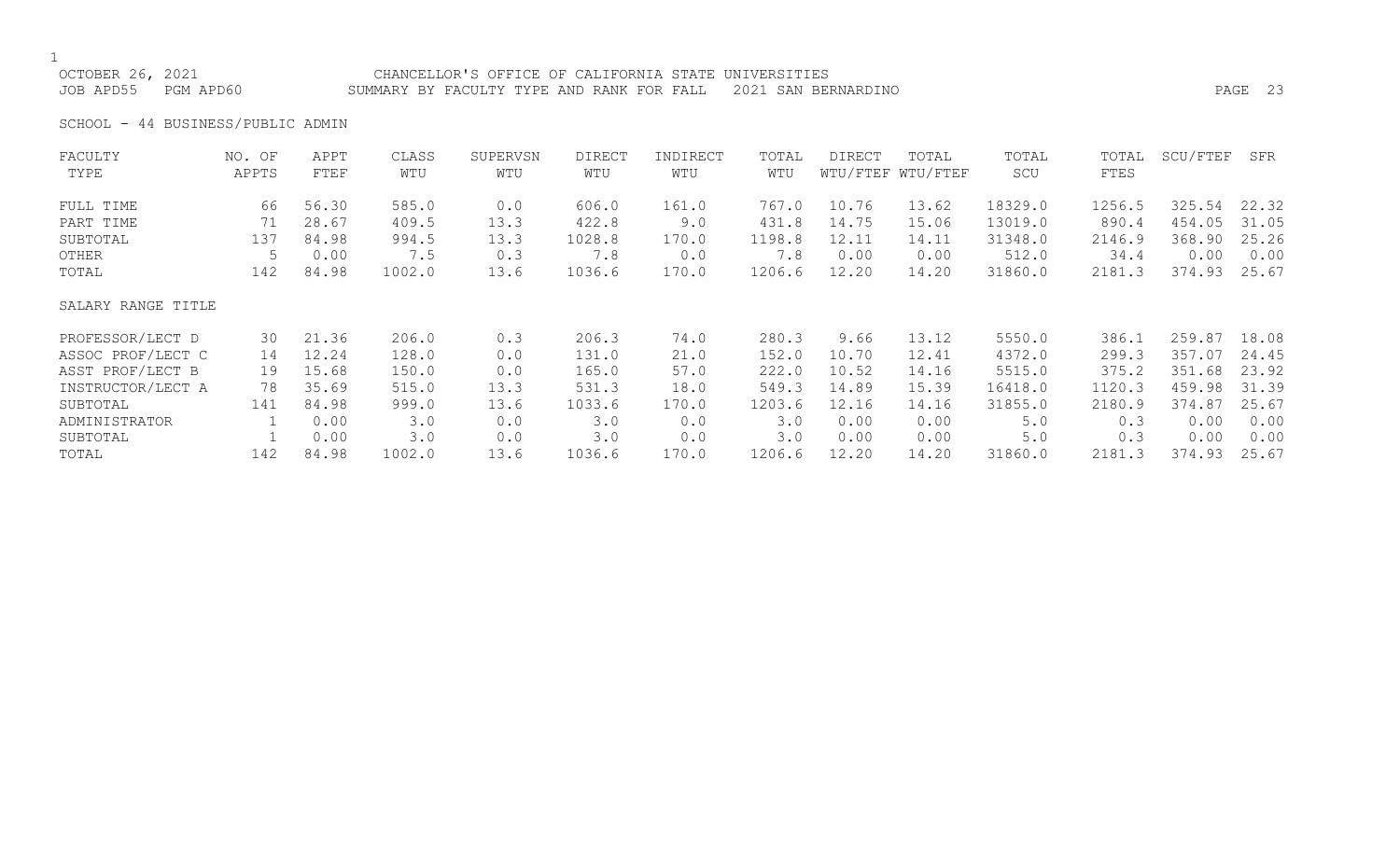$1$  OCTC

| OCTOBER 26, 2021    | CHANCELLOR'S OFFICE OF CALIFORNIA STATE UNIVERSITIES          |         |
|---------------------|---------------------------------------------------------------|---------|
| JOB APD55 PGM APD60 | SUMMARY BY FACULTY TYPE AND RANK FOR FALL 2021 SAN BERNARDINO | PAGE 24 |

SCHOOL - 47 HUMANITIES DEPARTMENT - 136 ART

| FACULTY            | NO. OF | APPT  | CLASS | SUPERVSN | DIRECT | INDIRECT | TOTAL | <b>DIRECT</b> | TOTAL             | TOTAL  | TOTAL | SCU/FTEF | SFR   |
|--------------------|--------|-------|-------|----------|--------|----------|-------|---------------|-------------------|--------|-------|----------|-------|
| TYPE               | APPTS  | FTEF  | WTU   | WTU      | WTU    | WTU      | WTU   |               | WTU/FTEF WTU/FTEF | SCU    | FTES  |          |       |
| FULL TIME          | 11     | 9.75  | 80.2  | 5.3      | 88.5   | 36.2     | 124.7 | 9.08          | 12.79             | 1716.0 | 116.6 | 175.98   | 11.96 |
| PART TIME          | 25     | 13.98 | 214.2 | 0.6      | 214.8  | 0.0      | 214.8 | 15.37         | 15.37             | 4642.0 | 310.5 | 332.07   | 22.21 |
| SUBTOTAL           | 36     | 23.73 | 294.4 | 5.9      | 303.3  | 36.2     | 339.5 | 12.78         | 14.31             | 6358.0 | 427.1 | 267.93   | 18.00 |
| OTHER              |        | 0.00  | 0.0   | 3.3      | 3.3    | 0.0      | 3.3   | 0.00          | 0.00              | 29.0   | 1.9   | 0.00     | 0.00  |
| TOTAL              | 37     | 23.73 | 294.4 | 9.2      | 306.6  | 36.2     | 342.8 | 12.92         | 14.45             | 6387.0 | 429.0 | 269.15   | 18.08 |
| SALARY RANGE TITLE |        |       |       |          |        |          |       |               |                   |        |       |          |       |
| PROFESSOR/LECT D   |        | 5.38  | 47.6  | 8.9      | 59.5   | 10.0     | 69.5  | 11.06         | 12.92             | 1012.0 | 68.3  | 188.14   | 12.70 |
| ASSOC PROF/LECT C  | 4      | 3.00  | 24.8  | 0.0      | 24.8   | 18.2     | 43.0  | 8.26          | 14.33             | 483.0  | 32.9  | 160.95   | 10.95 |
| ASST PROF/LECT B   | 2      | 2.00  | 16.0  | 0.0      | 16.0   | 8.0      | 24.0  | 8.00          | 12.01             | 378.0  | 25.9  | 189.09   | 12.96 |
| INSTRUCTOR/LECT A  | 23     | 13.11 | 202.4 | 0.3      | 202.7  | 0.0      | 202.7 | 15.46         | 15.46             | 4445.0 | 297.3 | 339.03   | 22.68 |
| TCHNG ASSOCIATE    |        | 0.24  | 3.6   | 0.0      | 3.6    | 0.0      | 3.6   | 15.00         | 15.00             | 69.0   | 4.6   | 287.50   | 19.17 |
| SUBTOTAL           | 37     | 23.73 | 294.4 | 9.2      | 306.6  | 36.2     | 342.8 | 12.92         | 14.45             | 6387.0 | 429.0 | 269.15   | 18.08 |
| TOTAL              | 37     | 23.73 | 294.4 | 9.2      | 306.6  | 36.2     | 342.8 | 12.92         | 14.45             | 6387.0 | 429.0 | 269.15   | 18.08 |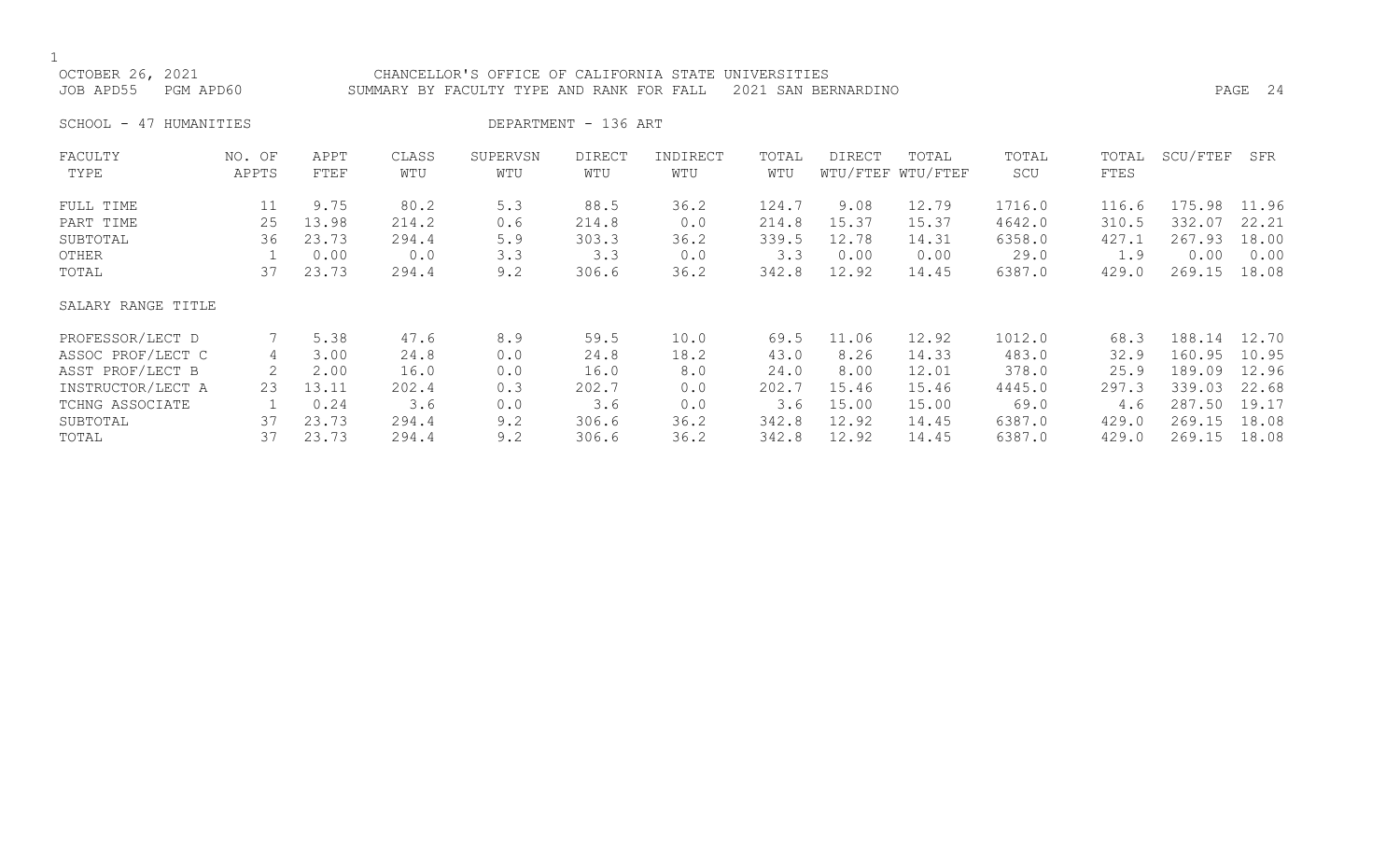OCTOBER 26, 2021 CHANCELLOR'S OFFICE OF CALIFORNIA STATE UNIVERSITIES JOB APD55 PGM APD60 SUMMARY BY FACULTY TYPE AND RANK FOR FALL 2021 SAN BERNARDINO PAGE 25 SCHOOL - 47 HUMANITIES DEPARTMENT - 186 COMMUNICATIONS FACULTY NO. OF APPT CLASS SUPERVSN DIRECT INDIRECT TOTAL DIRECT TOTAL TOTAL TOTAL SCU/FTEF SFR TYPE APPTS FTEF WTU WTU WTU WTU WTU WTU/FTEF WTU/FTEF SCU FTES FULL TIME 20 17.70 179.4 8.8 206.2 39.0 245.2 11.65 13.85 5249.0 352.8 296.55 19.93

| FULL TIME          | 20. | $\perp$ / . / 0 | 179.4 | ४.४  | 206.2 | 39.0 | 245.2 | 11.65 | 13.85 | 5249.0  | 352.8 | 296.55       | 19.93 |
|--------------------|-----|-----------------|-------|------|-------|------|-------|-------|-------|---------|-------|--------------|-------|
| PART TIME          | 35  | 14.88           | 217.0 | 1.1  | 218.1 | 0.0  | 218.1 | 14.65 | 14.65 | 4846.0  | 323.4 | 325.61       | 21.73 |
| SUBTOTAL           | 55  | 32.58           | 396.4 | 9.9  | 424.3 | 39.0 | 463.3 | 13.02 | 14.22 | 10095.0 | 676.2 | 309.82       | 20.75 |
| OTHER              |     | 0.00            | 2.6   | 0.3  | 2.9   | 12.0 | 14.9  | 0.00  | 0.00  | 25.0    | 1.7   | 0.00         | 0.00  |
| TOTAL              | 57  | 32.58           | 399.0 | 10.2 | 427.2 | 51.0 | 478.2 | 13.11 | 14.68 | 10120.0 | 677.9 | 310.59       | 20.81 |
| SALARY RANGE TITLE |     |                 |       |      |       |      |       |       |       |         |       |              |       |
| PROFESSOR/LECT D   |     | 5.25            | 50.6  | 5.2  | 67.8  | 12.0 | 79.8  | 12.91 | 15.20 | 2008.0  | 135.2 | 382.40       | 25.74 |
| ASSOC PROF/LECT C  | 6   | 4.00            | 41.5  | 1.7  | 49.2  | 18.0 | 67.2  | 12.30 | 16.80 | 1324.0  | 89.4  | 331.00       | 22.34 |
| ASST PROF/LECT B   | 5.  | 5.00            | 41.6  | 0.6  | 42.2  | 18.0 | 60.2  | 8.45  | 12.05 | 887.0   | 59.3  | 177.51       | 11.87 |
| INSTRUCTOR/LECT A  | 31  | 16.14           | 232.3 | 2.7  | 235.0 | 3.0  | 238.0 | 14.56 | 14.75 | 5082.0  | 339.5 | 314.97       | 21.04 |
| TCHNG ASSOCIATE    | 8   | 2.20            | 33.0  | 0.0  | 33.0  | 0.0  | 33.0  | 15.00 | 15.00 | 819.0   | 54.6  | 372.27 24.82 |       |
| SUBTOTAL           | 57  | 32.58           | 399.0 | 10.2 | 427.2 | 51.0 | 478.2 | 13.11 | 14.68 | 10120.0 | 677.9 | 310.59       | 20.81 |
| TOTAL              | 57  | 32.58           | 399.0 | 10.2 | 427.2 | 51.0 | 478.2 | 13.11 | 14.68 | 10120.0 | 677.9 | 310.59       | 20.81 |
|                    |     |                 |       |      |       |      |       |       |       |         |       |              |       |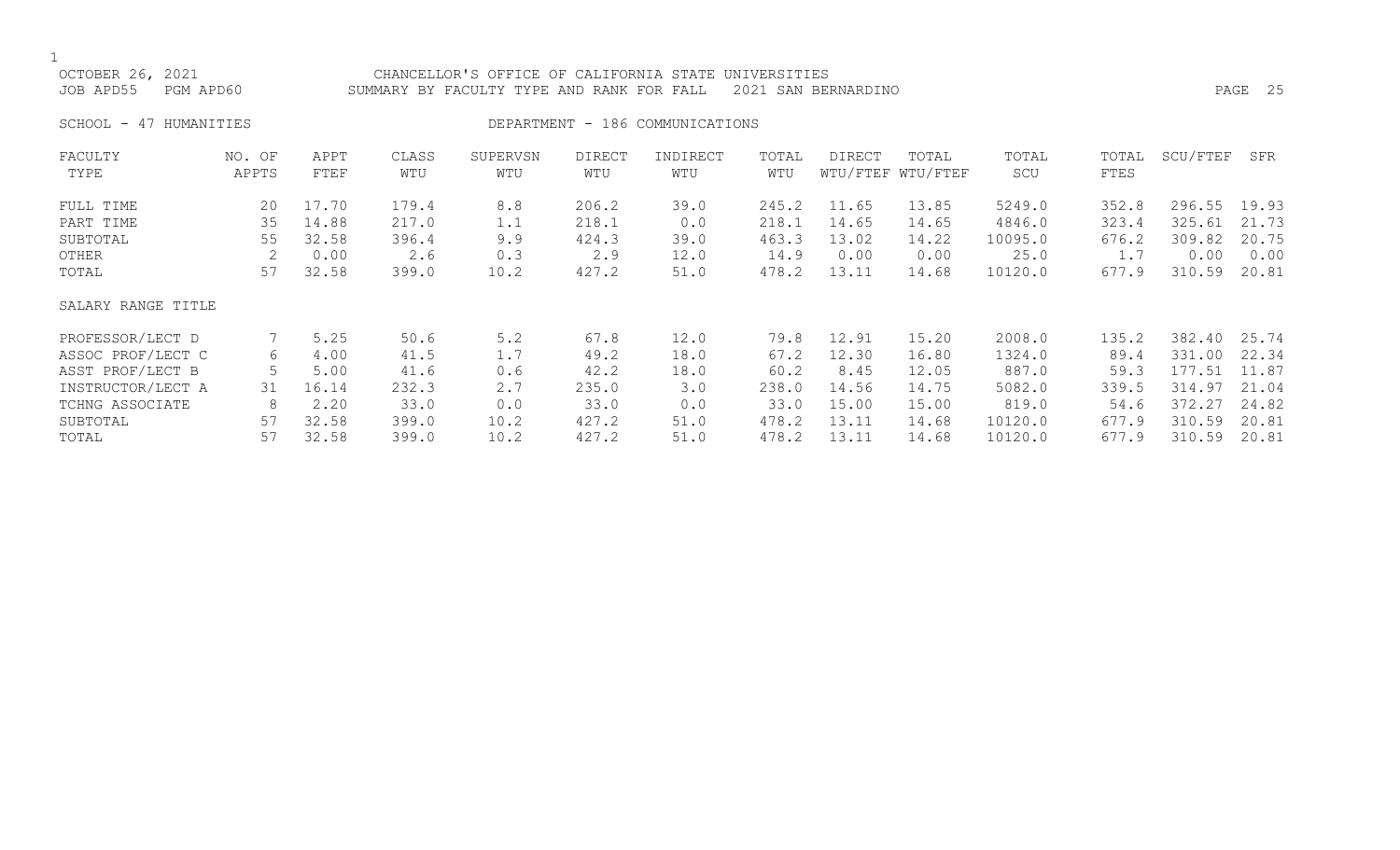| OCTOBER 26, 2021<br>JOB APD55<br>PGM APD60 |                 |              | CHANCELLOR'S OFFICE OF CALIFORNIA STATE<br>SUMMARY BY FACULTY TYPE AND RANK FOR FALL |                 | PAGE 26                  |                 |              |        |                            |              |               |          |       |
|--------------------------------------------|-----------------|--------------|--------------------------------------------------------------------------------------|-----------------|--------------------------|-----------------|--------------|--------|----------------------------|--------------|---------------|----------|-------|
| SCHOOL - 47 HUMANITIES                     |                 |              |                                                                                      |                 | DEPARTMENT - 254 ENGLISH |                 |              |        |                            |              |               |          |       |
| FACULTY<br>TYPE                            | NO. OF<br>APPTS | APPT<br>FTEF | CLASS<br>WTU                                                                         | SUPERVSN<br>WTU | <b>DIRECT</b><br>WTU     | INDIRECT<br>WTU | TOTAL<br>WTU | DIRECT | TOTAL<br>WTU/FTEF WTU/FTEF | TOTAL<br>SCU | TOTAL<br>FTES | SCU/FTEF | SFR   |
| FULL TIME                                  | 44              | 37.98        | 507.0                                                                                | 0.6             | 531.6                    | 54.0            | 585.6        | 14.00  | 15.66                      | 13616.5      | 914.8         | 358.56   | 24.09 |
| PART TIME                                  | 13              | 5.80         | 84.0                                                                                 | 0.0             | 84.0                     | 0.0             | 84.0         | 14.48  | 14.48                      | 1935.0       | 129.0         | 333.62   | 22.24 |
| SUBTOTAL                                   | 57              | 43.78        | 591.0                                                                                | 0.6             | 615.6                    | 54.0            | 669.6        | 14.06  | 15.50                      | 15551.5      | 1043.8        | 355.25   | 23.84 |
| OTHER                                      |                 | 0.00         | 0.0                                                                                  | 0.7             | 0.7                      | 0.0             | 0.7          | 0.00   | 0.00                       | 6.0          | 0.4           | 0.00     | 0.00  |
| TOTAL                                      | 58              | 43.78        | 591.0                                                                                | 1.3             | 616.3                    | 54.0            | 670.3        | 14.08  | 15.52                      | 15557.5      | 1044.2        | 355.39   | 23.85 |
| SALARY RANGE TITLE                         |                 |              |                                                                                      |                 |                          |                 |              |        |                            |              |               |          |       |
| PROFESSOR/LECT D                           | 12              | 9.00         | 93.0                                                                                 | 0.7             | 114.7                    | 18.0            | 132.7        | 12.75  | 15.75                      | 2402.0       | 162.5         | 266.95   | 18.06 |
| ASSOC PROF/LECT C                          | 3               | 1.58         | 12.0                                                                                 | 0.0             | 12.0                     | 12.0            | 24.0         | 7.58   | 15.16                      | 561.0        | 38.2          | 354.39   | 24.13 |
| ASST PROF/LECT B                           | 9               | 8.50         | 84.0                                                                                 | 0.6             | 87.6                     | 18.0            | 105.6        | 10.31  | 12.43                      | 1986.5       | 136.2         | 233.82   | 16.03 |
| INSTRUCTOR/LECT A                          | 30              | 23.90        | 390.0                                                                                | 0.0             | 390.0                    | 6.0             | 396.0        | 16.32  | 16.57                      | 10299.0      | 686.7         | 430.94   | 28.73 |
| TCHNG ASSOCIATE                            | 4               | 0.80         | 12.0                                                                                 | 0.0             | 12.0                     | 0.0             | 12.0         | 15.00  | 15.00                      | 309.0        | 20.6          | 386.25   | 25.75 |
| SUBTOTAL                                   | 58              | 43.78        | 591.0                                                                                | 1.3             | 616.3                    | 54.0            | 670.3        | 14.08  | 15.52                      | 15557.5      | 1044.2        | 355.39   | 23.85 |
| TOTAL                                      | 58              | 43.78        | 591.0                                                                                | 1.3             | 616.3                    | 54.0            | 670.3        | 14.08  | 15.52                      | 15557.5      | 1044.2        | 355.39   | 23.85 |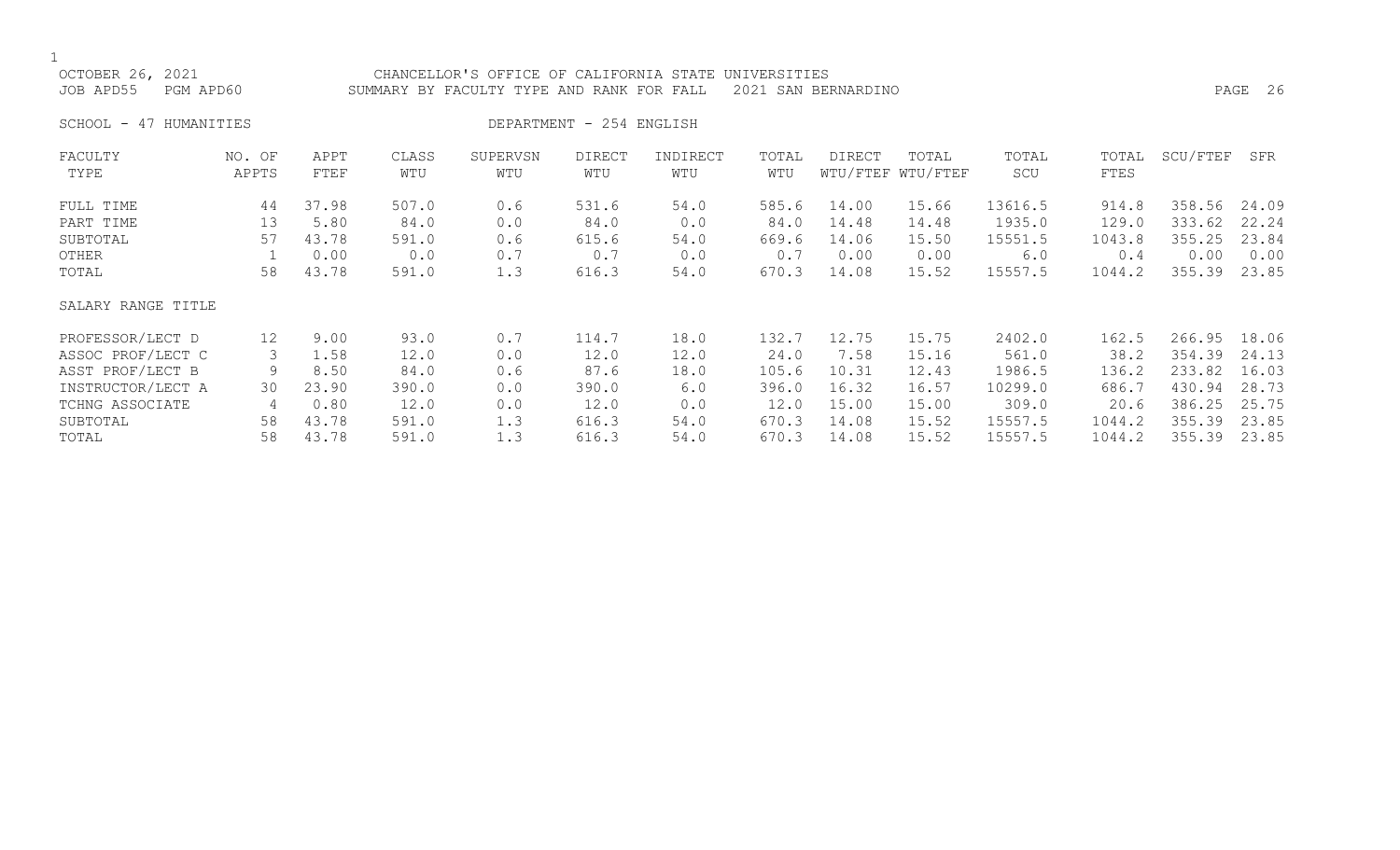## OCTOBER 26, 2021 CHANCELLOR'S OFFICE OF CALIFORNIA STATE UNIVERSITIES JOB APD55 PGM APD60 SUMMARY BY FACULTY TYPE AND RANK FOR FALL 2021 SAN BERNARDINO PAGE 27

# SCHOOL - 47 HUMANITIES SERVICES DEPARTMENT - 281 FOREIGN LANGUAGES AND LITERATURE

| FACULTY            | NO. OF | APPT  | CLASS | SUPERVSN | <b>DIRECT</b> | INDIRECT | TOTAL | DIRECT | TOTAL             | TOTAL  | TOTAL | SCU/FTEF     | SFR   |
|--------------------|--------|-------|-------|----------|---------------|----------|-------|--------|-------------------|--------|-------|--------------|-------|
| TYPE               | APPTS  | FTEF  | WTU   | WTU      | WTU           | WTU      | WTU   |        | WTU/FTEF WTU/FTEF | SCU    | FTES  |              |       |
| FULL TIME          | 12     | 11.06 | 143.7 | 0.9      | 146.1         | 5.0      | 151.1 | 13.21  | 13.66             | 2837.0 | 190.9 | 256.44       | 17.26 |
| PART TIME          | 21     | 12.02 | 170.8 | 0.0      | 173.8         | 0.0      | 173.8 | 14.45  | 14.45             | 3144.0 | 211.9 | 261.48       | 17.63 |
| SUBTOTAL           | 33     | 23.09 | 314.5 | 0.9      | 319.9         | 5.0      | 324.9 | 13.86  | 14.07             | 5981.0 | 402.8 | 259.06       | 17.45 |
| OTHER              |        | 0.00  | 0.0   | 0.0      | 0.0           | 0.0      | 0.0   | 0.00   | 0.00              | 0.0    | 0.0   | 0.00         | 0.00  |
| TOTAL              | 34     | 23.09 | 314.5 | 0.9      | 319.9         | 5.0      | 324.9 | 13.86  | 14.07             | 5981.0 | 402.8 | 259.06       | 17.45 |
| SALARY RANGE TITLE |        |       |       |          |               |          |       |        |                   |        |       |              |       |
| PROFESSOR/LECT D   | 11     | 8.15  | 101.8 | 0.9      | 107.2         | 2.0      | 109.2 | 13.16  | 13.40             | 1900.0 | 128.6 | 233.21 15.78 |       |
| ASSOC PROF/LECT C  | 2      | 1.86  | 21.6  | 0.0      | 21.6          | 0.0      | 21.6  | 11.63  | 11.63             | 414.0  | 28.5  | 222.94       | 15.37 |
| ASST PROF/LECT B   |        | 1.00  | 8.6   | 0.0      | 8.6           | 3.0      | 11.6  | 8.60   | 11.60             | 126.0  | 8.7   | 126.00       | 8.70  |
| INSTRUCTOR/LECT A  | 18     | 11.62 | 175.5 | 0.0      | 175.5         | 0.0      | 175.5 | 15.11  | 15.11             | 3444.0 | 230.5 | 296.49       | 19.84 |
| TCHNG ASSOCIATE    |        | 0.47  | 7.0   | 0.0      | 7.0           | 0.0      | 7.0   | 14.99  | 14.99             | 97.0   | 6.5   | 207.71       | 13.96 |
| SUBTOTAL           | 34     | 23.09 | 314.5 | 0.9      | 319.9         | 5.0      | 324.9 | 13.86  | 14.07             | 5981.0 | 402.8 | 259.06       | 17.45 |
| TOTAL              | 34     | 23.09 | 314.5 | 0.9      | 319.9         | 5.0      | 324.9 | 13.86  | 14.07             | 5981.0 | 402.8 | 259.06       | 17.45 |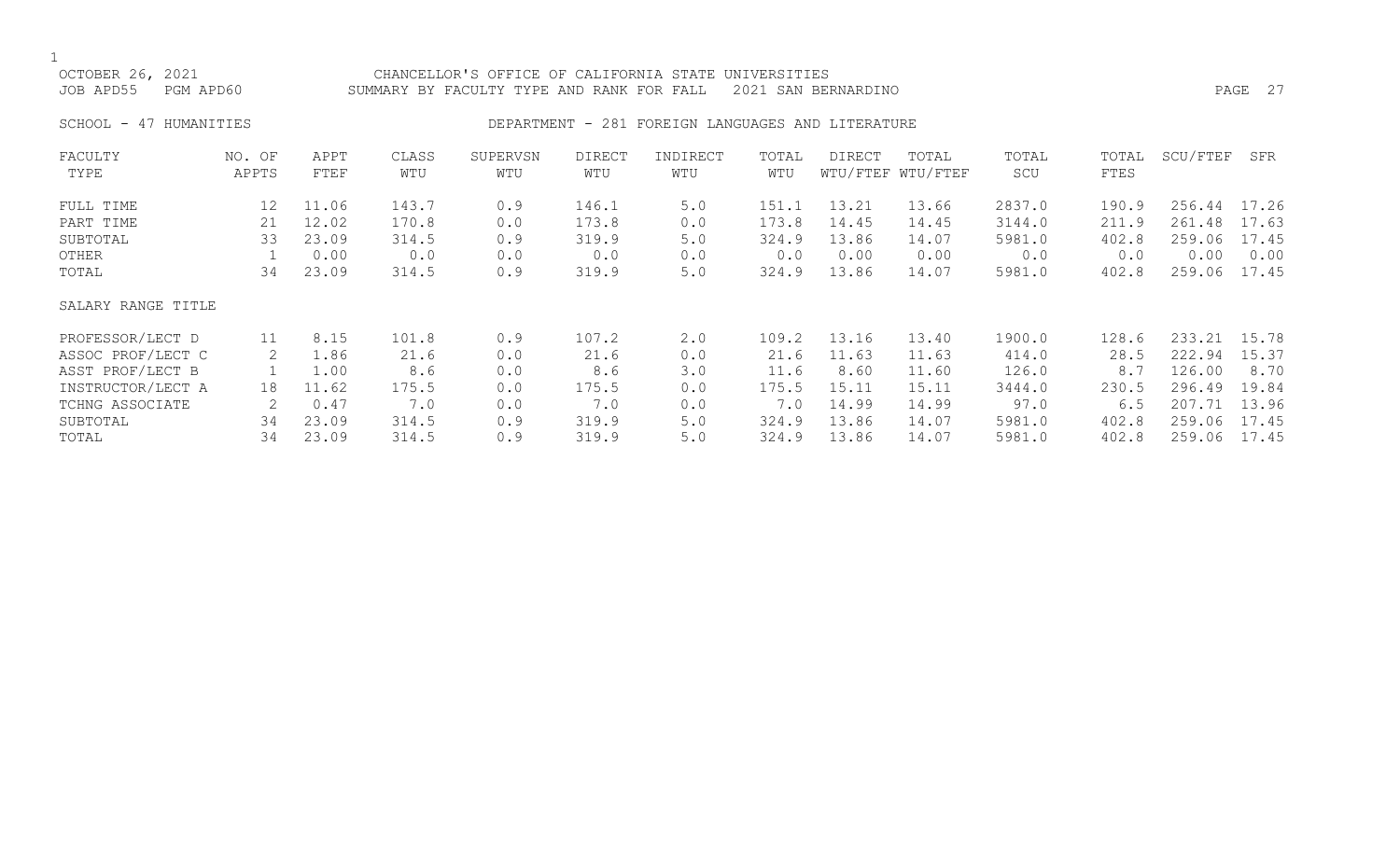| OCTOBER 26, 2021<br>JOB APD55<br>PGM APD60 |                 | CHANCELLOR'S OFFICE OF CALIFORNIA STATE<br>UNIVERSITIES<br>2021 SAN BERNARDINO<br>SUMMARY BY FACULTY TYPE AND RANK FOR FALL |              |                 |                      |                             |              |        |                            |              |               |          | PAGE 28 |
|--------------------------------------------|-----------------|-----------------------------------------------------------------------------------------------------------------------------|--------------|-----------------|----------------------|-----------------------------|--------------|--------|----------------------------|--------------|---------------|----------|---------|
| HUMANITIES<br>SCHOOL -<br>47               |                 |                                                                                                                             |              |                 |                      | DEPARTMENT - 350 HUMANITIES |              |        |                            |              |               |          |         |
| FACULTY<br>TYPE                            | NO. OF<br>APPTS | APPT<br>FTEF                                                                                                                | CLASS<br>WTU | SUPERVSN<br>WTU | <b>DIRECT</b><br>WTU | INDIRECT<br>WTU             | TOTAL<br>WTU | DIRECT | TOTAL<br>WTU/FTEF WTU/FTEF | TOTAL<br>SCU | TOTAL<br>FTES | SCU/FTEF | SFR     |
| FULL TIME                                  | 9               | 3.94                                                                                                                        | 27.0         | 1.0             | 28.0                 | 3.0                         | 31.0         | 7.10   | 7.10                       | 1483.0       | 98.9          | 376.20   | 25.08   |
| PART TIME                                  | 6               | 1.11                                                                                                                        | 12.0         | 0.0             | 12.0                 | 0.0                         | 12.0         | 10.84  | 10.84                      | 975.0        | 65.0          | 880.76   | 58.72   |
| SUBTOTAL                                   | 15              | 5.05                                                                                                                        | 39.0         | 1.0             | 40.0                 | 3.0                         | 43.0         | 7.92   | 7.92                       | 2458.0       | 163.9         | 486.83   | 32.46   |
| TOTAL                                      | 15              | 5.05                                                                                                                        | 39.0         | 1.0             | 40.0                 | 3.0                         | 43.0         | 7.92   | 7.92                       | 2458.0       | 163.9         | 486.83   | 32.46   |
| SALARY RANGE TITLE                         |                 |                                                                                                                             |              |                 |                      |                             |              |        |                            |              |               |          |         |
| PROFESSOR/LECT D                           | 3               | 0.68                                                                                                                        | 0.0          | 0.0             | 0.0                  | 0.0                         | 0.0          | 0.00   | 0.00                       | 0.0          | 0.0           | 0.00     | 0.00    |
| ASSOC PROF/LECT C                          |                 | 0.12                                                                                                                        | 0.0          | 0.0             | 0.0                  | 0.0                         | 0.0          | 0.00   | 0.00                       | 0.0          | 0.0           | 0.00     | 0.00    |
| INSTRUCTOR/LECT A                          | 11              | 4.25                                                                                                                        | 39.0         | 1.0             | 40.0                 | 3.0                         | 43.0         | 9.42   | 9.42                       | 2458.0       | 163.9         | 578.76   | 38.58   |
| SUBTOTAL                                   | 15              | 5.05                                                                                                                        | 39.0         | 1.0             | 40.0                 | 3.0                         | 43.0         | 7.92   | 7.92                       | 2458.0       | 163.9         | 486.83   | 32.46   |

TOTAL 15 5.05 39.0 1.0 40.0 3.0 43.0 7.92 7.92 2458.0 163.9 486.83 32.46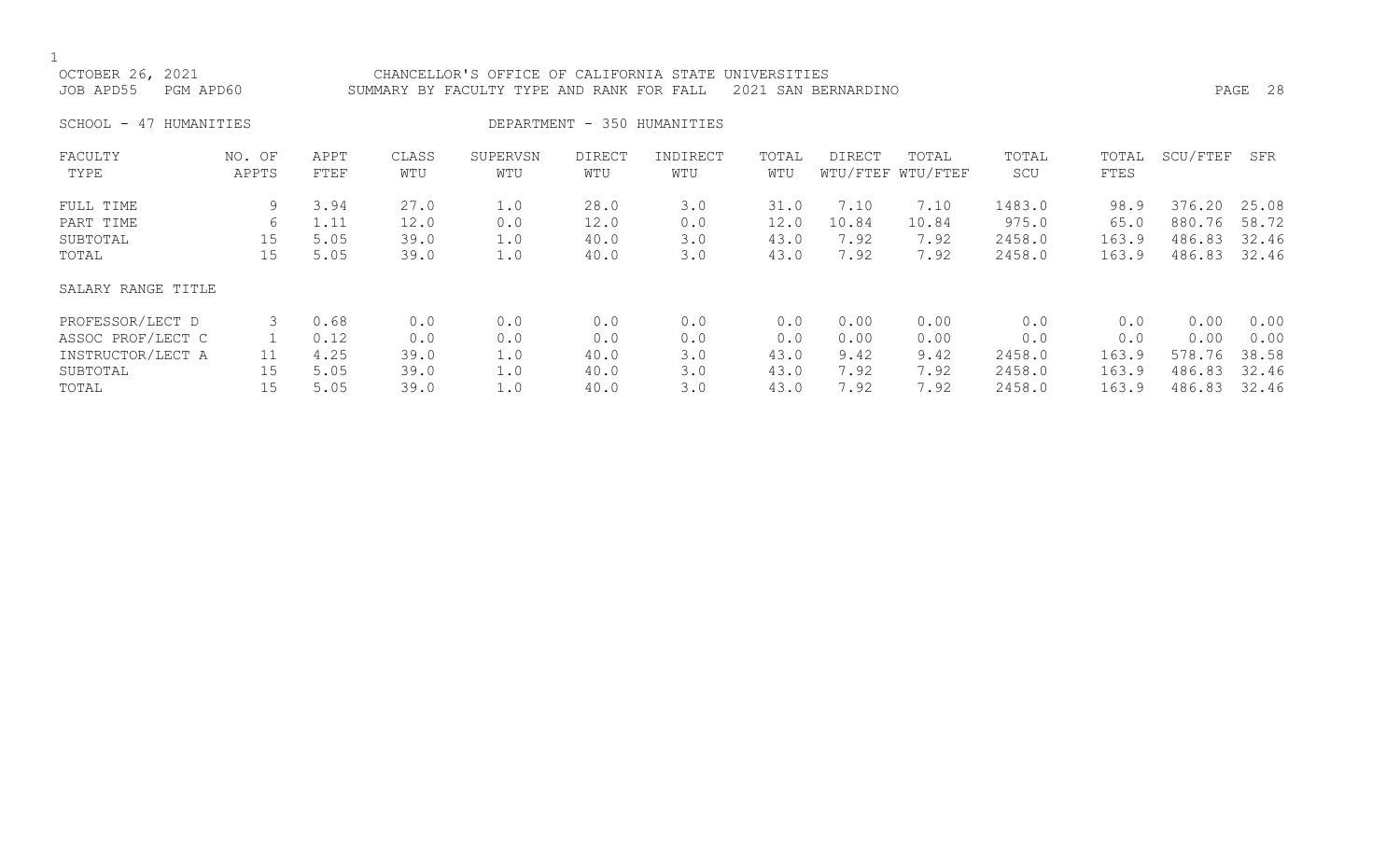|--|

| OCTOBER 26, 2021<br>JOB APD55<br>PGM APD60 |                 |              | CHANCELLOR'S OFFICE OF CALIFORNIA STATE UNIVERSITIES<br>SUMMARY BY FACULTY TYPE AND RANK FOR FALL |                 |                        | PAGE 29         |              |        |                            |              |               |          |       |
|--------------------------------------------|-----------------|--------------|---------------------------------------------------------------------------------------------------|-----------------|------------------------|-----------------|--------------|--------|----------------------------|--------------|---------------|----------|-------|
| SCHOOL -<br>47 HUMANITIES                  |                 |              |                                                                                                   |                 | DEPARTMENT - 498 MUSIC |                 |              |        |                            |              |               |          |       |
| FACULTY<br>TYPE                            | NO. OF<br>APPTS | APPT<br>FTEF | CLASS<br>WTU                                                                                      | SUPERVSN<br>WTU | DIRECT<br>WTU          | INDIRECT<br>WTU | TOTAL<br>WTU | DIRECT | TOTAL<br>WTU/FTEF WTU/FTEF | TOTAL<br>SCU | TOTAL<br>FTES | SCU/FTEF | SFR   |
| FULL TIME                                  | 8               | 6.90         | 76.2                                                                                              | 12.9            | 89.1                   | 9.0             | 98.1         | 12.92  | 14.23                      | 2616.0       | 174.4         | 379.35   | 25.29 |
| PART TIME                                  | 16              | 4.43         | 42.0                                                                                              | 19.5            | 66.0                   | 0.0             | 66.0         | 14.91  | 14.91                      | 1823.0       | 121.5         | 411.70   | 27.45 |
| SUBTOTAL                                   | 24              | 11.32        | 118.2                                                                                             | 32.4            | 155.1                  | 9.0             | 164.1        | 13.70  | 14.49                      | 4439.0       | 295.9         | 392.00   | 26.13 |
| TOTAL                                      | 24              | 11.32        | 118.2                                                                                             | 32.4            | 155.1                  | 9.0             | 164.1        | 13.70  | 14.49                      | 4439.0       | 295.9         | 392.00   | 26.13 |
| SALARY RANGE TITLE                         |                 |              |                                                                                                   |                 |                        |                 |              |        |                            |              |               |          |       |
| PROFESSOR/LECT D                           | 3               | 2.01         | 27.6                                                                                              | 3.5             | 31.1                   | 0.0             | 31.1         | 15.46  | 15.46                      | 1131.5       | 75.4          | 562.66   | 37.51 |
| ASSOC PROF/LECT C                          |                 | 0.88         | 7.1                                                                                               | 5.5             | 12.6                   | 0.0             | 12.6         | 14.30  | 14.30                      | 109.0        | 7.3           | 123.72   | 8.25  |
| ASST PROF/LECT B                           | 4               | 4.00         | 41.5                                                                                              | 3.9             | 45.4                   | 9.0             | 54.4         | 11.34  | 13.59                      | 1375.5       | 91.7          | 343.53   | 22.90 |
| INSTRUCTOR/LECT A                          | 16              | 4.43         | 42.0                                                                                              | 19.5            | 66.0                   | 0.0             | 66.0         | 14.91  | 14.91                      | 1823.0       | 121.5         | 411.70   | 27.45 |
| SUBTOTAL                                   | 24              | 11.32        | 118.2                                                                                             | 32.4            | 155.1                  | 9.0             | 164.1        | 13.70  | 14.49                      | 4439.0       | 295.9         | 392.00   | 26.13 |
| TOTAL                                      | 24              | 11.32        | 118.2                                                                                             | 32.4            | 155.1                  | 9.0             | 164.1        | 13.70  | 14.49                      | 4439.0       | 295.9         | 392.00   | 26.13 |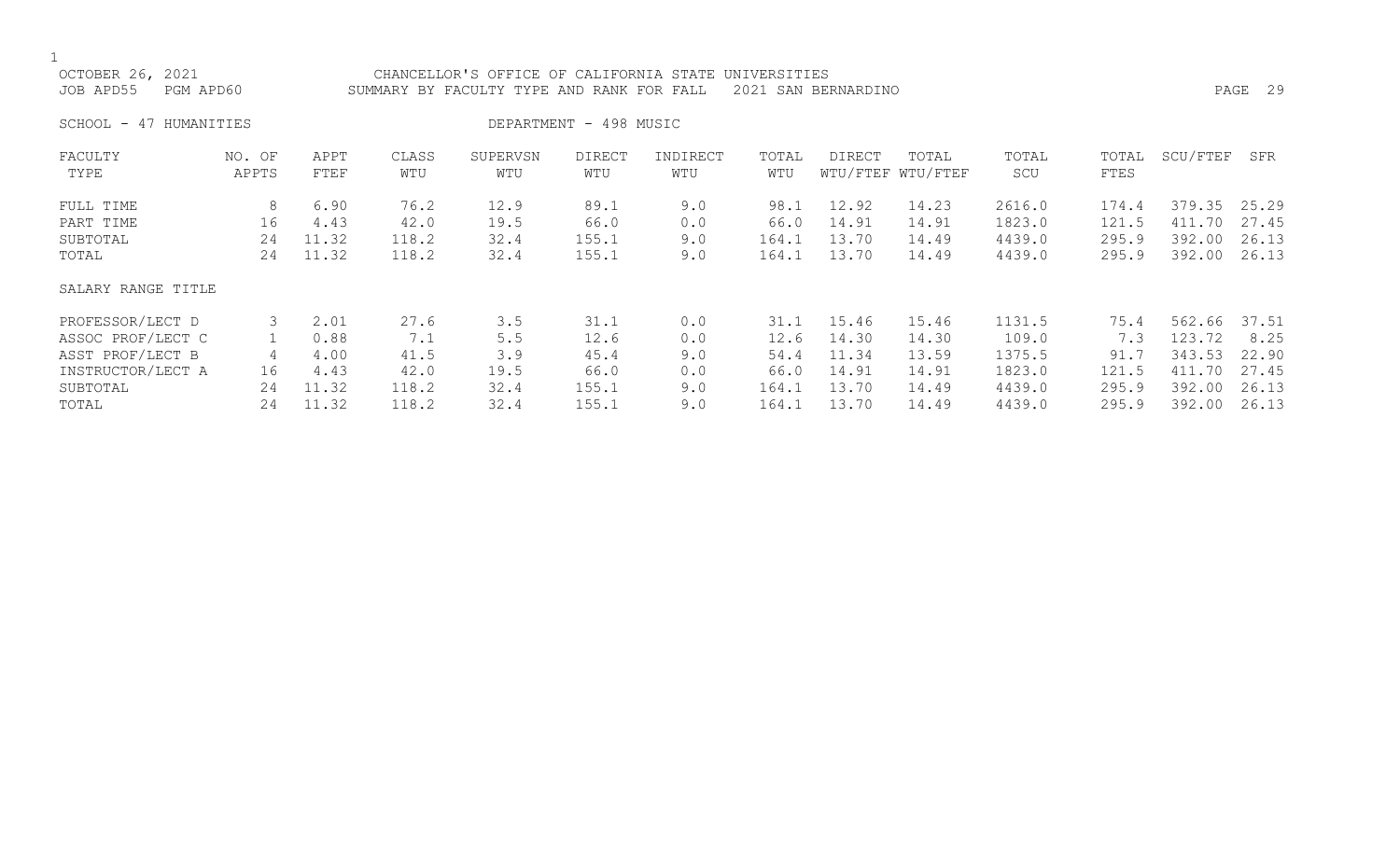| OCTOBER 26, 2021<br>JOB APD55 | CHANCELLOR'S OFFICE OF CALIFORNIA STATE UNIVERSITIES<br>PGM APD60<br>SUMMARY BY FACULTY TYPE AND RANK FOR FALL 2021 SAN BERNARDINO |              |              |                 |               |                             |              |        |                            |              |                      |          | PAGE 30 |
|-------------------------------|------------------------------------------------------------------------------------------------------------------------------------|--------------|--------------|-----------------|---------------|-----------------------------|--------------|--------|----------------------------|--------------|----------------------|----------|---------|
| SCHOOL - 47 HUMANITIES        |                                                                                                                                    |              |              |                 |               | DEPARTMENT - 560 PHILOSOPHY |              |        |                            |              |                      |          |         |
| FACULTY<br>TYPE               | NO. OF<br>APPTS                                                                                                                    | APPT<br>FTEF | CLASS<br>WTU | SUPERVSN<br>WTU | DIRECT<br>WTU | INDIRECT<br>WTU             | TOTAL<br>WTU | DIRECT | TOTAL<br>WTU/FTEF WTU/FTEF | TOTAL<br>SCU | TOTAL<br><b>FTES</b> | SCU/FTEF | SFR     |

| FULL TIME          | 6  | 4.77  | 63.0  | 0.3 | 63.3  | 3.0 | 66.3  | 13.28 | 13.91 | 1527.0 | 101.8 | 320.33 | 21.36 |
|--------------------|----|-------|-------|-----|-------|-----|-------|-------|-------|--------|-------|--------|-------|
| PART TIME          | 13 | 8.15  | 138.0 | 0.0 | 138.0 | 0.0 | 138.0 | 16.93 | 16.93 | 3477.0 | 231.8 | 426.63 | 28.44 |
| SUBTOTAL           | 19 | 12.92 | 201.0 | 0.3 | 201.3 | 3.0 | 204.3 | 15.58 | 15.82 | 5004.0 | 333.6 | 387.40 | 25.83 |
| OTHER              |    | 0.00  | 0.0   | 0.0 | 0.0   | 0.0 | 0.0   | 0.00  | 0.00  | 0.0    | 0.0   | 0.00   | 0.00  |
| TOTAL              | 20 | 12.92 | 201.0 | 0.3 | 201.3 | 3.0 | 204.3 | 15.58 | 15.82 | 5004.0 | 333.6 | 387.40 | 25.83 |
| SALARY RANGE TITLE |    |       |       |     |       |     |       |       |       |        |       |        |       |
| PROFESSOR/LECT D   | 4  | 2.50  | 30.0  | 0.0 | 30.0  | 0.0 | 30.0  | 12.00 | 12.00 | 750.0  | 50.0  | 300.00 | 20.00 |
| ASSOC PROF/LECT C  |    | 0.27  | 12.0  | 0.3 | 12.3  | 0.0 | 12.3  | 45.90 | 45.90 | 174.0  | 11.6  | 649.25 | 43.28 |
| ASST PROF/LECT B   |    | 1.50  | 12.0  | 0.0 | 12.0  | 3.0 | 15.0  | 8.01  | 10.01 | 324.0  | 21.6  | 216.14 | 14.41 |
| INSTRUCTOR/LECT A  | 13 | 8.65  | 147.0 | 0.0 | 147.0 | 0.0 | 147.0 | 16.99 | 16.99 | 3756.0 | 250.4 | 434.22 | 28.95 |
| SUBTOTAL           | 20 | 12.92 | 201.0 | 0.3 | 201.3 | 3.0 | 204.3 | 15.58 | 15.82 | 5004.0 | 333.6 | 387.40 | 25.83 |
| TOTAL              | 20 | 12.92 | 201.0 | 0.3 | 201.3 | 3.0 | 204.3 | 15.58 | 15.82 | 5004.0 | 333.6 | 387.40 | 25.83 |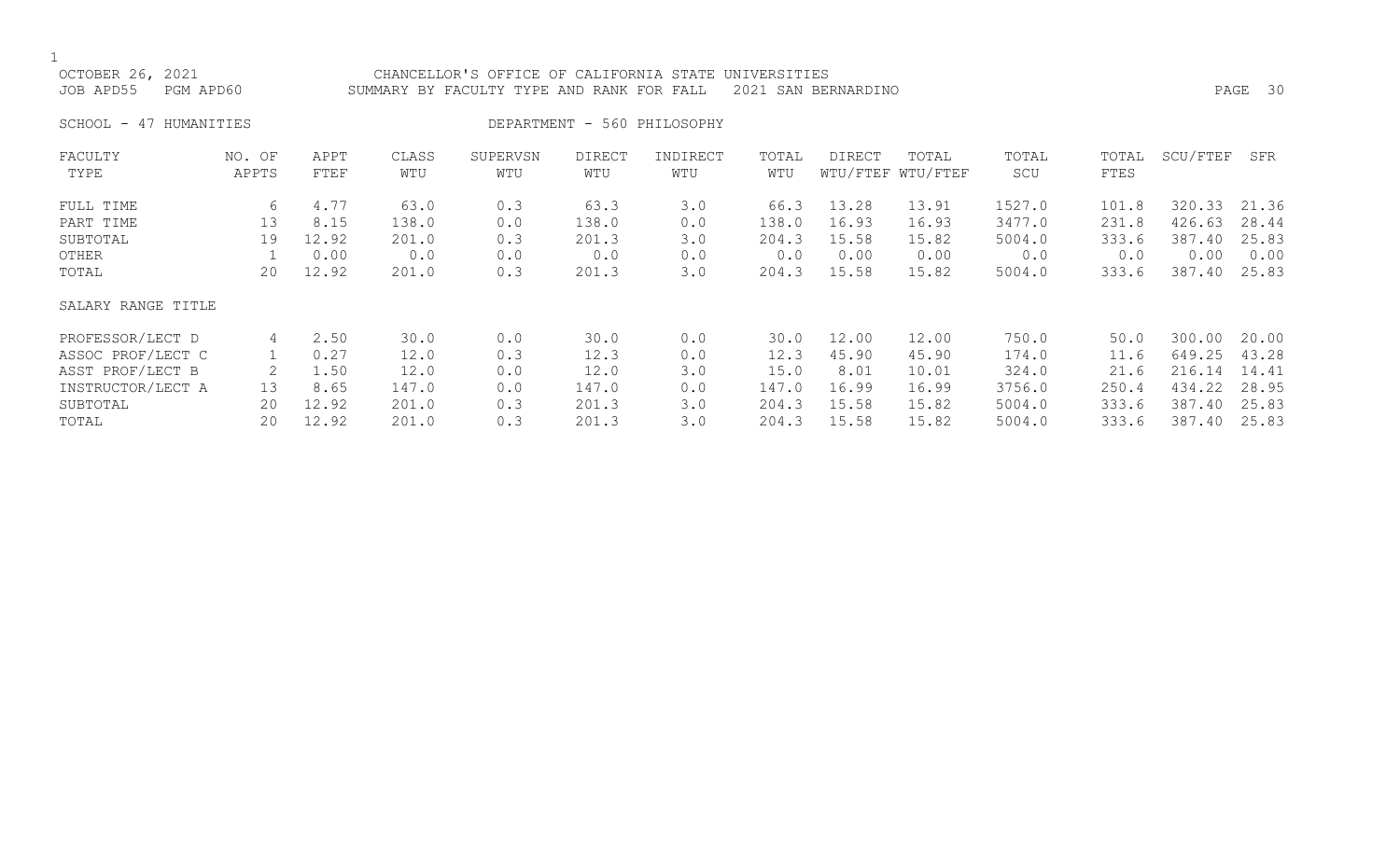OCTOBER 26, 2021 CHANCELLOR'S OFFICE OF CALIFORNIA STATE UNIVERSITIES JOB APD55 PGM APD60 SUMMARY BY FACULTY TYPE AND RANK FOR FALL 2021 SAN BERNARDINO PAGE 31

SCHOOL - 47 HUMANITIES SERVICES DEPARTMENT - 711 THEATRE AND DANCE

| FACULTY            | NO. OF | APPT | CLASS | SUPERVSN | <b>DIRECT</b> | INDIRECT | TOTAL | <b>DIRECT</b> | TOTAL             | TOTAL  | TOTAL | SCU/FTEF | SFR   |
|--------------------|--------|------|-------|----------|---------------|----------|-------|---------------|-------------------|--------|-------|----------|-------|
| TYPE               | APPTS  | FTEF | WTU   | WTU      | WTU           | WTU      | WTU   |               | WTU/FTEF WTU/FTEF | SCU    | FTES  |          |       |
| FULL TIME          | 6      | 5.46 | 70.6  | 0.0      | 70.6          | 6.0      | 76.6  | 12.93         | 14.58             | 1483.0 | 99.4  | 271.56   | 18.21 |
| PART TIME          | 9      | 4.06 | 61.8  | 0.0      | 61.8          | 0.0      | 61.8  | 15.22         | 15.22             | 1730.0 | 115.3 | 426.11   | 28.41 |
| SUBTOTAL           | 15     | 9.52 | 132.4 | 0.0      | 132.4         | 6.0      | 138.4 | 13.91         | 14.85             | 3213.0 | 214.8 | 337.46   | 22.56 |
| OTHER              |        | 0.00 | 3.0   | 0.3      | 3.3           | 0.0      | 3.3   | 0.00          | 0.00              | 87.0   | 5.8   | 0.00     | 0.00  |
| TOTAL              | 16     | 9.52 | 135.4 | 0.3      | 135.7         | 6.0      | 141.7 | 14.25         | 15.20             | 3300.0 | 220.6 | 346.60   | 23.16 |
| SALARY RANGE TITLE |        |      |       |          |               |          |       |               |                   |        |       |          |       |
| PROFESSOR/LECT D   | 5      | 3.00 | 39.3  | 0.3      | 39.6          | 0.0      | 39.6  | 13.20         | 13.20             | 532.0  | 36.0  | 177.27   | 11.99 |
| ASST PROF/LECT B   |        | 2.00 | 18.0  | 0.0      | 18.0          | 6.0      | 24.0  | 9.01          | 12.01             | 202.0  | 13.5  | 101.10   | 6.74  |
| INSTRUCTOR/LECT A  | 9      | 4.52 | 78.1  | 0.0      | 78.1          | 0.0      | 78.1  | 17.27         | 17.93             | 2566.0 | 171.1 | 567.45   | 37.84 |
| SUBTOTAL           | 16     | 9.52 | 135.4 | 0.3      | 135.7         | 6.0      | 141.7 | 14.25         | 15.20             | 3300.0 | 220.6 | 346.60   | 23.16 |
| TOTAL              | 16     | 9.52 | 135.4 | 0.3      | 135.7         | 6.0      | 141.7 | 14.25         | 15.20             | 3300.0 | 220.6 | 346.60   | 23.16 |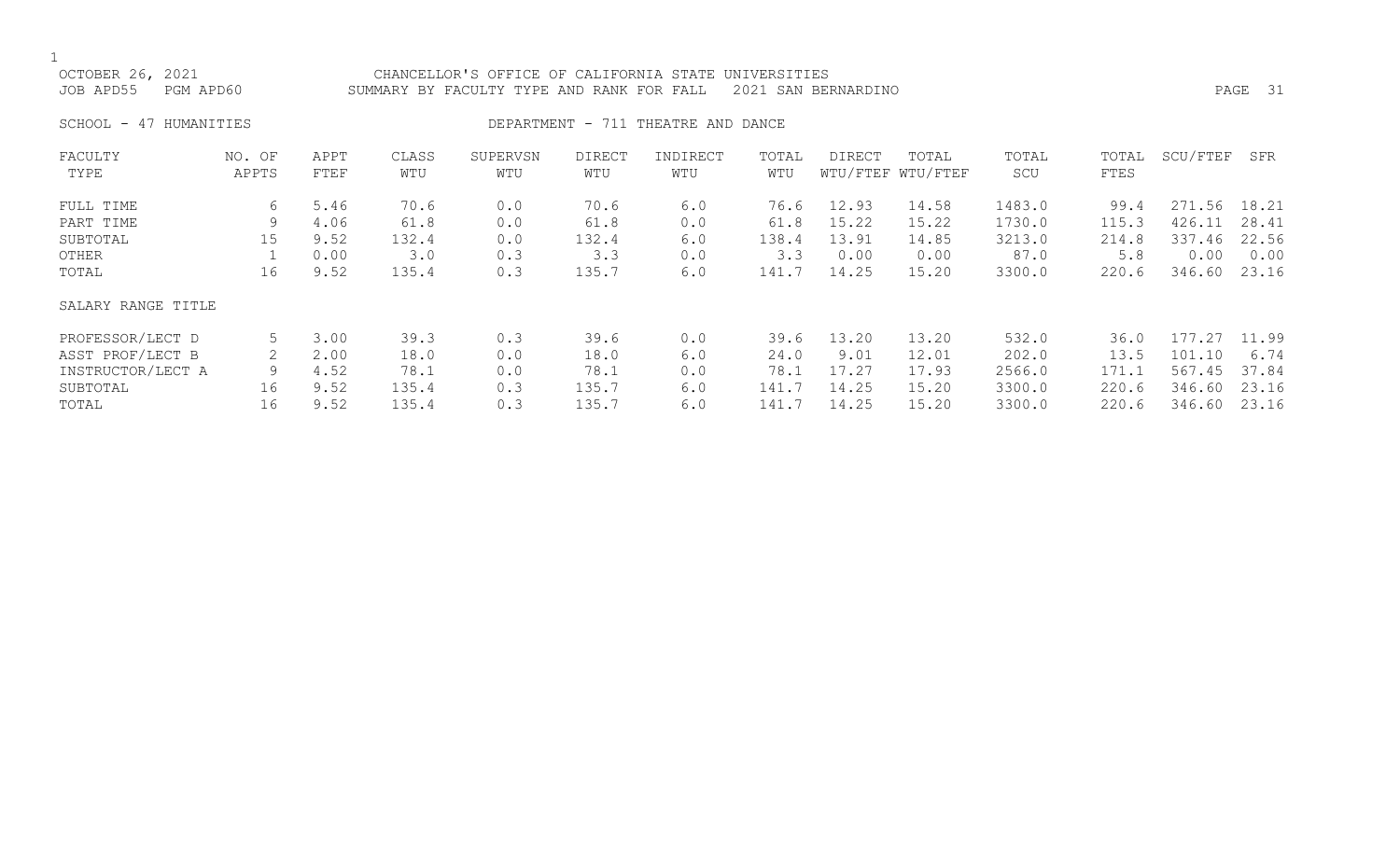OCTOBER 26, 2021 CHANCELLOR'S OFFICE OF CALIFORNIA STATE UNIVERSITIES JOB APD55 PGM APD60 SUMMARY BY FACULTY TYPE AND RANK FOR FALL 2021 SAN BERNARDINO PAGE 32

SCHOOL - 47 HUMANITIES

| FACULTY            | NO. OF | APPT   | CLASS  | SUPERVSN | <b>DIRECT</b> | INDIRECT | TOTAL  | <b>DIRECT</b> | TOTAL             | TOTAL   | TOTAL  | SCU/FTEF     | SFR   |
|--------------------|--------|--------|--------|----------|---------------|----------|--------|---------------|-------------------|---------|--------|--------------|-------|
| TYPE               | APPTS  | FTEF   | WTU    | WTU      | WTU           | WTU      | WTU    |               | WTU/FTEF WTU/FTEF | SCU     | FTES   |              |       |
| FULL TIME          | 116    | 97.56  | 1147.1 | 29.8     | 1223.4        | 155.2    | 1378.6 | 12.54         | 14.22             | 30527.5 | 2049.5 | 312.92       | 21.01 |
| PART TIME          | 139    | 64.43  | 942.8  | 21.2     | 971.5         | 0.0      | 971.5  | 15.08         | 15.08             | 22581.0 | 1509.1 | 350.47       | 23.42 |
| SUBTOTAL           | 255    | 161.99 | 2089.9 | 51.0     | 2194.9        | 155.2    | 2350.1 | 13.55         | 14.56             | 53108.5 | 3558.6 | 327.86       | 21.97 |
| OTHER              |        | 0.00   | 5.6    | 4.6      | 10.2          | 12.0     | 22.2   | 0.00          | 0.00              | 147.0   | 9.9    | 0.00         | 0.00  |
| TOTAL              | 262    | 161.99 | 2095.5 | 55.6     | 2205.1        | 167.2    | 2372.3 | 13.61         | 14.70             | 53255.5 | 3568.4 | 328.76       | 22.03 |
| SALARY RANGE TITLE |        |        |        |          |               |          |        |               |                   |         |        |              |       |
| PROFESSOR/LECT D   | 52     | 35.97  | 389.9  | 19.5     | 449.9         | 42.0     | 491.9  | 12.51         | 13.93             | 9735.5  | 656.0  | 270.66       | 18.24 |
| ASSOC PROF/LECT C  | 18     | 11.71  | 119.0  | 7.5      | 132.5         | 48.2     | 180.7  | 11.32         | 15.43             | 3065.0  | 207.8  | 261.76 17.75 |       |
| ASST PROF/LECT B   | 25     | 23.99  | 221.7  | 5.1      | 229.8         | 65.0     | 294.8  | 9.58          | 12.29             | 5279.0  | 356.9  | 220.02       | 14.87 |
| INSTRUCTOR/LECT A  | 152    | 86.61  | 1309.3 | 23.5     | 1337.3        | 12.0     | 1349.3 | 15.44         | 15.58             | 33882.0 | 2261.5 | 391.21       | 26.11 |
| TCHNG ASSOCIATE    | 15     | 3.71   | 55.6   | 0.0      | 55.6          | 0.0      | 55.6   | 15.00         | 15.00             | 1294.0  | 86.3   | 349.07       | 23.29 |
| SUBTOTAL           | 262    | 161.99 | 2095.5 | 55.6     | 2205.1        | 167.2    | 2372.3 | 13.61         | 14.70             | 53255.5 | 3568.4 | 328.76       | 22.03 |
| TOTAL              | 262    | 161.99 | 2095.5 | 55.6     | 2205.1        | 167.2    | 2372.3 | 13.61         | 14.70             | 53255.5 | 3568.4 | 328.76       | 22.03 |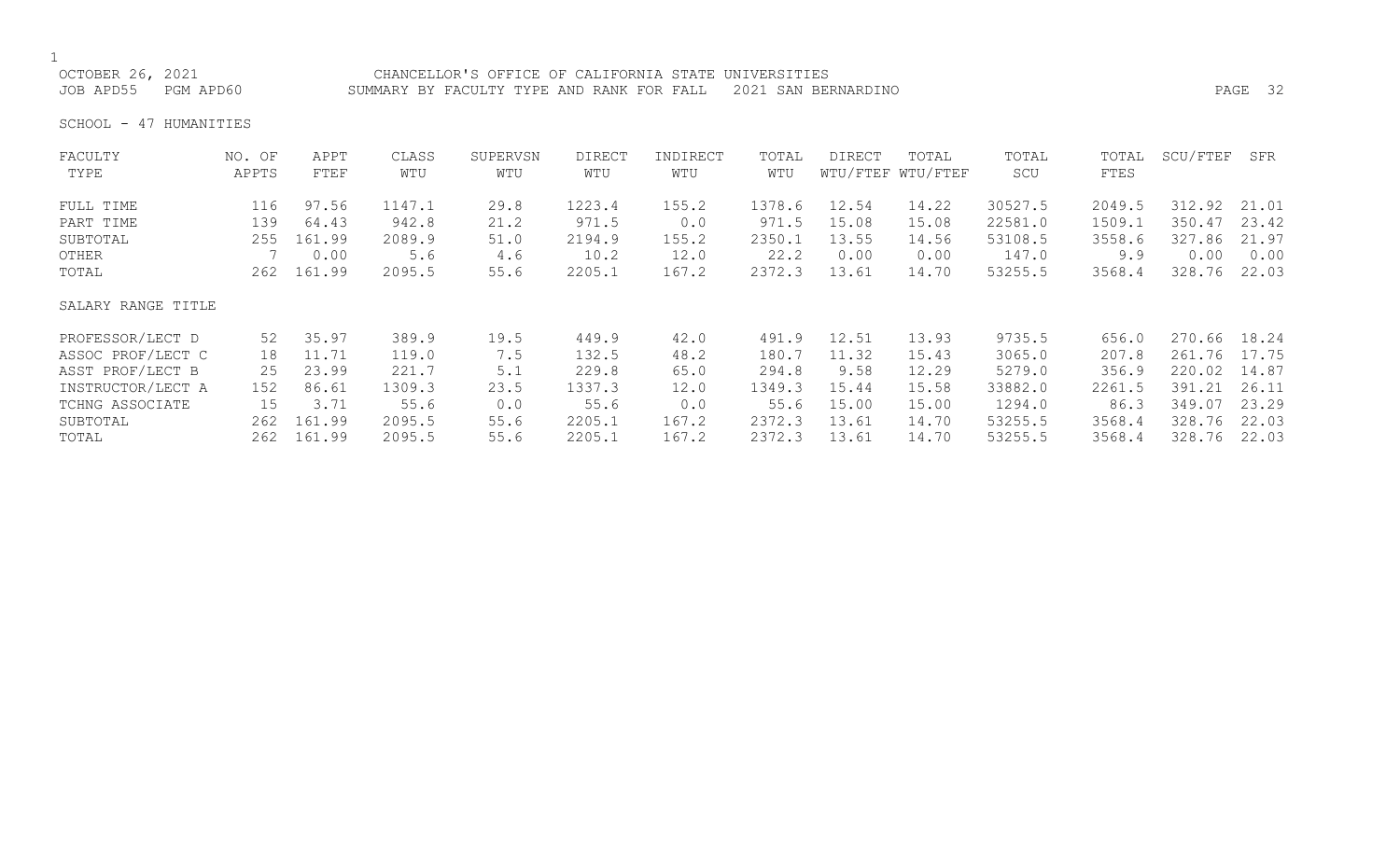OCTOBER 26, 2021 CHANCELLOR'S OFFICE OF CALIFORNIA STATE UNIVERSITIES<br>JOB APD55 PGM APD60 SUMMARY BY FACULTY TYPE AND RANK FOR FALL 2021 SAN BEF SUMMARY BY FACULTY TYPE AND RANK FOR FALL 2021 SAN BERNARDINO **PAGE 33** SCHOOL - 50 EDUCATION DEPARTMENT - 242 EDUCATIONAL PSYCHOLOGY FACULTY NO. OF APPT CLASS SUPERVSN DIRECT INDIRECT TOTAL DIRECT TOTAL TOTAL TOTAL SCU/FTEF SFR TYPE APPTS FTEF WTU WTU WTU WTU WTU WTU/FTEF WTU/FTEF SCU FTES

| FULL TIME          |    | 14.66 | 120.9 | 26.3  | 147.2 | 42.0 | 189.2 | 10.04 | 12.90 | 2620.0 | 205.9 | 178.67 | 14.04 |
|--------------------|----|-------|-------|-------|-------|------|-------|-------|-------|--------|-------|--------|-------|
| PART TIME          | 40 | 13.05 | 118.8 | 74.1  | 192.9 | 0.0  | 192.9 | 14.78 | 14.78 | 2529.0 | 205.6 | 193.76 | 15.75 |
| SUBTOTAL           | 57 | 27.72 | 239.7 | 100.4 | 340.1 | 42.0 | 382.1 | 12.27 | 13.79 | 5149.0 | 411.4 | 185.78 | 14.84 |
| OTHER              |    | 0.00  | 0.0   | 0.0   | 0.0   | 0.0  | 0.0   | 0.00  | 0.00  | 0.0    | 0.0   | 0.00   | 0.00  |
| TOTAL              | 58 | 27.72 | 239.7 | 100.4 | 340.1 | 42.0 | 382.1 | 12.27 | 13.79 | 5149.0 | 411.4 | 185.78 | 14.84 |
| SALARY RANGE TITLE |    |       |       |       |       |      |       |       |       |        |       |        |       |
| PROFESSOR/LECT D   | 8  | 5.47  | 38.0  | 11.3  | 49.3  | 27.0 | 76.3  | 9.02  | 13.95 | 900.0  | 67.4  | 164.59 | 12.33 |
| ASSOC PROF/LECT C  | 2  | 2.00  | 18.0  | 3.0   | 21.0  | 3.0  | 24.0  | 10.51 | 12.01 | 339.0  | 27.2  | 169.58 | 13.61 |
| ASST PROF/LECT B   |    | 6.70  | 52.9  | 18.0  | 70.9  | 12.0 | 82.9  | 10.59 | 12.38 | 1123.0 | 89.8  | 167.69 | 13.40 |
| INSTRUCTOR/LECT A  | 40 | 13.55 | 130.8 | 68.1  | 198.9 | 0.0  | 198.9 | 14.68 | 14.68 | 2787.0 | 227.1 | 205.65 | 16.75 |
| SUBTOTAL           | 57 | 27.72 | 239.7 | 100.4 | 340.1 | 42.0 | 382.1 | 12.27 | 13.79 | 5149.0 | 411.4 | 185.78 | 14.84 |
| ADMINISTRATOR      |    | 0.00  | 0.0   | 0.0   | 0.0   | 0.0  | 0.0   | 0.00  | 0.00  | 0.0    | 0.0   | 0.00   | 0.00  |
| SUBTOTAL           |    | 0.00  | 0.0   | 0.0   | 0.0   | 0.0  | 0.0   | 0.00  | 0.00  | 0.0    | 0.0   | 0.00   | 0.00  |
| TOTAL              | 58 | 27.72 | 239.7 | 100.4 | 340.1 | 42.0 | 382.1 | 12.27 | 13.79 | 5149.0 | 411.4 | 185.78 | 14.84 |
|                    |    |       |       |       |       |      |       |       |       |        |       |        |       |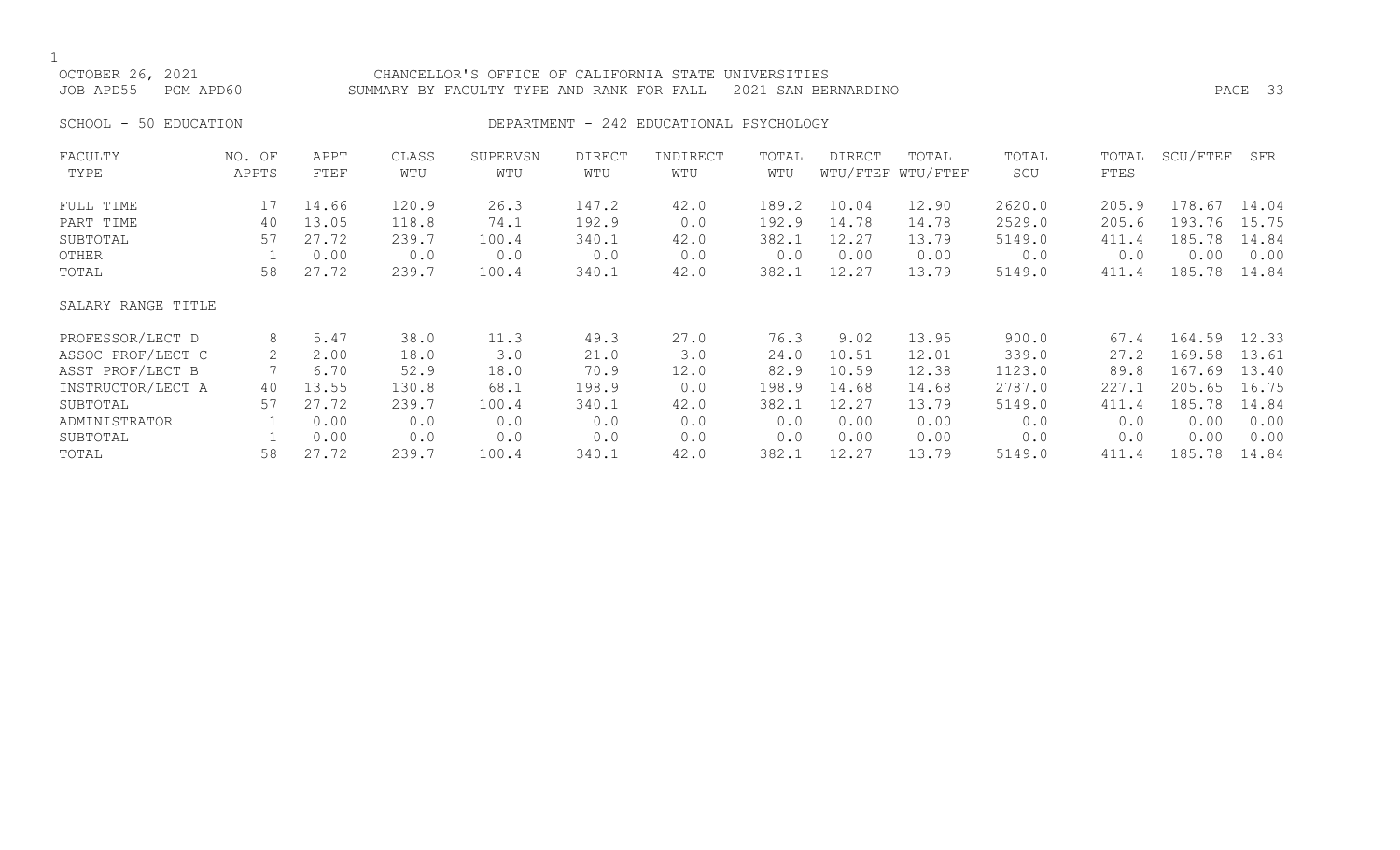OCTOBER 26, 2021 CHANCELLOR'S OFFICE OF CALIFORNIA STATE UNIVERSITIES JOB APD55 PGM APD60 SUMMARY BY FACULTY TYPE AND RANK FOR FALL 2021 SAN BERNARDINO PAGE 34

SCHOOL - 50 EDUCATION **DEPARTMENT - 245 TEACHER PREPARATION** 

| FACULTY            | NO. OF | APPT  | CLASS | SUPERVSN | <b>DIRECT</b> | INDIRECT | TOTAL | DIRECT | TOTAL             | TOTAL  | TOTAL | SCU/FTEF | SFR   |
|--------------------|--------|-------|-------|----------|---------------|----------|-------|--------|-------------------|--------|-------|----------|-------|
| TYPE               | APPTS  | FTEF  | WTU   | WTU      | WTU           | WTU      | WTU   |        | WTU/FTEF WTU/FTEF | SCU    | FTES  |          |       |
| FULL TIME          | 10     | 8.92  | 93.5  | 13.8     | 107.3         | 22.0     | 129.3 | 12.03  | 14.50             | 1033.6 | 79.7  | 115.90   | 8.93  |
| PART TIME          | 11     | 4.00  | 44.4  | 17.0     | 61.4          | 12.0     | 73.4  | 15.34  | 18.34             | 647.4  | 52.7  | 161.73   | 13.16 |
| SUBTOTAL           | 21     | 12.92 | 137.9 | 30.8     | 168.7         | 34.0     | 202.7 | 13.06  | 15.69             | 1681.0 | 132.4 | 130.10   | 10.24 |
| OTHER              |        | 0.00  | 0.0   | 0.0      | 0.0           | 0.0      | 0.0   | 0.00   | 0.00              | 0.0    | 0.0   | 0.00     | 0.00  |
| TOTAL              | 22     | 12.92 | 137.9 | 30.8     | 168.7         | 34.0     | 202.7 | 13.06  | 15.69             | 1681.0 | 132.4 | 130.10   | 10.24 |
| SALARY RANGE TITLE |        |       |       |          |               |          |       |        |                   |        |       |          |       |
| PROFESSOR/LECT D   |        | 3.67  | 31.0  | 13.0     | 44.0          | 17.0     | 61.0  | 12.00  | 16.63             | 439.0  | 34.6  | 119.68   | 9.42  |
| ASSOC PROF/LECT C  | 4      | 3.25  | 36.6  | 0.5      | 37.1          | 10.0     | 47.1  | 11.43  | 14.51             | 336.0  | 27.1  | 103.48   | 8.33  |
| ASST PROF/LECT B   |        | 1.00  | 7.0   | 2.0      | 9.0           | 3.0      | 12.0  | 9.01   | 12.01             | 111.0  | 9.0   | 111.11   | 9.01  |
| INSTRUCTOR/LECT A  | 10     | 5.01  | 63.3  | 15.3     | 78.6          | 4.0      | 82.6  | 15.70  | 16.50             | 795.0  | 61.7  | 158.78   | 12.33 |
| SUBTOTAL           | 22     | 12.92 | 137.9 | 30.8     | 168.7         | 34.0     | 202.7 | 13.06  | 15.69             | 1681.0 | 132.4 | 130.10   | 10.24 |
| TOTAL              | 22     | 12.92 | 137.9 | 30.8     | 168.7         | 34.0     | 202.7 | 13.06  | 15.69             | 1681.0 | 132.4 | 130.10   | 10.24 |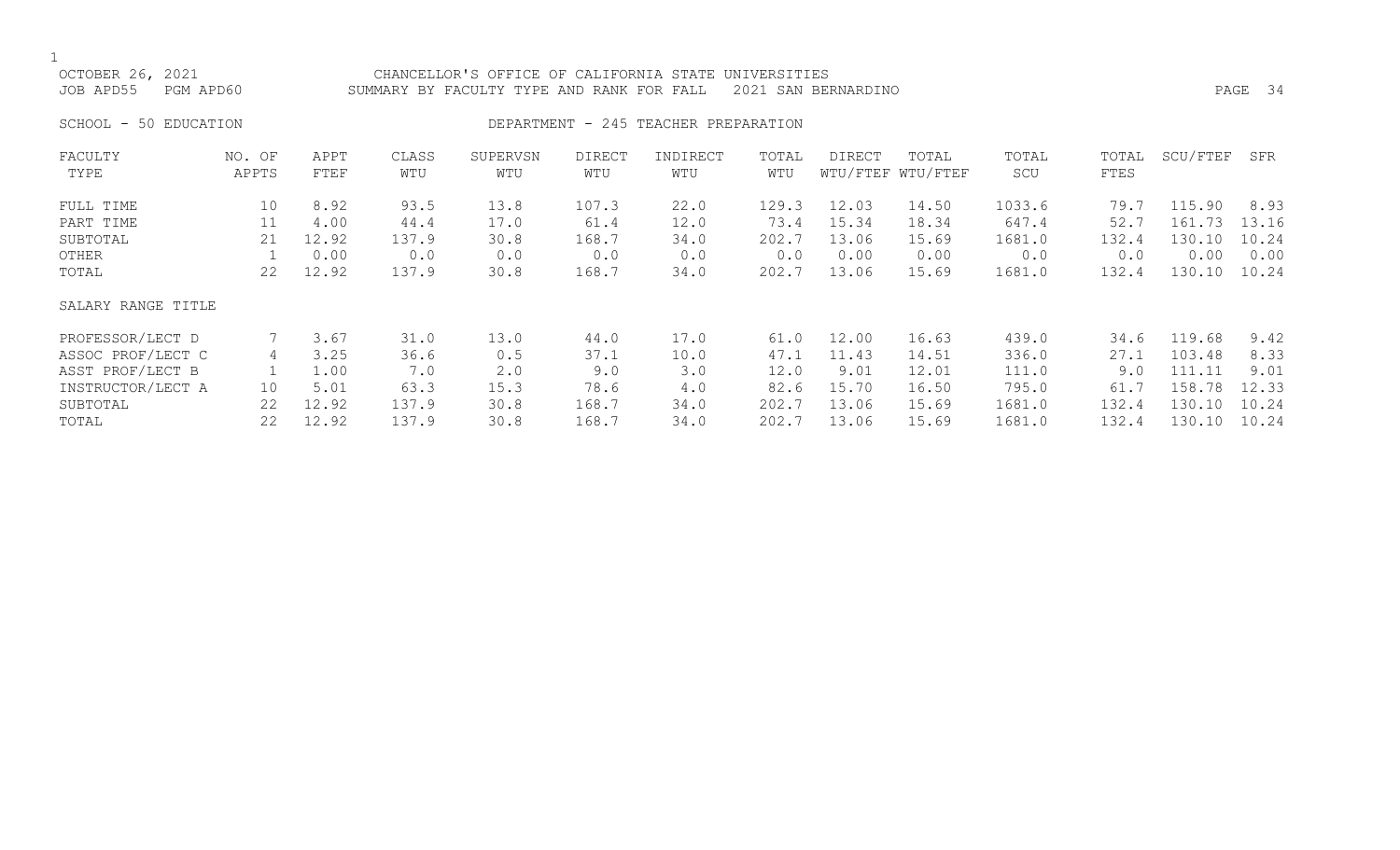OCTOBER 26, 2021 CHANCELLOR'S OFFICE OF CALIFORNIA STATE UNIVERSITIES JOB APD55 PGM APD60 SUMMARY BY FACULTY TYPE AND RANK FOR FALL 2021 SAN BERNARDINO PAGE 35 SCHOOL - 50 EDUCATION **DEPARTMENT - 701 TEACHER EDUCATION** FACULTY NO. OF APPT CLASS SUPERVSN DIRECT INDIRECT TOTAL DIRECT TOTAL TOTAL TOTAL SCU/FTEF SFR TYPE APPTS FTEF WTU WTU WTU WTU WTU WTU/FTEF WTU/FTEF SCU FTES FULL TIME 20 15.30 105.0 37.1 142.1 63.0 205.1 9.29 13.41 2647.0 181.5 173.03 11.87 PART TIME 68 18.71 171.0 103.4 274.4 3.0 277.4 14.67 14.83 4283.0 288.1 228.92 15.40 SUBTOTAL 88 34.01 276.0 140.5 416.5 66.0 482.5 12.25 14.19 6930.0 469.7 203.78 13.81 TOTAL 88 34.01 276.0 140.5 416.5 66.0 482.5 12.25 14.19 6930.0 469.7 203.78 13.81 SALARY RANGE TITLE PROFESSOR/LECT D 10 5.50 52.0 9.3 61.3 33.0 94.3 11.15 17.15 1282.0 87.0 233.13 15.82 ASSOC PROF/LECT C 2 1.25 12.0 3.0 15.0 3.0 18.0 12.00 14.40 282.0 19.0 225.60 15.20 ASST PROF/LECT B 5 5.00 39.0 6.3 45.3 18.0 63.3 9.06 12.66 837.0 59.6 167.43 11.92 INSTRUCTOR/LECT A 71 22.26 173.0 121.9 294.9 12.0 306.9 13.25 13.79 4529.0 304.1 203.46 13.66 SUBTOTAL 88 34.01 276.0 140.5 416.5 66.0 482.5 12.25 14.19 6930.0 469.7 203.78 13.81 TOTAL 88 34.01 276.0 140.5 416.5 66.0 482.5 12.25 14.19 6930.0 469.7 203.78 13.81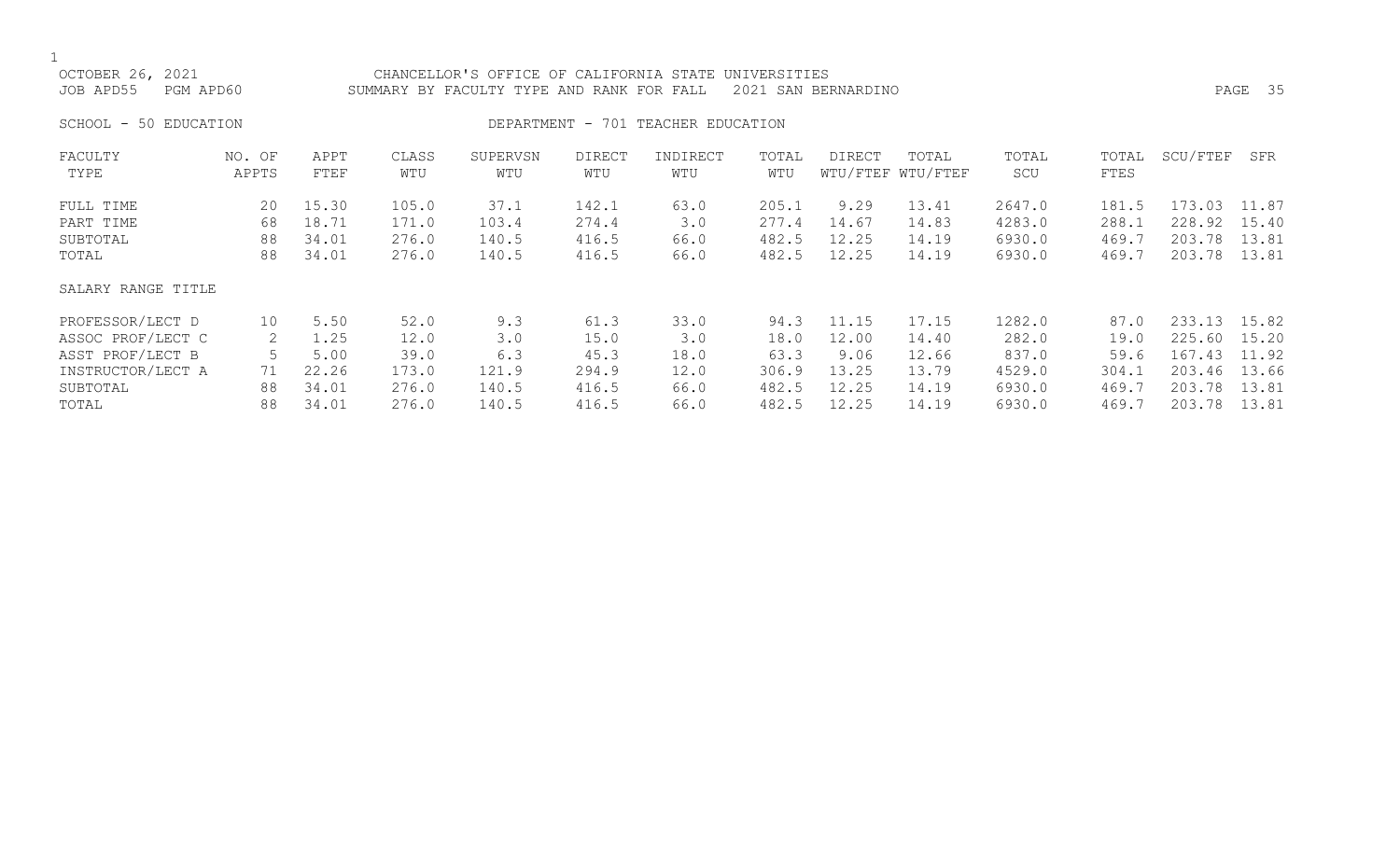# 1<br>OCTOBER 26, 2021

CHANCELLOR'S OFFICE OF CALIFORNIA STATE UNIVERSITIES JOB APD55 PGM APD60 SUMMARY BY FACULTY TYPE AND RANK FOR FALL 2021 SAN BERNARDINO PAGE 36

SCHOOL - 50 EDUCATION

| FACULTY            | NO. OF | APPT  | CLASS | SUPERVSN | <b>DIRECT</b> | INDIRECT | TOTAL  | <b>DIRECT</b> | TOTAL             | TOTAL   | TOTAL  | SCU/FTEF | SFR   |
|--------------------|--------|-------|-------|----------|---------------|----------|--------|---------------|-------------------|---------|--------|----------|-------|
| TYPE               | APPTS  | FTEF  | WTU   | WTU      | WTU           | WTU      | WTU    |               | WTU/FTEF WTU/FTEF | SCU     | FTES   |          |       |
| FULL TIME          | 47     | 38.88 | 319.4 | 77.2     | 396.6         | 127.0    | 523.6  | 10.20         | 13.47             | 6300.6  | 467.0  | 162.05   | 12.01 |
| PART TIME          | 119    | 35.77 | 334.2 | 194.5    | 528.7         | 15.0     | 543.7  | 14.78         | 15.20             | 7459.4  | 546.4  | 208.57   | 15.28 |
| SUBTOTAL           | 166    | 74.65 | 653.6 | 271.7    | 925.3         | 142.0    | 1067.3 | 12.40         | 14.30             | 13760.0 | 1013.4 | 184.34   | 13.58 |
| OTHER              | 2      | 0.00  | 0.0   | 0.0      | 0.0           | 0.0      | 0.0    | 0.00          | 0.00              | 0.0     | 0.0    | 0.00     | 0.00  |
| TOTAL              | 168    | 74.65 | 653.6 | 271.7    | 925.3         | 142.0    | 1067.3 | 12.40         | 14.30             | 13760.0 | 1013.4 | 184.34   | 13.58 |
| SALARY RANGE TITLE |        |       |       |          |               |          |        |               |                   |         |        |          |       |
| PROFESSOR/LECT D   | 25     | 14.64 | 121.0 | 33.6     | 154.6         | 77.0     | 231.6  | 10.56         | 15.83             | 2621.0  | 188.9  | 179.09   | 12.91 |
| ASSOC PROF/LECT C  | 8      | 6.50  | 66.6  | 6.5      | 73.1          | 16.0     | 89.1   | 11.25         | 13.72             | 957.0   | 73.3   | 147.32   | 11.28 |
| ASST PROF/LECT B   | 13     | 12.70 | 98.9  | 26.3     | 125.2         | 33.0     | 158.2  | 9.86          | 12.46             | 2071.0  | 158.4  | 163.14   | 12.47 |
| INSTRUCTOR/LECT A  | 121    | 40.82 | 367.1 | 205.3    | 572.4         | 16.0     | 588.4  | 14.02         | 14.41             | 8111.0  | 592.9  | 198.71   | 14.52 |
| SUBTOTAL           | 167    | 74.65 | 653.6 | 271.7    | 925.3         | 142.0    | 1067.3 | 12.40         | 14.30             | 13760.0 | 1013.4 | 184.34   | 13.58 |
| ADMINISTRATOR      |        | 0.00  | 0.0   | 0.0      | 0.0           | 0.0      | 0.0    | 0.00          | 0.00              | 0.0     | 0.0    | 0.00     | 0.00  |
| SUBTOTAL           |        | 0.00  | 0.0   | 0.0      | 0.0           | 0.0      | 0.0    | 0.00          | 0.00              | 0.0     | 0.0    | 0.00     | 0.00  |
| TOTAL              | 168    | 74.65 | 653.6 | 271.7    | 925.3         | 142.0    | 1067.3 | 12.40         | 14.30             | 13760.0 | 1013.4 | 184.34   | 13.58 |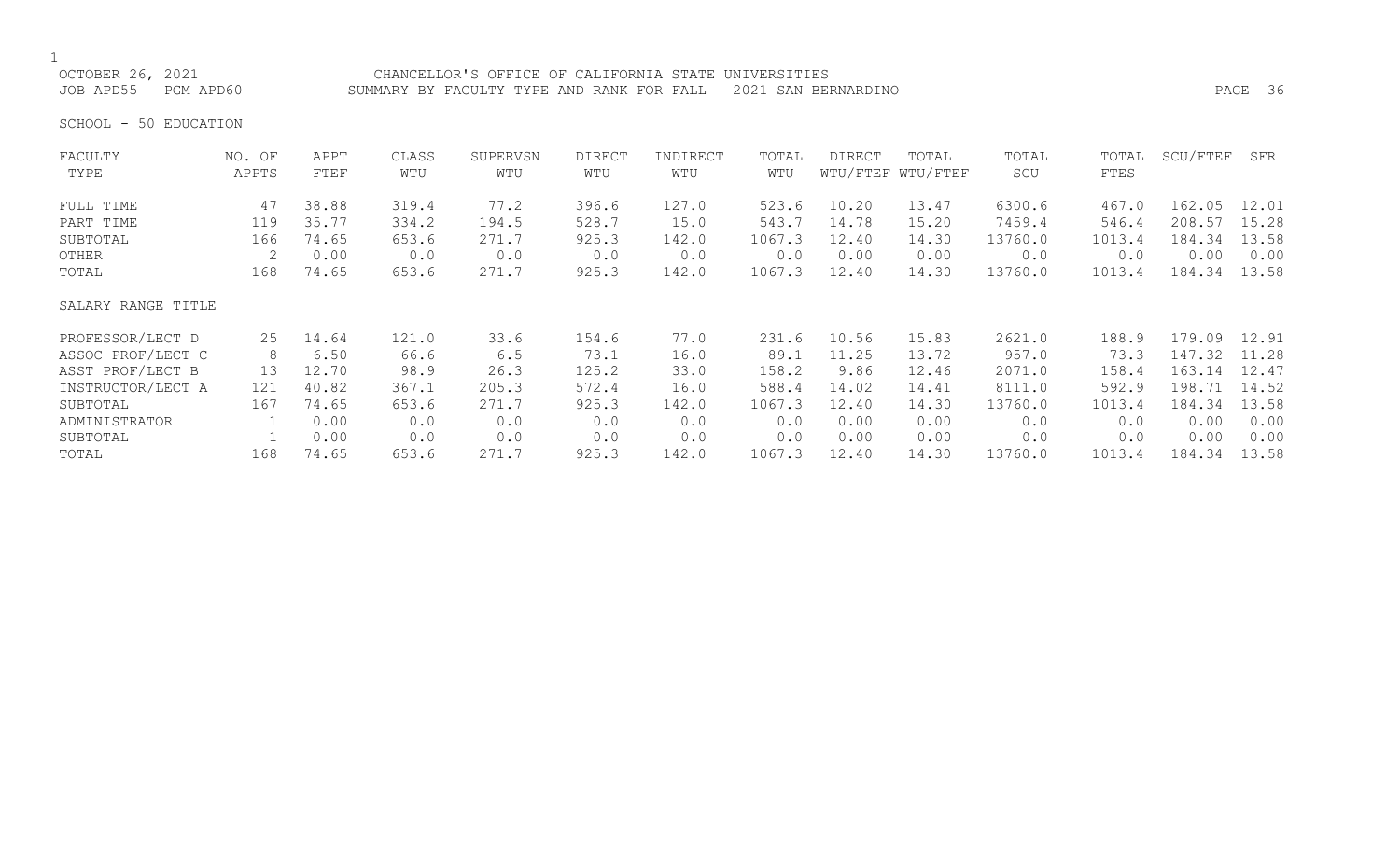|--|

| OCTOBER 26, 2021       |                         |       |       | CHANCELLOR'S OFFICE OF CALIFORNIA STATE UNIVERSITIES |                          |          |       |                     |                   |         |       |          |         |
|------------------------|-------------------------|-------|-------|------------------------------------------------------|--------------------------|----------|-------|---------------------|-------------------|---------|-------|----------|---------|
| JOB APD55<br>PGM APD60 |                         |       |       | SUMMARY BY FACULTY TYPE AND RANK FOR FALL            |                          |          |       | 2021 SAN BERNARDINO |                   |         |       |          | PAGE 37 |
| SCHOOL -               | 66 NATURAL SCI AND MATH |       |       |                                                      | DEPARTMENT - 145 BIOLOGY |          |       |                     |                   |         |       |          |         |
| FACULTY                | NO. OF                  | APPT  | CLASS | SUPERVSN                                             | <b>DIRECT</b>            | INDIRECT | TOTAL | DIRECT              | TOTAL             | TOTAL   | TOTAL | SCU/FTEF | SFR     |
| TYPE                   | APPTS                   | FTEF  | WTU   | WTU                                                  | WTU                      | WTU      | WTU   |                     | WTU/FTEF WTU/FTEF | SCU     | FTES  |          |         |
| FULL TIME              | 19                      | 16.50 | 145.0 | 37.3                                                 | 188.8                    | 36.5     | 225.3 | 11.44               | 13.65             | 5507.0  | 371.1 | 333.76   | 22.49   |
| PART TIME              | 30                      | 12.48 | 178.6 | 0.0                                                  | 189.6                    | 2.6      | 192.2 | 15.19               | 15.40             | 6159.0  | 410.8 | 493.43   | 32.91   |
| SUBTOTAL               | 49                      | 28.98 | 323.6 | 37.3                                                 | 378.4                    | 39.1     | 417.5 | 13.06               | 14.41             | 11666.0 | 781.8 | 402.53   | 26.98   |
| TOTAL                  | 49                      | 28.98 | 323.6 | 37.3                                                 | 378.4                    | 39.1     | 417.5 | 13.06               | 14.41             | 11666.0 | 781.8 | 402.53   | 26.98   |
| SALARY RANGE TITLE     |                         |       |       |                                                      |                          |          |       |                     |                   |         |       |          |         |
| PROFESSOR/LECT D       |                         | 5.75  | 47.0  | 20.0                                                 | 69.0                     | 4.8      | 73.8  | 12.00               | 12.84             | 1362.0  | 92.4  | 236.91   | 16.07   |
| ASSOC PROF/LECT C      | 4                       | 3.00  | 26.0  | 5.5                                                  | 31.5                     | 16.5     | 48.0  | 10.50               | 15.99             | 872.0   | 58.4  | 290.57   | 19.44   |
| ASST PROF/LECT B       | 5                       | 5.00  | 41.0  | 11.8                                                 | 53.3                     | 8.2      | 61.5  | 10.66               | 12.30             | 1176.0  | 80.5  | 235.25   | 16.11   |
| INSTRUCTOR/LECT A      | 15                      | 7.51  | 93.6  | 0.0                                                  | 108.6                    | 9.6      | 118.2 | 14.47               | 15.75             | 7025.0  | 468.5 | 935.79   | 62.40   |
| TCHNG ASSOCIATE        | 18                      | 7.73  | 116.0 | 0.0                                                  | 116.0                    | 0.0      | 116.0 | 15.01               | 15.01             | 1231.0  | 82.1  | 159.33   | 10.62   |
| SUBTOTAL               | 49                      | 28.98 | 323.6 | 37.3                                                 | 378.4                    | 39.1     | 417.5 | 13.06               | 14.41             | 11666.0 | 781.8 | 402.53   | 26.98   |
| TOTAL                  | 49                      | 28.98 | 323.6 | 37.3                                                 | 378.4                    | 39.1     | 417.5 | 13.06               | 14.41             | 11666.0 | 781.8 | 402.53   | 26.98   |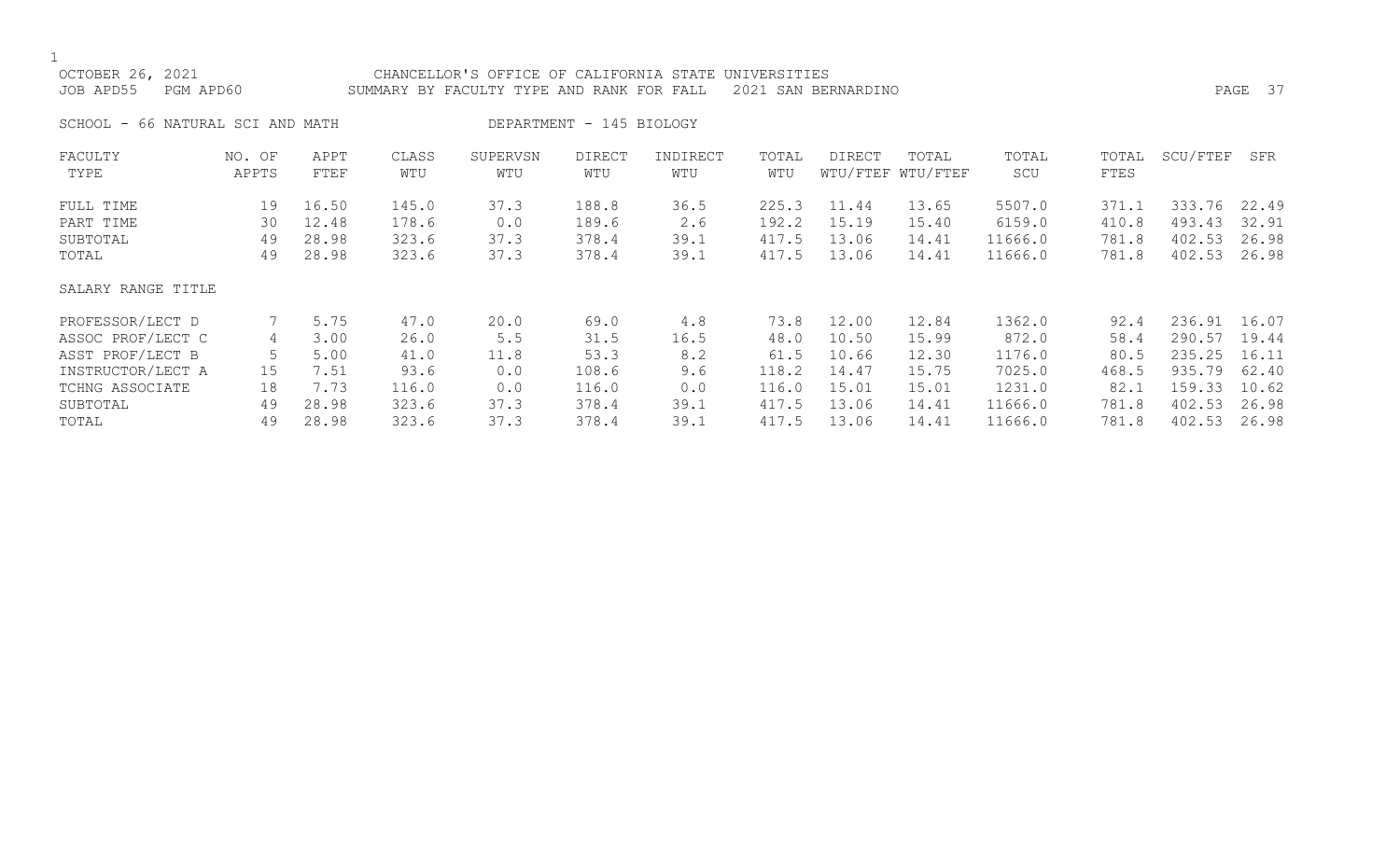| OCTOBER 26, 2021<br>JOB APD55<br>PGM APD60 |                         | CHANCELLOR'S OFFICE OF CALIFORNIA STATE UNIVERSITIES<br>SUMMARY BY FACULTY TYPE AND RANK FOR FALL<br>2021 SAN BERNARDINO |              |                 |               |                                             |              |        |                            |              |               |          | PAGE 38 |
|--------------------------------------------|-------------------------|--------------------------------------------------------------------------------------------------------------------------|--------------|-----------------|---------------|---------------------------------------------|--------------|--------|----------------------------|--------------|---------------|----------|---------|
| SCHOOL -                                   | 66 NATURAL SCI AND MATH |                                                                                                                          |              |                 |               | DEPARTMENT - 168 CHEMISTRY AND BIOCHEMISTRY |              |        |                            |              |               |          |         |
| FACULTY<br>TYPE                            | NO. OF<br>APPTS         | APPT<br>FTEF                                                                                                             | CLASS<br>WTU | SUPERVSN<br>WTU | DIRECT<br>WTU | INDIRECT<br>WTU                             | TOTAL<br>WTU | DIRECT | TOTAL<br>WTU/FTEF WTU/FTEF | TOTAL<br>SCU | TOTAL<br>FTES | SCU/FTEF | SFR     |
| FULL TIME                                  | 15                      | 11.46                                                                                                                    | 115.0        | 6.5             | 123.5         | 32.9                                        | 156.4        | 10.78  | 13.65                      | 4797.2       | 320.3         | 418.75   | 27.96   |
| PART TIME                                  | 16                      | 8.06                                                                                                                     | 121.0        | 0.0             | 121.0         | 3.0                                         | 124.0        | 15.02  | 15.39                      | 1953.8       | 130.3         | 242.50   | 16.17   |
| SUBTOTAL                                   | 31                      | 19.51                                                                                                                    | 236.0        | 6.5             | 244.5         | 35.9                                        | 280.4        | 12.53  | 14.37                      | 6751.0       | 450.6         | 345.97   | 23.09   |
| TOTAL                                      | 31                      | 19.51                                                                                                                    | 236.0        | 6.5             | 244.5         | 35.9                                        | 280.4        | 12.53  | 14.37                      | 6751.0       | 450.6         | 345.97   | 23.09   |
| SALARY RANGE TITLE                         |                         |                                                                                                                          |              |                 |               |                                             |              |        |                            |              |               |          |         |
| PROFESSOR/LECT D                           | 9                       | 6.08                                                                                                                     | 65.0         | 1.6             | 68.6          | 20.8                                        | 89.4         | 11.28  | 14.70                      | 2745.2       | 183.2         | 451.44   | 30.12   |
| ASSOC PROF/LECT C                          | 3                       | 2.75                                                                                                                     | 27.0         | 3.7             | 30.7          | 4.0                                         | 34.7         | 11.16  | 12.62                      | 1388.0       | 92.8          | 504.73   | 33.74   |
| ASST PROF/LECT B                           | 3                       | 2.63                                                                                                                     | 23.0         | 1.2             | 24.2          | 8.1                                         | 32.3         | 9.22   | 12.30                      | 664.0        | 44.3          | 252.95   | 16.89   |
| INSTRUCTOR/LECT A                          | 14                      | 7.26                                                                                                                     | 109.0        | 0.0             | 109.0         | 3.0                                         | 112.0        | 15.02  | 15.43                      | 1781.9       | 118.8         | 245.51   | 16.37   |
| TCHNG ASSOCIATE                            |                         | 0.40                                                                                                                     | 6.0          | 0.0             | 6.0           | 0.0                                         | $6.0$        | 15.04  | 15.04                      | 67.0         | 4.5           | 167.92   | 11.23   |
| SUBTOTAL                                   | 30                      | 19.11                                                                                                                    | 230.0        | 6.5             | 238.5         | 35.9                                        | 274.4        | 12.48  | 14.36                      | 6646.1       | 443.6         | 347.73   | 23.21   |
| OTHER                                      |                         | 0.40                                                                                                                     | 6.0          | 0.0             | 6.0           | 0.0                                         | 6.0          | 15.00  | 15.00                      | 104.9        | 7.0           | 262.25   | 17.48   |
| SUBTOTAL                                   |                         | 0.40                                                                                                                     | 6.0          | 0.0             | 6.0           | 0.0                                         | 6.0          | 15.00  | 15.00                      | 104.9        | 7.0           | 262.25   | 17.48   |
| TOTAL                                      | 31                      | 19.51                                                                                                                    | 236.0        | 6.5             | 244.5         | 35.9                                        | 280.4        | 12.53  | 14.37                      | 6751.0       | 450.6         | 345.97   | 23.09   |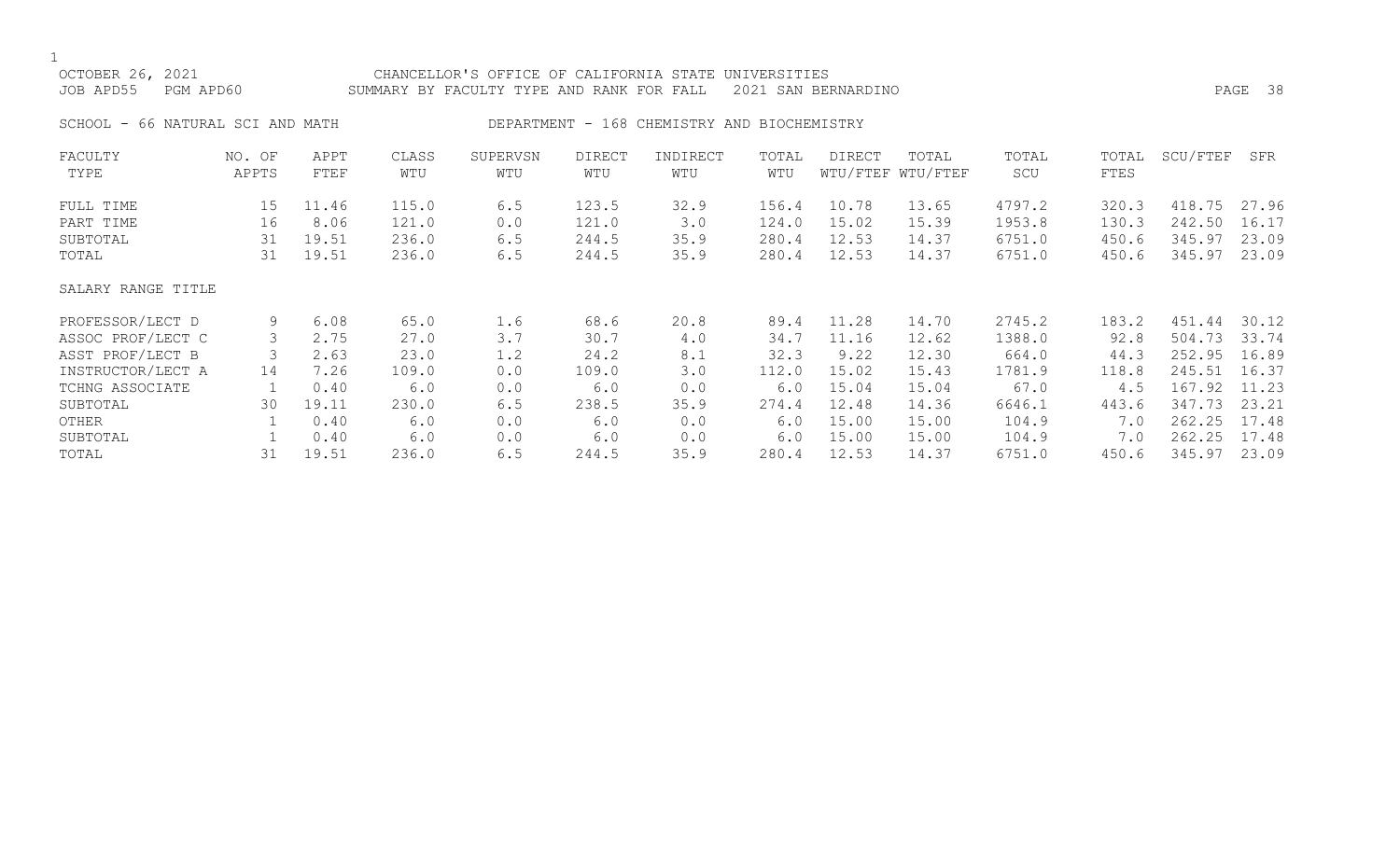|--|

| OCTOBER 26, 2021<br>JOB APD55<br>PGM APD60 |                 | CHANCELLOR'S OFFICE OF CALIFORNIA STATE<br>UNIVERSITIES<br>2021 SAN BERNARDINO<br>SUMMARY BY FACULTY TYPE AND RANK FOR FALL |              |                 |                      |                                   |              |        |                            |              |               | PAGE 39  |       |  |  |  |
|--------------------------------------------|-----------------|-----------------------------------------------------------------------------------------------------------------------------|--------------|-----------------|----------------------|-----------------------------------|--------------|--------|----------------------------|--------------|---------------|----------|-------|--|--|--|
| SCHOOL - 66 NATURAL SCI AND MATH           |                 |                                                                                                                             |              |                 |                      | DEPARTMENT - 189 COMPUTER SCIENCE |              |        |                            |              |               |          |       |  |  |  |
| FACULTY<br>TYPE                            | NO. OF<br>APPTS | APPT<br>FTEF                                                                                                                | CLASS<br>WTU | SUPERVSN<br>WTU | <b>DIRECT</b><br>WTU | INDIRECT<br>WTU                   | TOTAL<br>WTU | DIRECT | TOTAL<br>WTU/FTEF WTU/FTEF | TOTAL<br>SCU | TOTAL<br>FTES | SCU/FTEF | SFR   |  |  |  |
| FULL TIME                                  | 16              | 13.50                                                                                                                       | 142.2        | 8.6             | 156.3                | 23.2                              | 179.5        | 11.58  | 13.30                      | 4884.0       | 332.7         | 361.86   | 24.65 |  |  |  |
| PART TIME                                  | 10              | 4.05                                                                                                                        | 57.7         | 0.0             | 57.7                 | 6.0                               | 63.7         | 14.25  | 15.73                      | 1879.0       | 125.4         | 464.07   | 30.98 |  |  |  |
| SUBTOTAL                                   | 26              | 17.55                                                                                                                       | 199.9        | 8.6             | 214.0                | 29.2                              | 243.2        | 12.20  | 13.86                      | 6763.0       | 458.1         | 385.44   | 26.11 |  |  |  |
| TOTAL                                      | 26              | 17.55                                                                                                                       | 199.9        | 8.6             | 214.0                | 29.2                              | 243.2        | 12.20  | 13.86                      | 6763.0       | 458.1         | 385.44   | 26.11 |  |  |  |
| SALARY RANGE TITLE                         |                 |                                                                                                                             |              |                 |                      |                                   |              |        |                            |              |               |          |       |  |  |  |
| PROFESSOR/LECT D                           | 9               | 5.00                                                                                                                        | 51.6         | 1.8             | 55.9                 | 23.4                              | 79.3         | 11.18  | 15.87                      | 1624.0       | 111.3         | 324.93   | 22.26 |  |  |  |
| ASSOC PROF/LECT C                          |                 | 1.00                                                                                                                        | 10.0         | 0.5             | 10.5                 | 1.0                               | 11.5         | 10.50  | 11.50                      | 124.0        | 8.3           | 124.00   | 8.33  |  |  |  |
| ASST PROF/LECT B                           |                 | 7.00                                                                                                                        | 69.6         | 6.3             | 75.9                 | 4.8                               | 80.7         | 10.85  | 11.53                      | 2051.0       | 140.7         | 293.08   | 20.11 |  |  |  |
| INSTRUCTOR/LECT A                          | 8               | 4.38                                                                                                                        | 66.1         | 0.0             | 69.1                 | 0.0                               | 69.1         | 15.79  | 15.79                      | 2930.0       | 195.6         | 669.56   | 44.69 |  |  |  |
| TCHNG ASSOCIATE                            |                 | 0.17                                                                                                                        | 2.6          | $0.0$           | 2.6                  | 0.0                               | 2.6          | 14.94  | 14.94                      | 34.0         | 2.3           | 195.40   | 13.05 |  |  |  |
| SUBTOTAL                                   | 26              | 17.55                                                                                                                       | 199.9        | 8.6             | 214.0                | 29.2                              | 243.2        | 12.20  | 13.86                      | 6763.0       | 458.1         | 385.44   | 26.11 |  |  |  |
| TOTAL                                      | 26              | 17.55                                                                                                                       | 199.9        | 8.6             | 214.0                | 29.2                              | 243.2        | 12.20  | 13.86                      | 6763.0       | 458.1         | 385.44   | 26.11 |  |  |  |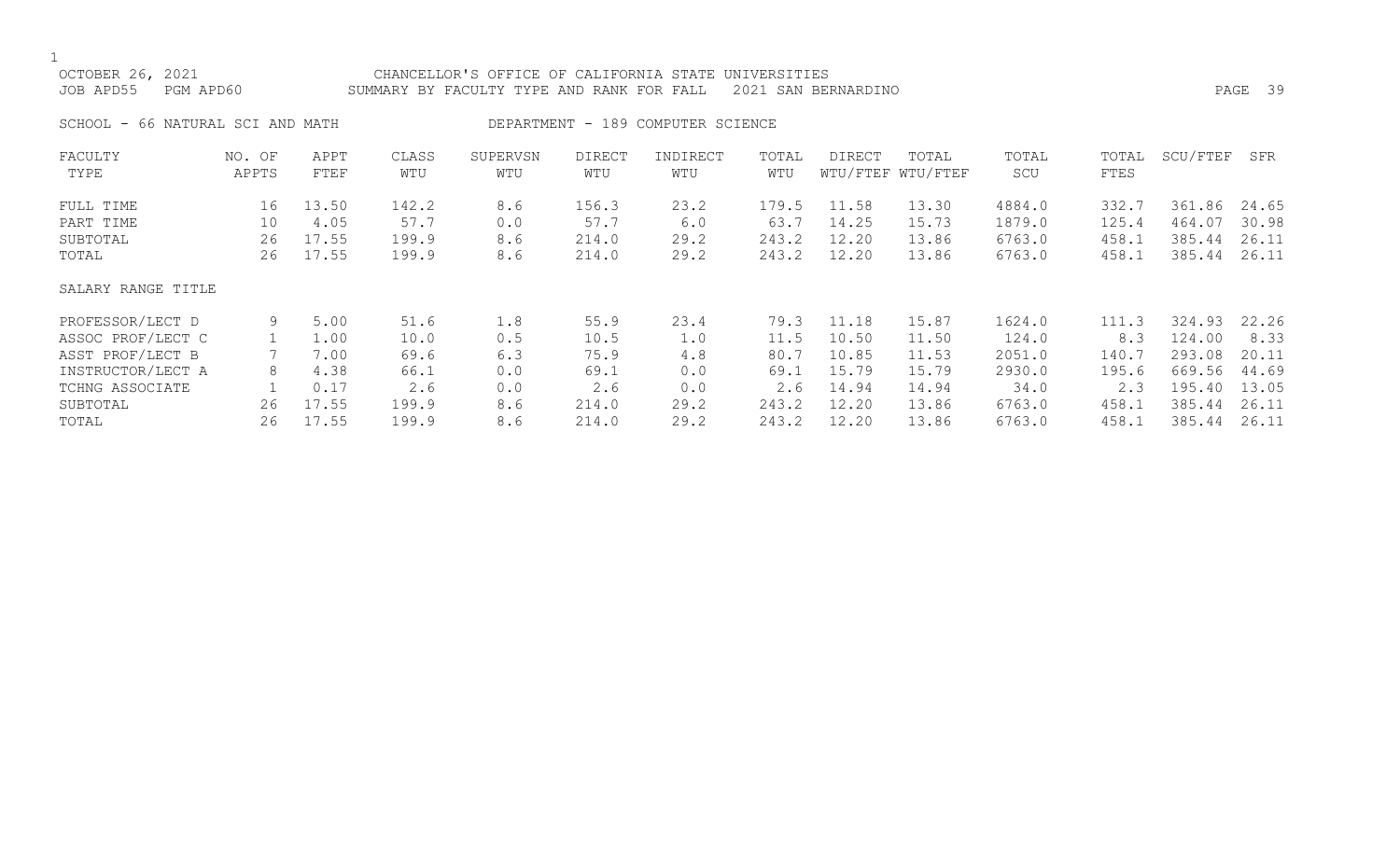| OCTOBER 26, 2021<br>JOB APD55<br>PGM APD60                                                                             |                         | CHANCELLOR'S OFFICE OF CALIFORNIA STATE UNIVERSITIES<br>SUMMARY BY FACULTY TYPE AND RANK FOR FALL<br>2021 SAN BERNARDINO |                                                     |                                               |                                                       |                                                 |                                                       |                                                            |                                                             |                                                               |                                                        |                                                                    | PAGE 40                                                    |  |  |  |
|------------------------------------------------------------------------------------------------------------------------|-------------------------|--------------------------------------------------------------------------------------------------------------------------|-----------------------------------------------------|-----------------------------------------------|-------------------------------------------------------|-------------------------------------------------|-------------------------------------------------------|------------------------------------------------------------|-------------------------------------------------------------|---------------------------------------------------------------|--------------------------------------------------------|--------------------------------------------------------------------|------------------------------------------------------------|--|--|--|
| SCHOOL - 66 NATURAL SCI AND MATH                                                                                       |                         |                                                                                                                          |                                                     |                                               |                                                       | DEPARTMENT - 308 GEOLOGICAL SCIENCES            |                                                       |                                                            |                                                             |                                                               |                                                        |                                                                    |                                                            |  |  |  |
| FACULTY<br>TYPE                                                                                                        | NO. OF<br>APPTS         | APPT<br>FTEF                                                                                                             | CLASS<br>WTU                                        | SUPERVSN<br>WTU                               | <b>DIRECT</b><br>WTU                                  | INDIRECT<br>WTU                                 | TOTAL<br>WTU                                          | <b>DIRECT</b>                                              | TOTAL<br>WTU/FTEF WTU/FTEF                                  | TOTAL<br>SCU                                                  | TOTAL<br>FTES                                          | SCU/FTEF                                                           | SFR                                                        |  |  |  |
| FULL TIME<br>PART TIME<br>SUBTOTAL<br>TOTAL                                                                            | 5<br>8<br>13<br>13      | 3.85<br>3.97<br>7.83<br>7.83                                                                                             | 32.0<br>57.0<br>89.0<br>89.0                        | 7.5<br>0.0<br>7.5<br>7.5                      | 41.5<br>61.0<br>102.5<br>102.5                        | 7.8<br>3.5<br>11.3<br>11.3                      | 49.3<br>64.5<br>113.8<br>113.8                        | 10.77<br>15.35<br>13.10<br>13.10                           | 12.80<br>16.23<br>14.54<br>14.54                            | 1235.0<br>2150.0<br>3385.0<br>3385.0                          | 82.9<br>143.3<br>226.3<br>226.3                        | 320.61<br>541.02<br>432.53<br>432.53                               | 21.53<br>36.07<br>28.91<br>28.91                           |  |  |  |
| SALARY RANGE TITLE                                                                                                     |                         |                                                                                                                          |                                                     |                                               |                                                       |                                                 |                                                       |                                                            |                                                             |                                                               |                                                        |                                                                    |                                                            |  |  |  |
| PROFESSOR/LECT D<br>ASSOC PROF/LECT C<br>ASST PROF/LECT B<br>INSTRUCTOR/LECT A<br>TCHNG ASSOCIATE<br>SUBTOTAL<br>TOTAL | 3<br>6<br>2<br>13<br>13 | 1.62<br>1.00<br>0.75<br>3.45<br>1.00<br>7.83<br>7.83                                                                     | 10.0<br>11.0<br>7.0<br>48.0<br>13.0<br>89.0<br>89.0 | 1.0<br>1.5<br>1.5<br>3.5<br>0.0<br>7.5<br>7.5 | 15.0<br>12.5<br>8.5<br>53.5<br>13.0<br>102.5<br>102.5 | 7.5<br>0.0<br>0.0<br>1.8<br>2.0<br>11.3<br>11.3 | 22.5<br>12.5<br>8.5<br>55.3<br>15.0<br>113.8<br>113.8 | 9.24<br>12.50<br>11.33<br>15.50<br>12.99<br>13.10<br>13.10 | 13.85<br>12.50<br>11.33<br>16.02<br>14.99<br>14.54<br>14.54 | 892.0<br>227.0<br>91.0<br>1840.0<br>335.0<br>3385.0<br>3385.0 | 59.6<br>15.1<br>6.2<br>123.0<br>22.3<br>226.3<br>226.3 | 549.26<br>227.00<br>121.33<br>533.18<br>334.67<br>432.53<br>432.53 | 36.71<br>15.13<br>8.20<br>35.65<br>22.31<br>28.91<br>28.91 |  |  |  |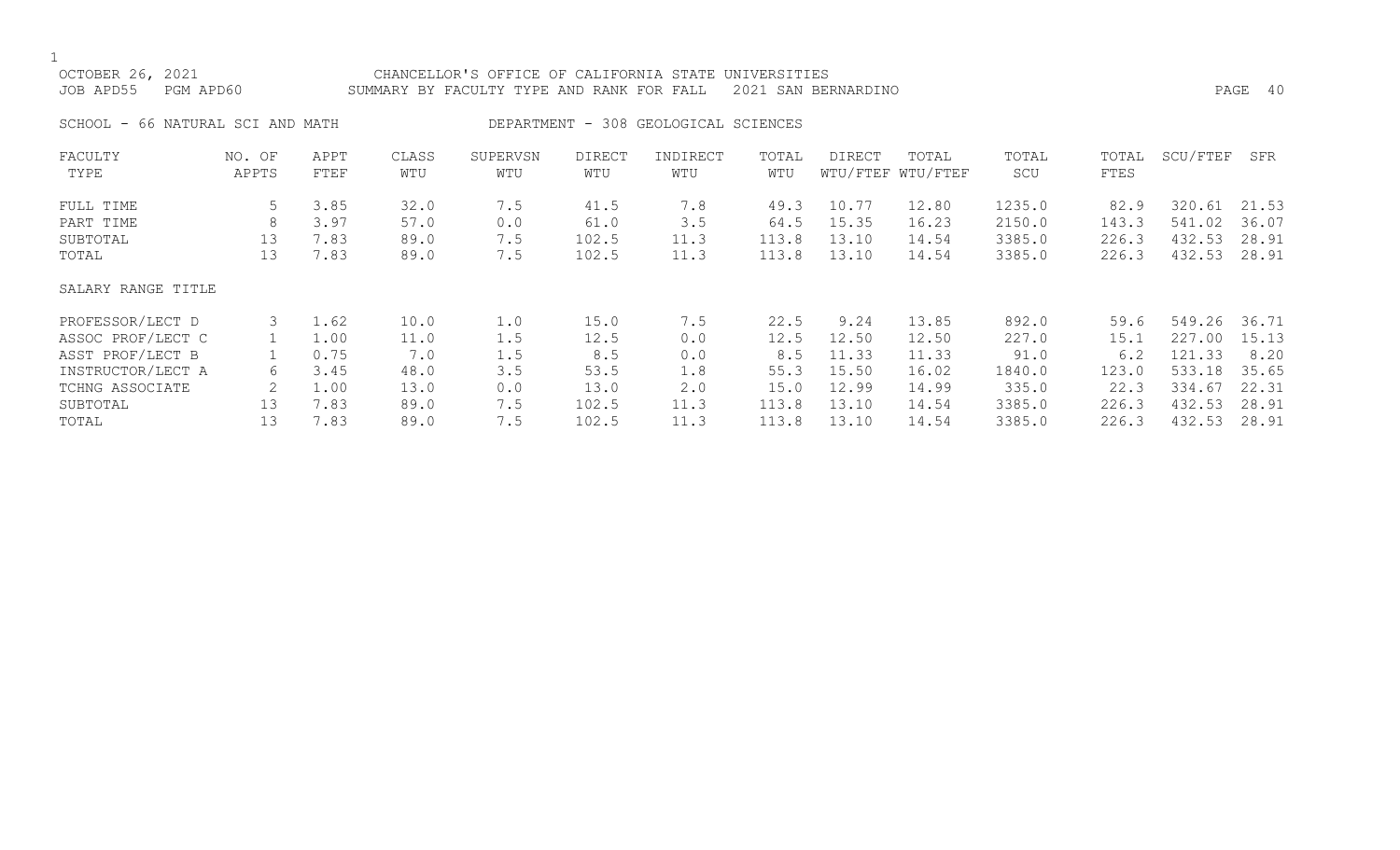# OCTOBER 26, 2021 CHANCELLOR'S OFFICE OF CALIFORNIA STATE UNIVERSITIES JOB APD55 PGM APD60 SUMMARY BY FACULTY TYPE AND RANK FOR FALL 2021 SAN BERNARDINO PAGE 41

SCHOOL - 66 NATURAL SCI AND MATH DEPARTMENT - 337 HEALTH SCIENCE

| FACULTY            | NO. OF | APPT  | CLASS | SUPERVSN | <b>DIRECT</b> | INDIRECT | TOTAL | DIRECT | TOTAL             | TOTAL  | TOTAL | SCU/FTEF | SFR   |
|--------------------|--------|-------|-------|----------|---------------|----------|-------|--------|-------------------|--------|-------|----------|-------|
| TYPE               | APPTS  | FTEF  | WTU   | WTU      | WTU           | WTU      | WTU   |        | WTU/FTEF WTU/FTEF | SCU    | FTES  |          |       |
| FULL TIME          | 13     | 11.01 | 107.4 | 5.3      | 115.7         | 44.0     | 159.7 | 10.51  | 14.51             | 3656.4 | 249.5 | 332.25   | 22.67 |
| PART TIME          | 30     | 10.82 | 147.0 | 0.0      | 151.0         | 5.0      | 156.0 | 13.96  | 14.51             | 5075.6 | 341.8 | 469.14   | 31.59 |
| SUBTOTAL           | 43     | 21.82 | 254.4 | 5.3      | 266.7         | 49.0     | 315.7 | 12.22  | 14.51             | 8732.0 | 591.3 | 400.11   | 27.09 |
| OTHER              |        | 0.00  | 0.0   | 0.0      | 0.0           | 0.0      | 0.0   | 0.00   | 0.00              | 0.0    | 0.0   | 0.00     | 0.00  |
| TOTAL              | 44     | 21.82 | 254.4 | 5.3      | 266.7         | 49.0     | 315.7 | 12.22  | 14.51             | 8732.0 | 591.3 | 400.11   | 27.09 |
| SALARY RANGE TITLE |        |       |       |          |               |          |       |        |                   |        |       |          |       |
| PROFESSOR/LECT D   | 5      | 2.50  | 27.1  | 4.7      | 31.8          | 12.0     | 43.8  | 12.71  | 17.51             | 601.5  | 42.1  | 240.41   | 16.84 |
| ASSOC PROF/LECT C  | 2      | 1.00  | 12.0  | 0.0      | 12.0          | 12.0     | 24.0  | 12.00  | 24.00             | 492.0  | 32.8  | 492.00   | 32.80 |
| ASST PROF/LECT B   | 6      | 6.00  | 49.3  | 0.6      | 49.9          | 18.0     | 67.9  | 8.31   | 11.31             | 1484.9 | 102.8 | 247.36   | 17.12 |
| INSTRUCTOR/LECT A  | 23     | 11.26 | 150.0 | 0.0      | 157.0         | 7.0      | 164.0 | 13.95  | 14.66             | 6003.6 | 403.6 | 533.42   | 35.86 |
| TCHNG ASSOCIATE    | 8      | 1.06  | 16.0  | 0.0      | 16.0          | 0.0      | 16.0  | 15.04  | 15.04             | 150.0  | 10.0  | 140.98   | 9.40  |
| SUBTOTAL           | 44     | 21.82 | 254.4 | 5.3      | 266.7         | 49.0     | 315.7 | 12.22  | 14.51             | 8732.0 | 591.3 | 400.11   | 27.09 |
| TOTAL              | 44     | 21.82 | 254.4 | 5.3      | 266.7         | 49.0     | 315.7 | 12.22  | 14.51             | 8732.0 | 591.3 | 400.11   | 27.09 |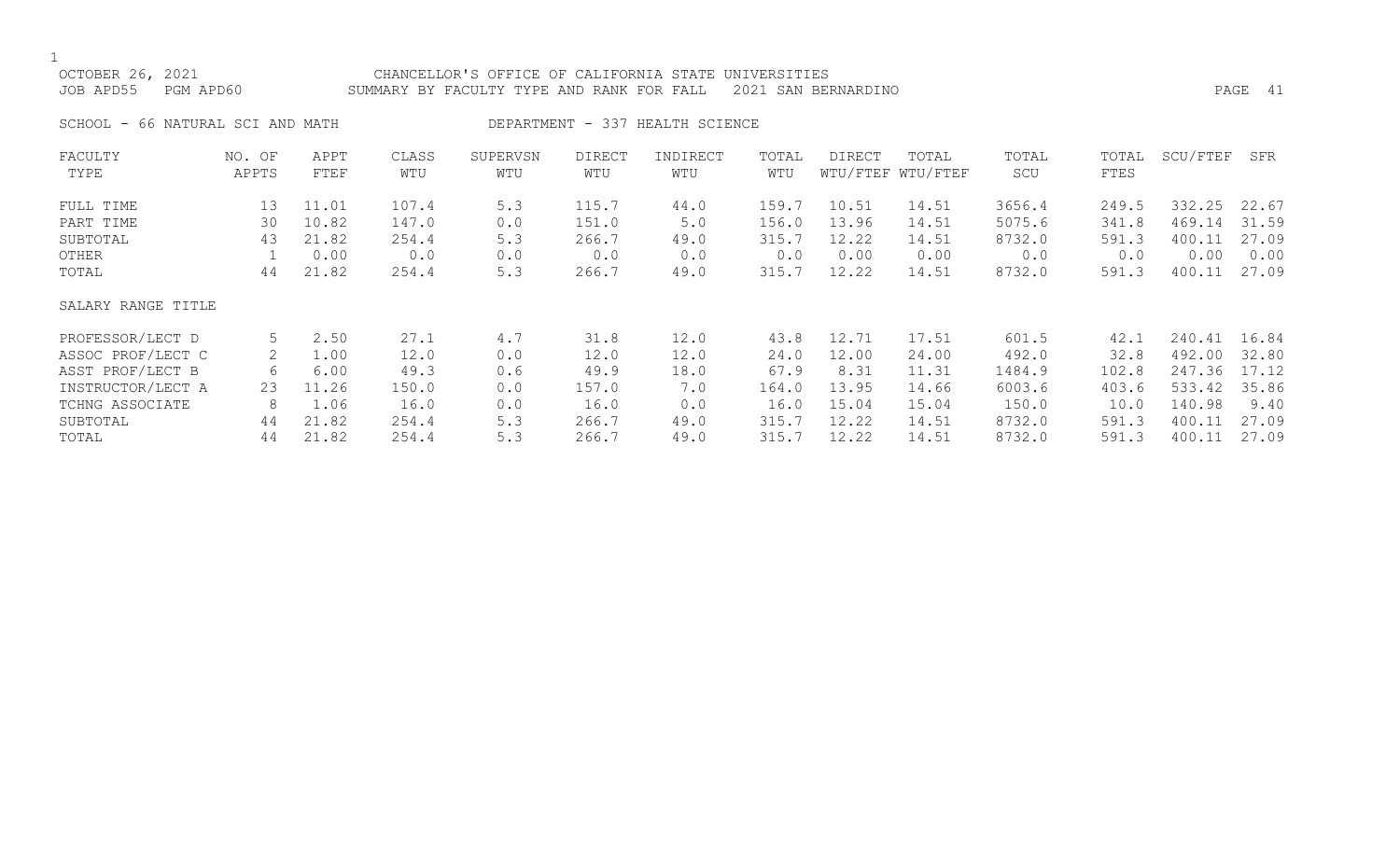# OCTOBER 26, 2021 CHANCELLOR'S OFFICE OF CALIFORNIA STATE UNIVERSITIES JOB APD55 PGM APD60 SUMMARY BY FACULTY TYPE AND RANK FOR FALL 2021 SAN BERNARDINO PAGE 42

SCHOOL - 66 NATURAL SCI AND MATH DEPARTMENT - 421 KINESIOLOGY

| FACULTY            | NO. OF | APPT  | CLASS | SUPERVSN | <b>DIRECT</b> | INDIRECT | TOTAL | DIRECT | TOTAL             | TOTAL  | TOTAL | SCU/FTEF | SFR   |
|--------------------|--------|-------|-------|----------|---------------|----------|-------|--------|-------------------|--------|-------|----------|-------|
| TYPE               | APPTS  | FTEF  | WTU   | WTU      | WTU           | WTU      | WTU   |        | WTU/FTEF WTU/FTEF | SCU    | FTES  |          |       |
| FULL TIME          | 19     | 17.00 | 171.9 | 0.0      | 184.0         | 51.0     | 235.0 | 10.82  | 13.82             | 5426.0 | 361.8 | 319.18   | 21.28 |
| PART TIME          | 20     | 9.71  | 137.9 | 0.0      | 137.9         | 0.0      | 137.9 | 14.20  | 14.20             | 4030.0 | 268.7 | 414.87   | 27.66 |
| SUBTOTAL           | 39     | 26.71 | 309.8 | 0.0      | 321.9         | 51.0     | 372.9 | 12.05  | 13.96             | 9456.0 | 630.5 | 353.97   | 23.60 |
| OTHER              |        | 0.00  | 1.3   | 0.0      | 1.4           | 0.0      | 1.4   | 0.00   | 0.00              | 67.0   | 4.5   | 0.00     | 0.00  |
| TOTAL              | 40     | 26.71 | 311.1 | 0.0      | 323.3         | 51.0     | 374.3 | 12.10  | 14.01             | 9523.0 | 635.0 | 356.48   | 23.77 |
| SALARY RANGE TITLE |        |       |       |          |               |          |       |        |                   |        |       |          |       |
| PROFESSOR/LECT D   | 5      | 2.50  | 28.9  | 0.0      | 41.0          | 3.0      | 44.0  | 16.40  | 17.60             | 616.0  | 41.1  | 246.40   | 16.44 |
| ASSOC PROF/LECT C  |        | 4.00  | 30.6  | 0.0      | 30.6          | 30.0     | 60.6  | 7.65   | 15.15             | 930.0  | 62.0  | 232.44   | 15.50 |
| ASST PROF/LECT B   |        | 7.00  | 58.9  | 0.0      | 59.0          | 18.0     | 77.0  | 8.43   | 11.00             | 2304.0 | 153.6 | 329.19   | 21.95 |
| INSTRUCTOR/LECT A  | 23     | 13.21 | 192.7 | 0.0      | 192.7         | 0.0      | 192.7 | 14.58  | 14.58             | 5673.0 | 378.2 | 429.32   | 28.62 |
| SUBTOTAL           | 40     | 26.71 | 311.1 | 0.0      | 323.3         | 51.0     | 374.3 | 12.10  | 14.01             | 9523.0 | 635.0 | 356.48   | 23.77 |
| TOTAL              | 40     | 26.71 | 311.1 | 0.0      | 323.3         | 51.0     | 374.3 | 12.10  | 14.01             | 9523.0 | 635.0 | 356.48   | 23.77 |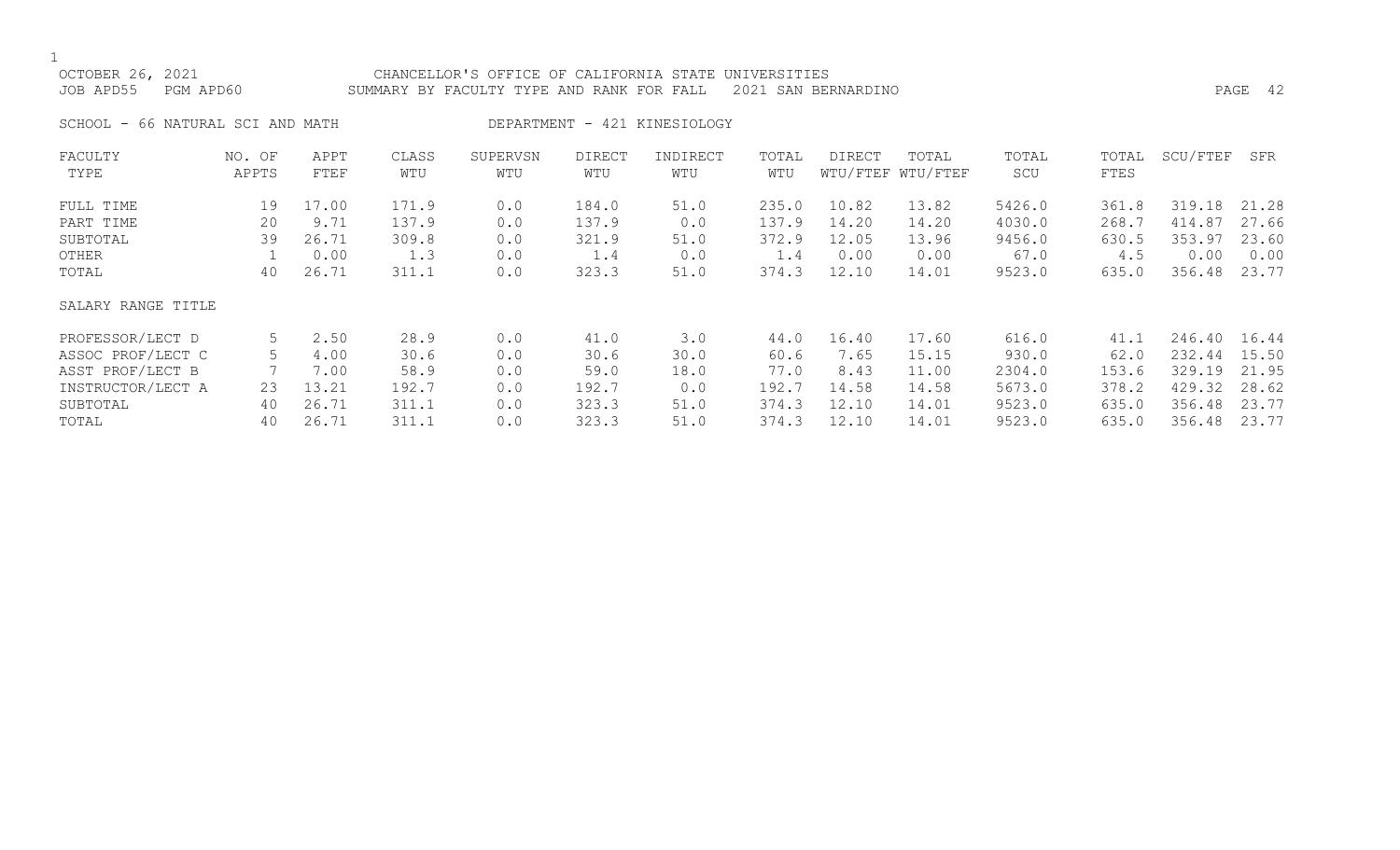| OCTOBER 26, 2021<br>JOB APD55<br>PGM APD60 |                 |              |              | CHANCELLOR'S OFFICE OF CALIFORNIA STATE UNIVERSITIES<br>SUMMARY BY FACULTY TYPE AND RANK FOR FALL |               |                              |              | 2021 SAN BERNARDINO |                            |              |               |          | PAGE 43 |
|--------------------------------------------|-----------------|--------------|--------------|---------------------------------------------------------------------------------------------------|---------------|------------------------------|--------------|---------------------|----------------------------|--------------|---------------|----------|---------|
| SCHOOL - 66 NATURAL SCI AND MATH           |                 |              |              |                                                                                                   |               | DEPARTMENT - 487 MATHEMATICS |              |                     |                            |              |               |          |         |
| FACULTY<br>TYPE                            | NO. OF<br>APPTS | APPT<br>FTEF | CLASS<br>WTU | SUPERVSN<br>WTU                                                                                   | DIRECT<br>WTU | INDIRECT<br>WTU              | TOTAL<br>WTU | DIRECT              | TOTAL<br>WTU/FTEF WTU/FTEF | TOTAL<br>SCU | TOTAL<br>FTES | SCU/FTEF | SFR     |
| FULL TIME                                  | 23              | 19.91        | 201.0        | 10.9                                                                                              | 213.9         | 58.4                         | 272.3        | 10.74               | 13.68                      | 4885.0       | 328.6         | 245.35   | 16.50   |
| PART TIME                                  | 45              | 21.67        | 307.5        | 2.4                                                                                               | 309.9         | 21.6                         | 331.5        | 14.30               | 15.30                      | 7177.0       | 479.1         | 331.15   | 22.10   |
| SUBTOTAL                                   | 68              | 41.58        | 508.5        | 13.3                                                                                              | 523.8         | 80.0                         | 603.8        | 12.60               | 14.52                      | 12062.0      | 807.6         | 290.07   | 19.42   |
| OTHER                                      |                 | 0.00         | 0.0          | 0.0                                                                                               | 0.0           | 0.0                          | 0.0          | 0.00                | 0.00                       | 0.0          | 0.0           | 0.00     | 0.00    |
| TOTAL                                      | 69              | 41.58        | 508.5        | 13.3                                                                                              | 523.8         | 80.0                         | 603.8        | 12.60               | 14.52                      | 12062.0      | 807.6         | 290.07   | 19.42   |
| SALARY RANGE TITLE                         |                 |              |              |                                                                                                   |               |                              |              |                     |                            |              |               |          |         |
| PROFESSOR/LECT D                           | 17              | 9.66         | 103.0        | 4.1                                                                                               | 109.1         | 39.0                         | 148.1        | 11.29               | 15.33                      | 2356.0       | 158.6         | 243.82   | 16.41   |
| ASSOC PROF/LECT C                          | 4               | 2.83         | 25.0         | 4.8                                                                                               | 29.8          | 11.7                         | 41.5         | 10.52               | 14.65                      | 664.0        | 44.9          | 234.46   | 15.87   |
| ASST PROF/LECT B                           |                 | 6.58         | 51.0         | 3.4                                                                                               | 54.4          | 22.3                         | 76.7         | 8.26                | 11.65                      | 1271.0       | 85.9          | 193.07   | 13.05   |

INSTRUCTOR/LECT A 28 18.61 271.0 1.0 272.0 7.0 279.0 14.62 15.00 6543.0 436.3 351.68 23.45 TCHNG ASSOCIATE 12 3.70 55.5 0.0 55.5 0.0 55.5 15.00 15.00 1138.0 75.9 307.57 20.51 SUBTOTAL 68 41.38 505.5 13.3 520.8 80.0 600.8 12.58 14.52 11972.0 801.5 289.30 19.37 OTHER 1 0.20 3.0 0.0 3.0 0.0 3.0 15.00 15.00 90.0 6.1 450.00 30.50 SUBTOTAL 1 0.20 3.0 0.0 3.0 0.0 3.0 15.00 15.00 90.0 6.1 450.00 30.50 TOTAL 69 41.58 508.5 13.3 523.8 80.0 603.8 12.60 14.52 12062.0 807.6 290.07 19.42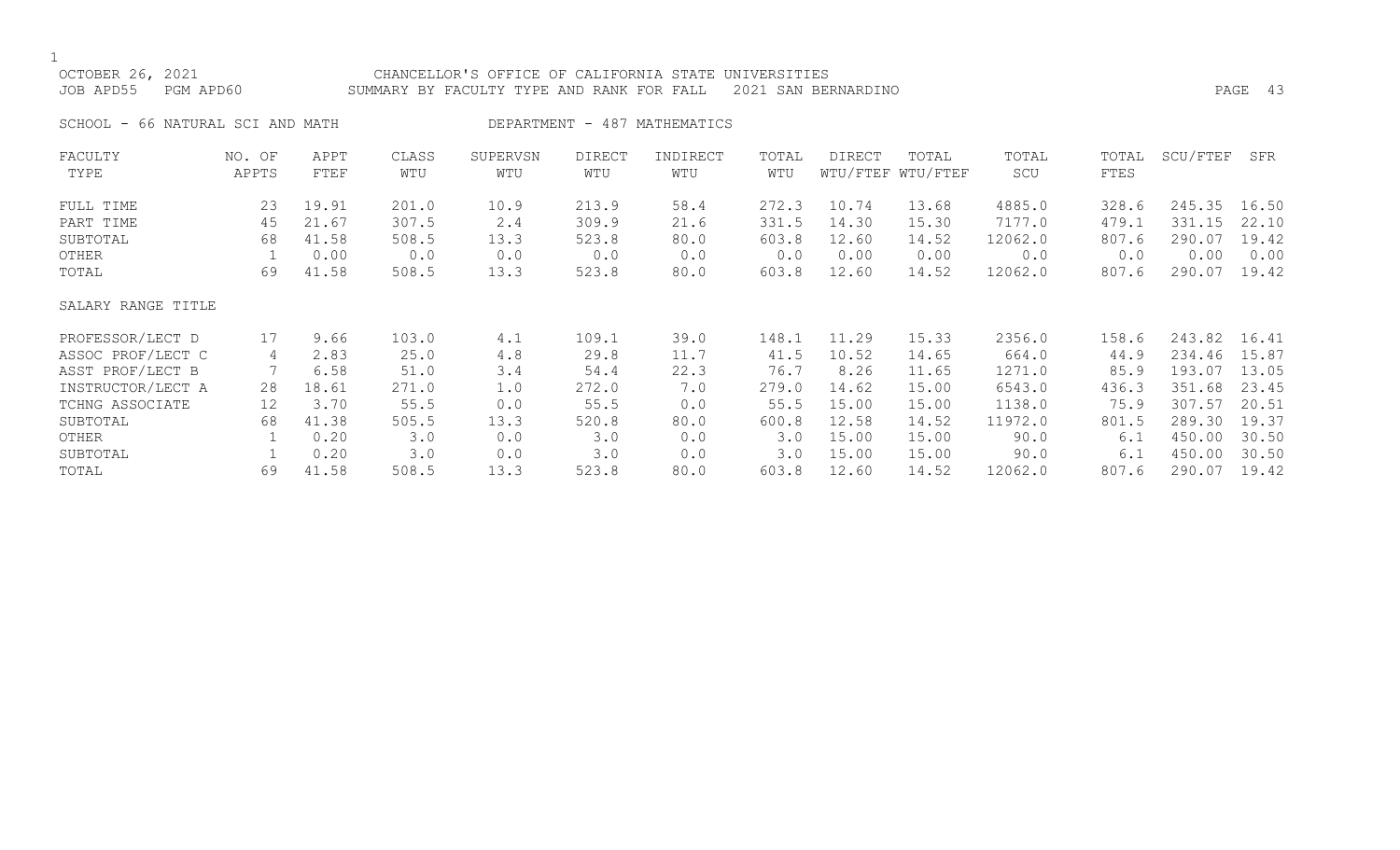| OCTOBER 26, 2021<br>JOB APD55    | CHANCELLOR'S OFFICE OF CALIFORNIA STATE UNIVERSITIES<br>2021 SAN BERNARDINO<br>PGM APD60<br>SUMMARY BY FACULTY TYPE AND RANK FOR FALL |                      |                   |                   |                   |                                  |                   |                      |                            |                         |                      |                            | PAGE 44                 |
|----------------------------------|---------------------------------------------------------------------------------------------------------------------------------------|----------------------|-------------------|-------------------|-------------------|----------------------------------|-------------------|----------------------|----------------------------|-------------------------|----------------------|----------------------------|-------------------------|
| SCHOOL - 66 NATURAL SCI AND MATH |                                                                                                                                       |                      |                   |                   |                   | DEPARTMENT - 510 NATURAL SCIENCE |                   |                      |                            |                         |                      |                            |                         |
| FACULTY<br>TYPE                  | NO. OF<br>APPTS                                                                                                                       | APPT<br>FTEF         | CLASS<br>WTU      | SUPERVSN<br>WTU   | DIRECT<br>WTU     | INDIRECT<br>WTU                  | TOTAL<br>WTU      | DIRECT               | TOTAL<br>WTU/FTEF WTU/FTEF | TOTAL<br>SCU            | TOTAL<br>FTES        | SCU/FTEF                   | SFR                     |
| PART TIME<br>SUBTOTAL<br>TOTAL   | 5                                                                                                                                     | 0.84<br>0.84<br>0.84 | 6.0<br>6.0<br>6.0 | 0.0<br>0.0<br>0.0 | 6.0<br>6.0<br>6.0 | 1.0<br>1.0<br>1.0                | 7.0<br>7.0<br>7.0 | 7.11<br>7.11<br>7.11 | 7.11<br>7.11<br>7.11       | 312.0<br>312.0<br>312.0 | 20.8<br>20.8<br>20.8 | 369.67<br>369.67<br>369.67 | 24.64<br>24.64<br>24.64 |
| SALARY RANGE TITLE               |                                                                                                                                       |                      |                   |                   |                   |                                  |                   |                      |                            |                         |                      |                            |                         |
| INSTRUCTOR/LECT A<br>SUBTOTAL    | 5                                                                                                                                     | 0.84<br>0.84         | 6.0<br>6.0        | 0.0<br>0.0        | 6.0<br>6.0        | 1.0<br>1.0                       | 7.0<br>7.0        | 7.11<br>7.11         | 7.11<br>7.11               | 312.0<br>312.0          | 20.8<br>20.8         | 369.67<br>369.67           | 24.64<br>24.64          |

TOTAL 5 0.84 6.0 0.0 6.0 1.0 7.0 7.11 7.11 312.0 20.8 369.67 24.64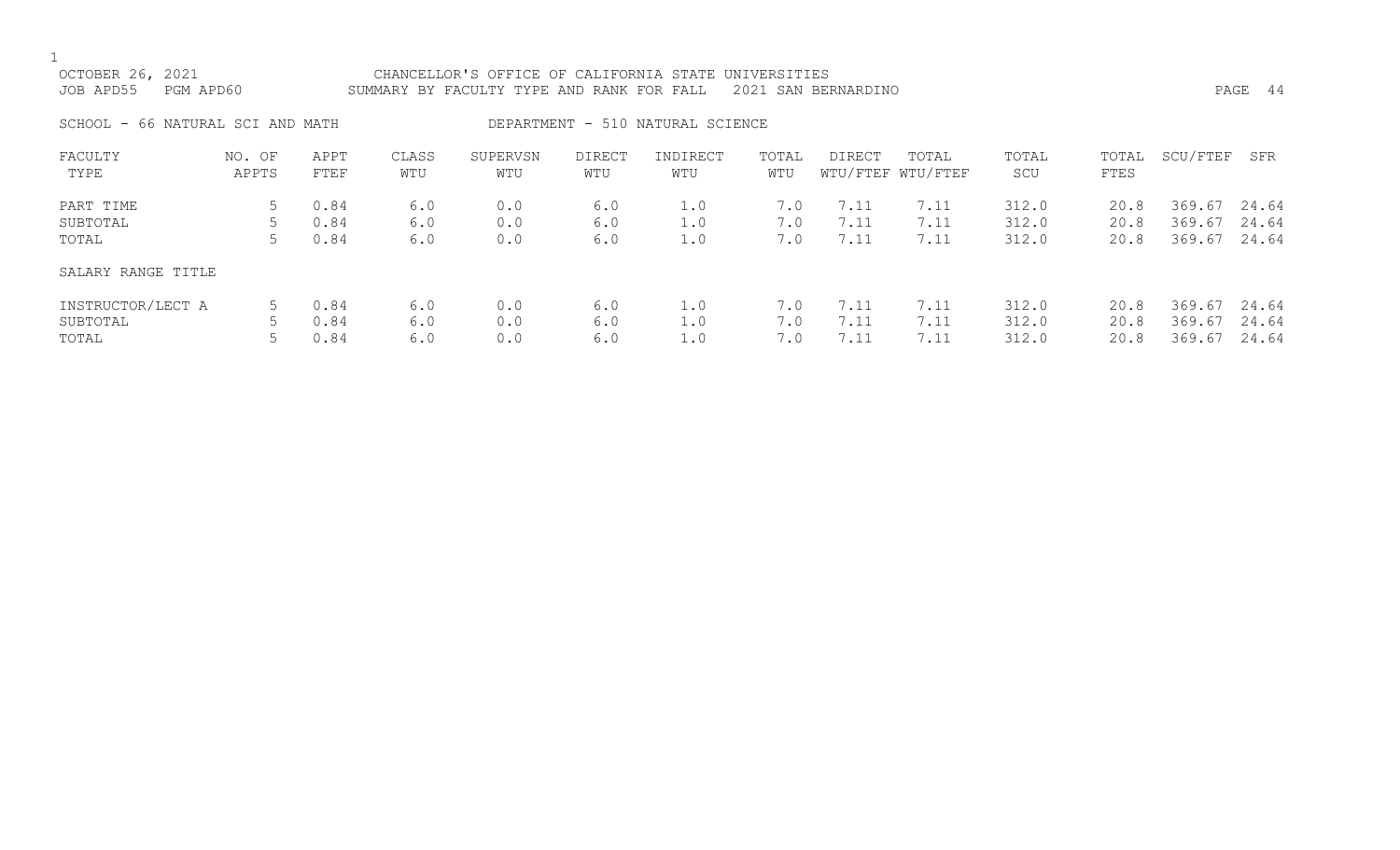$\frac{1}{\text{OCT}}$ 

| OCTOBER 26, 2021    |                                  | CHANCELLOR'S OFFICE OF CALIFORNIA STATE UNIVERSITIES          |         |  |
|---------------------|----------------------------------|---------------------------------------------------------------|---------|--|
| JOB APD55 PGM APD60 |                                  | SUMMARY BY FACULTY TYPE AND RANK FOR FALL 2021 SAN BERNARDINO | PAGE 45 |  |
|                     | SCHOOL - 66 NATURAL SCI AND MATH | DEPARTMENT - 515 NURSING                                      |         |  |

| FACULTY<br>TYPE    | NO. OF<br>APPTS | APPT<br>FTEF | CLASS<br>WTU | SUPERVSN<br>WTU | <b>DIRECT</b><br>WTU | INDIRECT<br>WTU | TOTAL<br>WTU | <b>DIRECT</b> | TOTAL<br>WTU/FTEF WTU/FTEF | TOTAL<br>SCU | TOTAL<br>FTES | SCU/FTEF | SFR   |
|--------------------|-----------------|--------------|--------------|-----------------|----------------------|-----------------|--------------|---------------|----------------------------|--------------|---------------|----------|-------|
| FULL TIME          | 18              | 16.67        | 203.1        | 2.9             | 209.5                | 38.8            | 248.3        | 12.57         | 14.90                      | 3033.0       | 203.7         | 181.98   | 12.22 |
| PART TIME          | 24              | 12.39        | 182.0        | 2.7             | 187.7                | 3.0             | 190.7        | 15.15         | 15.39                      | 1256.0       | 86.1          | 101.39   | 6.95  |
| SUBTOTAL           | 42              | 29.06        | 385.1        | 5.6             | 397.2                | 41.8            | 439.0        | 13.67         | 15.11                      | 4289.0       | 289.8         | 147.62   | 9.97  |
| OTHER              |                 | 0.00         | 0.0          | 0.0             | 0.0                  | 0.0             | 0.0          | 0.00          | 0.00                       | 0.0          | 0.0           | 0.00     | 0.00  |
| TOTAL              | 43              | 29.06        | 385.1        | 5.6             | 397.2                | 41.8            | 439.0        | 13.67         | 15.11                      | 4289.0       | 289.8         | 147.62   | 9.97  |
| SALARY RANGE TITLE |                 |              |              |                 |                      |                 |              |               |                            |              |               |          |       |
| PROFESSOR/LECT D   | 5               | 2.67         | 22.0         | 2.6             | 30.1                 | 6.0             | 36.1         | 11.29         | 13.54                      | 430.0        | 29.3          | 161.29   | 11.00 |
| ASSOC PROF/LECT C  | 4               | 4.00         | 40.0         | 0.3             | 41.3                 | 5.3             | 46.6         | 10.32         | 11.64                      | 717.0        | 48.5          | 179.16   | 12.13 |
| ASST PROF/LECT B   |                 | 3.00         | 27.0         | 0.0             | 27.0                 | 9.0             | 36.0         | 9.00          | 12.00                      | 881.0        | 59.0          | 293.76   | 19.67 |
| INSTRUCTOR/LECT A  | 31              | 19.39        | 296.1        | 2.7             | 298.8                | 21.5            | 320.3        | 15.41         | 16.52                      | 2261.0       | 152.9         | 116.62   | 7.89  |
| SUBTOTAL           | 43              | 29.06        | 385.1        | 5.6             | 397.2                | 41.8            | 439.0        | 13.67         | 15.11                      | 4289.0       | 289.8         | 147.62   | 9.97  |
| TOTAL              | 43              | 29.06        | 385.1        | 5.6             | 397.2                | 41.8            | 439.0        | 13.67         | 15.11                      | 4289.0       | 289.8         | 147.62   | 9.97  |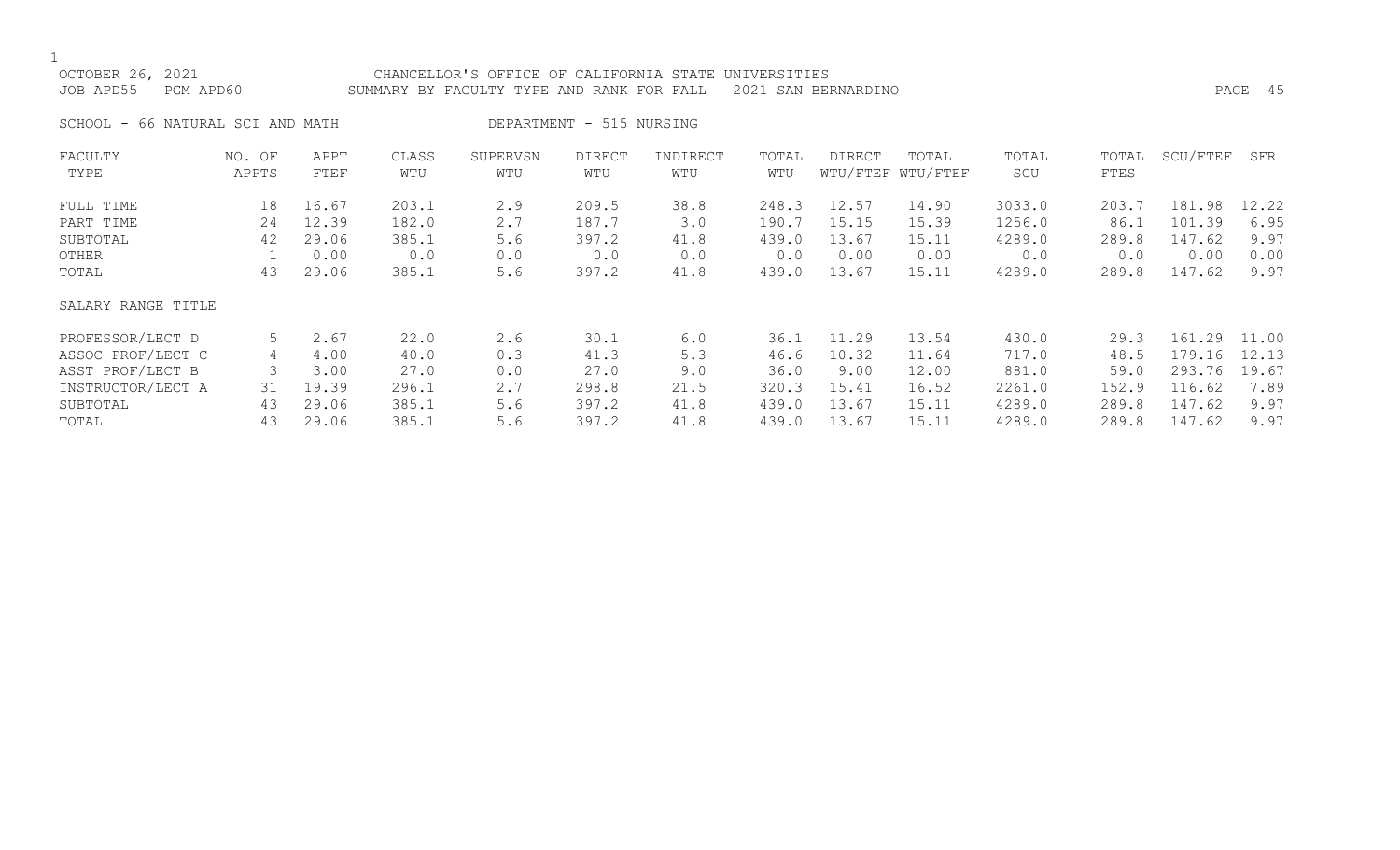1<br>OCTC

| OCTOBER 26, 2021 |           | CHANCELLOR'S OFFICE OF CALIFORNIA STATE UNIVERSITIES          |         |  |
|------------------|-----------|---------------------------------------------------------------|---------|--|
| JOB APD55        | PGM APD60 | SUMMARY BY FACULTY TYPE AND RANK FOR FALL 2021 SAN BERNARDINO | PAGE 46 |  |
|                  |           |                                                               |         |  |

SCHOOL - 66 NATURAL SCI AND MATH DEPARTMENT - 571 PHYSICS

| FACULTY            | NO. OF | APPT  | CLASS | SUPERVSN | <b>DIRECT</b> | INDIRECT | TOTAL | <b>DIRECT</b> | TOTAL             | TOTAL  | TOTAL | SCU/FTEF | SFR   |
|--------------------|--------|-------|-------|----------|---------------|----------|-------|---------------|-------------------|--------|-------|----------|-------|
| TYPE               | APPTS  | FTEF  | WTU   | WTU      | WTU           | WTU      | WTU   |               | WTU/FTEF WTU/FTEF | SCU    | FTES  |          |       |
| FULL TIME          | 9      | 7.21  | 77.5  | 0.5      | 78.0          | 22.3     | 100.3 | 10.82         | 13.91             | 1017.5 | 67.9  | 141.12   | 9.41  |
| PART TIME          |        | 3.66  | 56.0  | 0.0      | 58.0          | 0.0      | 58.0  | 15.84         | 15.84             | 2012.5 | 134.2 | 549.56   | 36.65 |
| SUBTOTAL           | 16     | 10.87 | 133.5 | 0.5      | 136.0         | 22.3     | 158.3 | 12.51         | 14.56             | 3030.0 | 202.1 | 278.70   | 18.59 |
| OTHER              |        | 0.00  | 0.0   | 0.0      | 0.0           | 0.0      | 0.0   | 0.00          | 0.00              | 0.0    | 0.0   | 0.00     | 0.00  |
| TOTAL              | 17     | 10.87 | 133.5 | 0.5      | 136.0         | 22.3     | 158.3 | 12.51         | 14.56             | 3030.0 | 202.1 | 278.70   | 18.59 |
| SALARY RANGE TITLE |        |       |       |          |               |          |       |               |                   |        |       |          |       |
| PROFESSOR/LECT D   | 5      | 3.40  | 30.0  | 0.0      | 30.0          | 14.6     | 44.6  | 8.82          | 13.11             | 533.0  | 35.5  | 156.67   | 10.44 |
| ASSOC PROF/LECT C  |        | 0.56  | 3.0   | 0.5      | 3.5           | 3.7      | 7.2   | 6.31          | 12.97             | 19.0   | 1.3   | 34.23    | 2.29  |
| ASST PROF/LECT B   |        | 1.00  | 8.0   | 0.0      | 8.0           | 4.0      | 12.0  | 8.00          | 12.00             | 51.0   | 3.4   | 51.00    | 3.40  |
| INSTRUCTOR/LECT A  | 10     | 5.92  | 92.5  | 0.0      | 94.5          | 0.0      | 94.5  | 15.98         | 15.98             | 2427.0 | 161.9 | 410.31   | 27.37 |
| SUBTOTAL           | 17     | 10.87 | 133.5 | 0.5      | 136.0         | 22.3     | 158.3 | 12.51         | 14.56             | 3030.0 | 202.1 | 278.70   | 18.59 |
| TOTAL              |        | 10.87 | 133.5 | 0.5      | 136.0         | 22.3     | 158.3 | 12.51         | 14.56             | 3030.0 | 202.1 | 278.70   | 18.59 |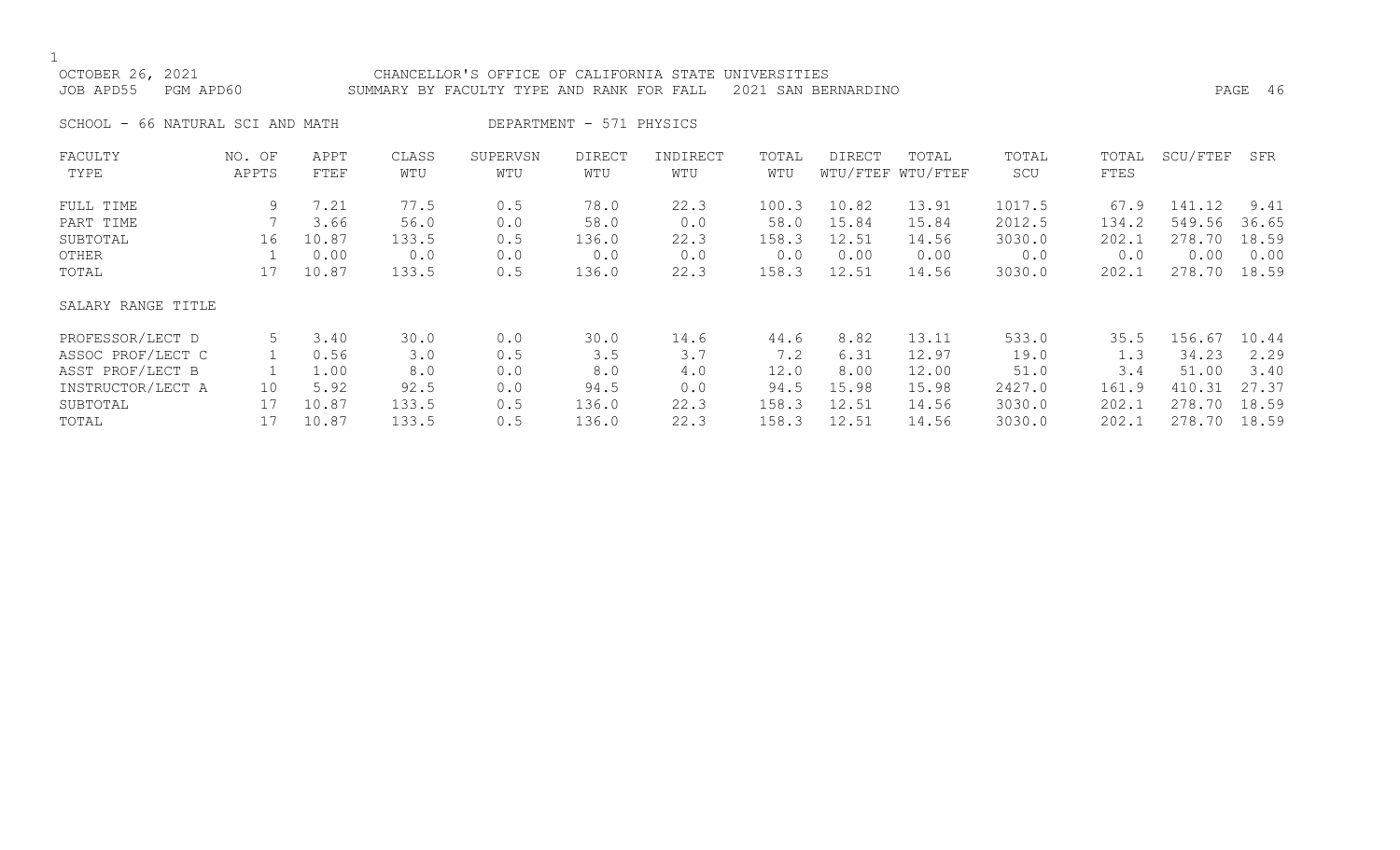OCTOBER 26, 2021 CHANCELLOR'S OFFICE OF CALIFORNIA STATE UNIVERSITIES JOB APD55 PGM APD60 SUMMARY BY FACULTY TYPE AND RANK FOR FALL 2021 SAN BERNARDINO PAGE 47

SCHOOL - 66 NATURAL SCI AND MATH

| FACULTY            | NO. OF | APPT   | CLASS  | SUPERVSN | <b>DIRECT</b> | INDIRECT | TOTAL  | DIRECT | TOTAL             | TOTAL   | TOTAL  | SCU/FTEF | SFR   |
|--------------------|--------|--------|--------|----------|---------------|----------|--------|--------|-------------------|---------|--------|----------|-------|
| TYPE               | APPTS  | FTEF   | WTU    | WTU      | WTU           | WTU      | WTU    |        | WTU/FTEF WTU/FTEF | SCU     | FTES   |          |       |
| FULL TIME          | 137    | 117.10 | 1195.1 | 79.5     | 1311.2        | 314.9    | 1626.1 | 11.20  | 13.89             | 34441.1 | 2318.4 | 294.12   | 19.80 |
| PART TIME          | 195    | 87.66  | 1250.7 | 5.1      | 1279.8        | 45.7     | 1325.5 | 14.60  | 15.12             | 32004.9 | 2140.4 | 365.09   | 24.42 |
| SUBTOTAL           | 332    | 204.76 | 2445.8 | 84.6     | 2591.0        | 360.6    | 2951.6 | 12.65  | 14.41             | 66446.0 | 4458.8 | 324.51   | 21.78 |
| OTHER              | 5      | 0.00   | 1.3    | 0.0      | 1.4           | 0.0      | 1.4    | 0.00   | 0.00              | 67.0    | 4.5    | 0.00     | 0.00  |
| TOTAL              | 337    | 204.76 | 2447.1 | 84.6     | 2592.4        | 360.6    | 2953.0 | 12.66  | 14.42             | 66513.0 | 4463.3 | 324.84   | 21.80 |
| SALARY RANGE TITLE |        |        |        |          |               |          |        |        |                   |         |        |          |       |
| PROFESSOR/LECT D   | 65     | 39.19  | 384.6  | 35.8     | 450.5         | 131.1    | 581.6  | 11.50  | 14.84             | 11159.7 | 753.1  | 284.80   | 19.22 |
| ASSOC PROF/LECT C  | 25     | 20.14  | 184.6  | 16.8     | 202.4         | 84.2     | 286.6  | 10.05  | 14.23             | 5433.0  | 364.1  | 269.75   | 18.08 |
| ASST PROF/LECT B   | 40     | 38.96  | 334.8  | 24.8     | 360.2         | 92.4     | 452.6  | 9.25   | 11.62             | 9973.9  | 676.4  | 256.03   | 17.36 |
| INSTRUCTOR/LECT A  | 163    | 91.81  | 1325.0 | 7.2      | 1361.2        | 50.9     | 1412.1 | 14.83  | 15.38             | 36796.5 | 2459.5 | 400.78   | 26.79 |
| TCHNG ASSOCIATE    | 42     | 14.06  | 209.1  | 0.0      | 209.1         | 2.0      | 211.1  | 14.87  | 15.01             | 2955.0  | 197.0  | 210.11   | 14.01 |
| SUBTOTAL           | 335    | 204.16 | 2438.1 | 84.6     | 2583.4        | 360.6    | 2944.0 | 12.65  | 14.42             | 66318.1 | 4450.2 | 324.84   | 21.80 |
| OTHER              | 2      | 0.60   | 9.0    | 0.0      | 9.0           | 0.0      | 9.0    | 15.00  | 15.00             | 194.9   | 13.1   | 324.83   | 21.82 |
| SUBTOTAL           |        | 0.60   | 9.0    | 0.0      | 9.0           | 0.0      | 9.0    | 15.00  | 15.00             | 194.9   | 13.1   | 324.83   | 21.82 |
| TOTAL              | 337    | 204.76 | 2447.1 | 84.6     | 2592.4        | 360.6    | 2953.0 | 12.66  | 14.42             | 66513.0 | 4463.3 | 324.84   | 21.80 |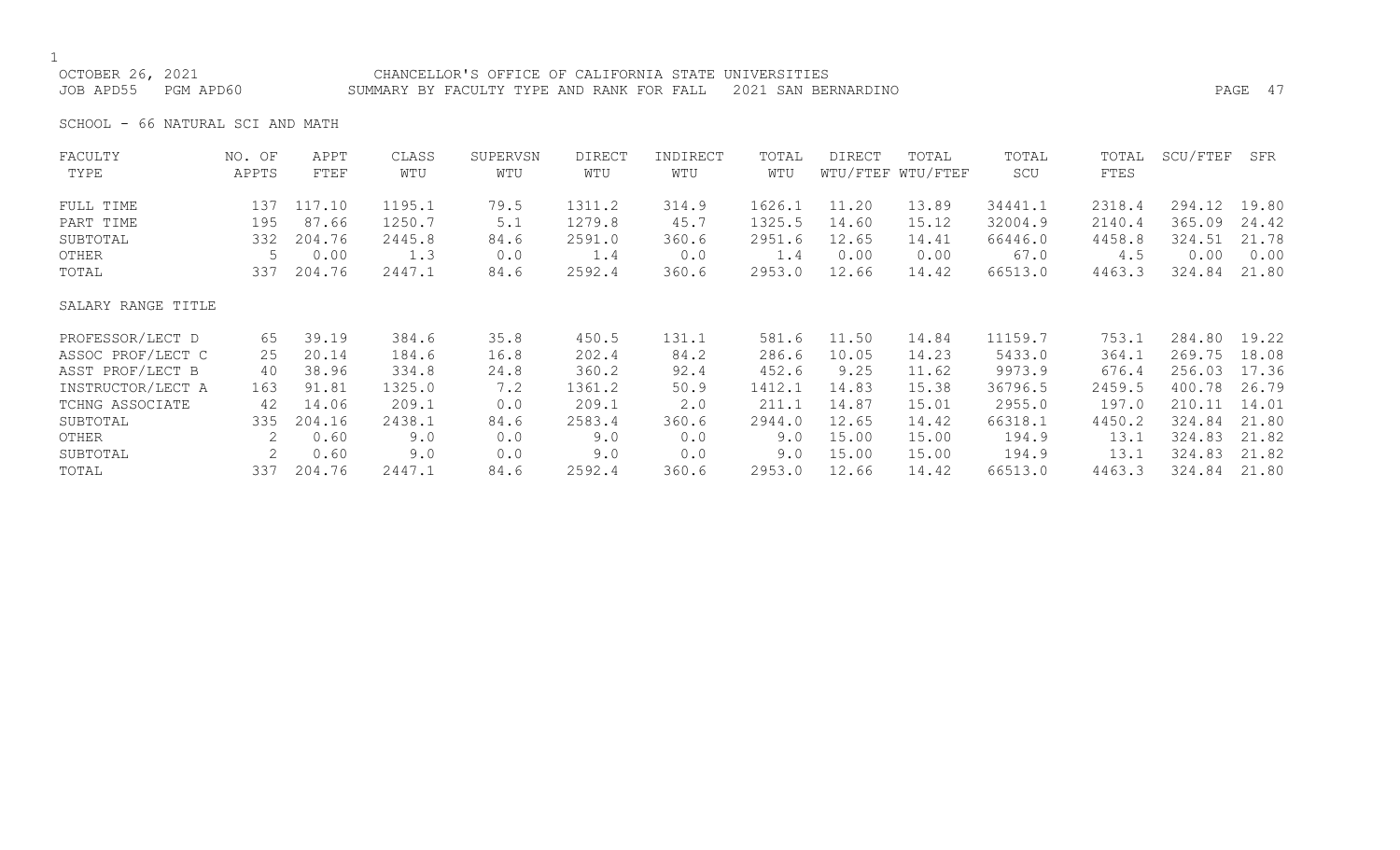# OCTOBER 26, 2021 CHANCELLOR'S OFFICE OF CALIFORNIA STATE UNIVERSITIES JOB APD55 PGM APD60 SUMMARY BY FACULTY TYPE AND RANK FOR FALL 2021 SAN BERNARDINO PAGE 48

## SCHOOL - 99 ALL COLLEGE CONSERVERSE DEPARTMENT - 373 INTERDISCIPLINARY STUDIES IN EDUCATION

| FACULTY            | NO. OF | APPT | CLASS | SUPERVSN | DIRECT | INDIRECT | TOTAL | DIRECT | TOTAL             | TOTAL  | TOTAL | SCU/FTEF | SFR   |
|--------------------|--------|------|-------|----------|--------|----------|-------|--------|-------------------|--------|-------|----------|-------|
| TYPE               | APPTS  | FTEF | WTU   | WTU      | WTU    | WTU      | WTU   |        | WTU/FTEF WTU/FTEF | SCU    | FTES  |          |       |
| FULL TIME          |        | 3.83 | 15.0  | 0.0      | 15.0   | 9.0      | 24.0  | 3.91   | 3.91              | 180.0  | 12.0  | 46.96    | 3.13  |
| PART TIME          | 17     | 3.36 | 51.3  | 0.0      | 51.3   | 1.5      | 52.8  | 15.26  | 15.26             | 839.0  | 55.9  | 249.55   | 16.64 |
| SUBTOTAL           | 24     | 7.20 | 66.3  | 0.0      | 66.3   | 10.5     | 76.8  | 9.21   | 9.21              | 1019.0 | 67.9  | 141.63   | 9.44  |
| OTHER              |        | 0.00 | 0.0   | 0.0      | 0.0    | 0.0      | 0.0   | 0.00   | 0.00              | 72.0   | 4.8   | 0.00     | 0.00  |
| TOTAL              | 25     | 7.20 | 66.3  | 0.0      | 66.3   | 10.5     | 76.8  | 9.21   | 9.21              | 1091.0 | 72.7  | 151.63   | 10.11 |
| SALARY RANGE TITLE |        |      |       |          |        |          |       |        |                   |        |       |          |       |
| PROFESSOR/LECT D   | 2      | 0.86 | 0.0   | 0.0      | 0.0    | 10.5     | 10.5  | 0.00   | 0.00              | 0.0    | 0.0   | 0.00     | 0.00  |
| ASSOC PROF/LECT C  |        | 0.73 | 0.0   | 0.0      | 0.0    | 0.0      | 0.0   | 0.00   | 0.00              | 0.0    | 0.0   | 0.00     | 0.00  |
| ASST PROF/LECT B   | 2      | 0.80 | 0.0   | 0.0      | 0.0    | 0.0      | 0.0   | 0.00   | 0.00              | 0.0    | 0.0   | 0.00     | 0.00  |
| INSTRUCTOR/LECT A  | 17     | 4.20 | 36.3  | 0.0      | 36.3   | 0.0      | 36.3  | 8.63   | 8.63              | 563.0  | 37.5  | 133.92   | 8.93  |
| TCHNG ASSOCIATE    |        | 0.60 | 30.0  | 0.0      | 30.0   | 0.0      | 30.0  | 50.00  | 50.00             | 456.0  | 30.4  | 760.00   | 50.67 |
| SUBTOTAL           | 24     | 7.20 | 66.3  | 0.0      | 66.3   | 10.5     | 76.8  | 9.21   | 9.21              | 1019.0 | 67.9  | 141.63   | 9.44  |
| ADMINISTRATOR      |        | 0.00 | 0.0   | 0.0      | 0.0    | 0.0      | 0.0   | 0.00   | 0.00              | 72.0   | 4.8   | 0.00     | 0.00  |
| SUBTOTAL           |        | 0.00 | 0.0   | 0.0      | 0.0    | 0.0      | 0.0   | 0.00   | 0.00              | 72.0   | 4.8   | 0.00     | 0.00  |
| TOTAL              | 25     | 7.20 | 66.3  | 0.0      | 66.3   | 10.5     | 76.8  | 9.21   | 9.21              | 1091.0 | 72.7  | 151.63   | 10.11 |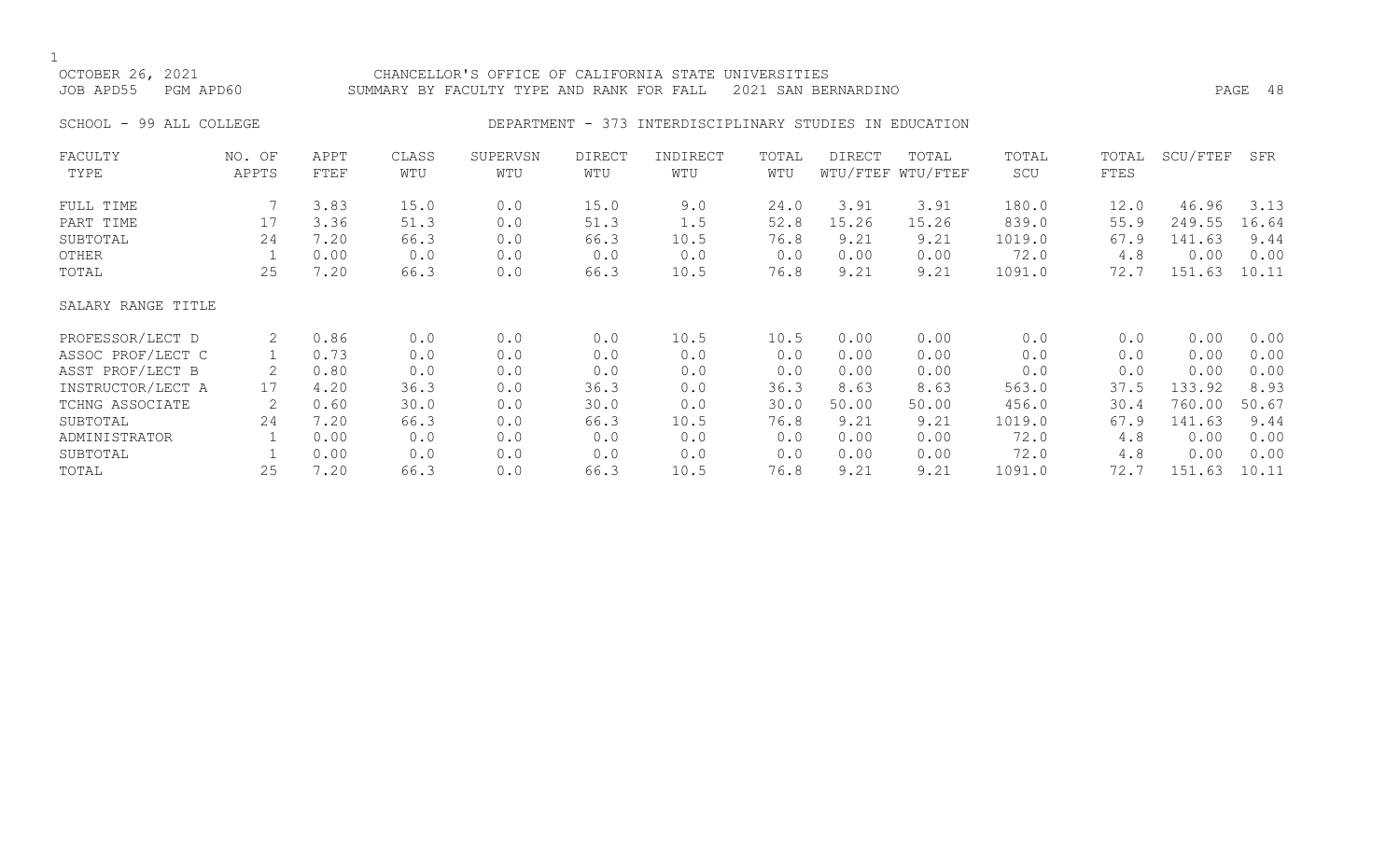OCTOBER 26, 2021 CHANCELLOR'S OFFICE OF CALIFORNIA STATE UNIVERSITIES JOB APD55 PGM APD60 SUMMARY BY FACULTY TYPE AND RANK FOR FALL 2021 SAN BERNARDINO PAGE 49

SCHOOL - 99 ALL COLLEGE

| FACULTY            | NO. OF         | APPT | CLASS | SUPERVSN | <b>DIRECT</b> | INDIRECT | TOTAL | <b>DIRECT</b> | TOTAL             | TOTAL  | TOTAL | SCU/FTEF | SFR   |
|--------------------|----------------|------|-------|----------|---------------|----------|-------|---------------|-------------------|--------|-------|----------|-------|
| TYPE               | APPTS          | FTEF | WTU   | WTU      | WTU           | WTU      | WTU   |               | WTU/FTEF WTU/FTEF | SCU    | FTES  |          |       |
| FULL TIME          |                | 3.83 | 15.0  | 0.0      | 15.0          | 9.0      | 24.0  | 3.91          | 3.91              | 180.0  | 12.0  | 46.96    | 3.13  |
| PART TIME          | 17             | 3.36 | 51.3  | 0.0      | 51.3          | 1.5      | 52.8  | 15.26         | 15.26             | 839.0  | 55.9  | 249.55   | 16.64 |
| SUBTOTAL           | 24             | 7.20 | 66.3  | 0.0      | 66.3          | 10.5     | 76.8  | 9.21          | 9.21              | 1019.0 | 67.9  | 141.63   | 9.44  |
| OTHER              |                | 0.00 | 0.0   | 0.0      | 0.0           | 0.0      | 0.0   | 0.00          | 0.00              | 72.0   | 4.8   | 0.00     | 0.00  |
| TOTAL              | 25             | 7.20 | 66.3  | 0.0      | 66.3          | 10.5     | 76.8  | 9.21          | 9.21              | 1091.0 | 72.7  | 151.63   | 10.11 |
| SALARY RANGE TITLE |                |      |       |          |               |          |       |               |                   |        |       |          |       |
| PROFESSOR/LECT D   | $\overline{2}$ | 0.86 | 0.0   | 0.0      | 0.0           | 10.5     | 10.5  | 0.00          | 0.00              | 0.0    | 0.0   | 0.00     | 0.00  |
| ASSOC PROF/LECT C  |                | 0.73 | 0.0   | 0.0      | 0.0           | 0.0      | 0.0   | 0.00          | 0.00              | 0.0    | 0.0   | 0.00     | 0.00  |
| ASST PROF/LECT B   |                | 0.80 | 0.0   | 0.0      | 0.0           | 0.0      | 0.0   | 0.00          | 0.00              | 0.0    | 0.0   | 0.00     | 0.00  |
| INSTRUCTOR/LECT A  | 17             | 4.20 | 36.3  | 0.0      | 36.3          | 0.0      | 36.3  | 8.63          | 8.63              | 563.0  | 37.5  | 133.92   | 8.93  |
| TCHNG ASSOCIATE    | 2              | 0.60 | 30.0  | 0.0      | 30.0          | 0.0      | 30.0  | 50.00         | 50.00             | 456.0  | 30.4  | 760.00   | 50.67 |
| SUBTOTAL           | 24             | 7.20 | 66.3  | 0.0      | 66.3          | 10.5     | 76.8  | 9.21          | 9.21              | 1019.0 | 67.9  | 141.63   | 9.44  |
| ADMINISTRATOR      |                | 0.00 | 0.0   | 0.0      | 0.0           | 0.0      | 0.0   | 0.00          | 0.00              | 72.0   | 4.8   | 0.00     | 0.00  |
| SUBTOTAL           |                | 0.00 | 0.0   | 0.0      | 0.0           | 0.0      | 0.0   | 0.00          | 0.00              | 72.0   | 4.8   | 0.00     | 0.00  |
| TOTAL              | 25             | 7.20 | 66.3  | 0.0      | 66.3          | 10.5     | 76.8  | 9.21          | 9.21              | 1091.0 | 72.7  | 151.63   | 10.11 |